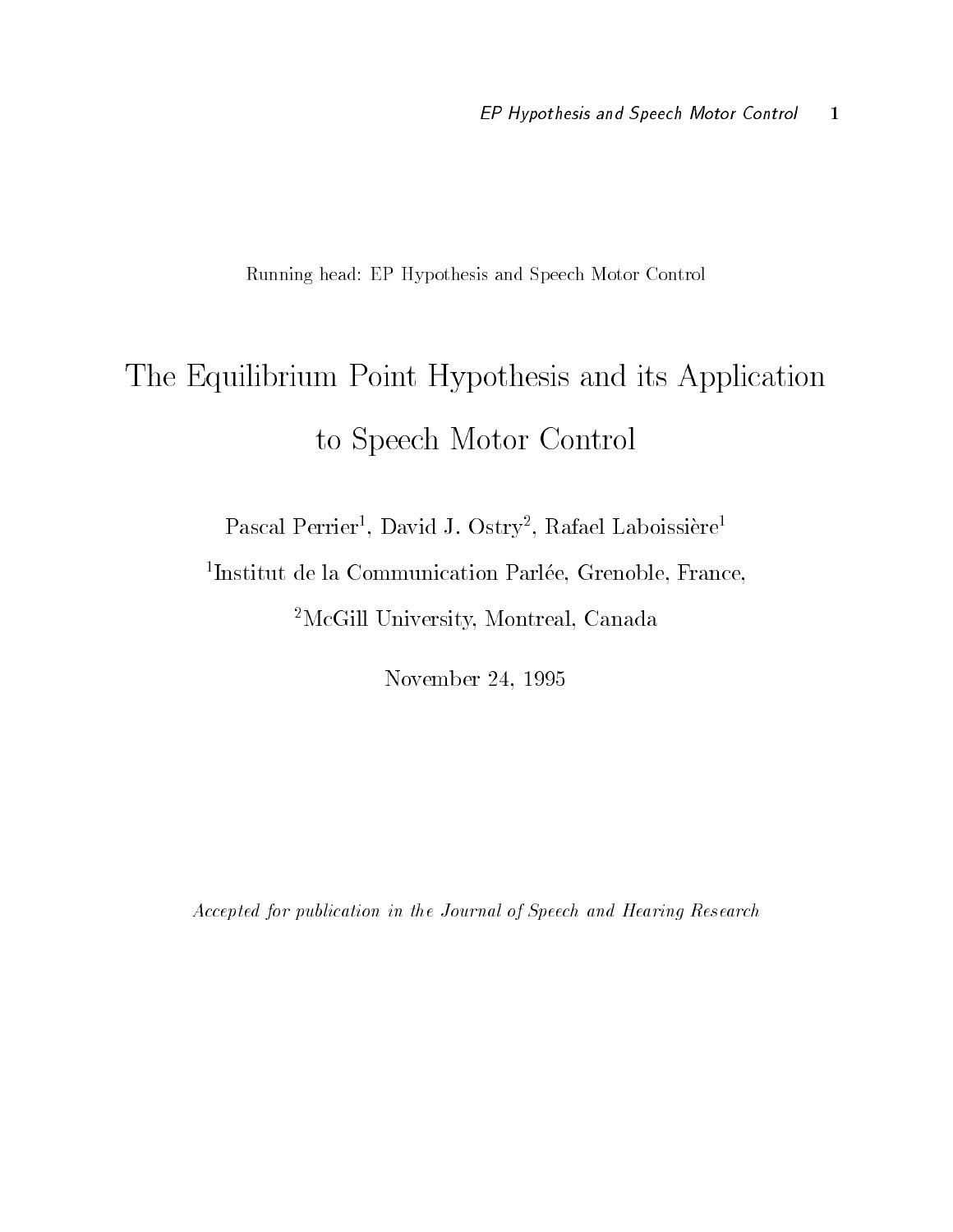### **ABSTRACT**

In this paper- we address a number of issues in speech research in the context of the equilibrium point hypothesis of motor control The hypothesis suggests that movements arise from shifts in the equilibrium position of the limb or the speech articulator The equilibrium is a consequence of the interaction of the interaction of the interaction of community and interact mechanisms- muscle properties and external loads- but it is under the control of central neural commands. These commands act to shift the equilibrium via centrally specified signals acting at the level of the motoneurone  $(MN)$  pool. In the context of a model of sagittal plane jaw and hyoid motion based on the  $\lambda$  version of the equilibrium point hypothesis- we consider the implications of this hypothesis for the notion of articulatory targets We suggest that simple linear control signals may underlie smooth articulatory tra jectories We explore as well the phenomenon of intraarticulator coarticulation in jaw movement was engaged that the when no account is the context of upcoming context, then the apparent anticipatory changes in movement amplitude and duration may arise due to dynamics. We also present a number of simulations that show in different ways how variability in measured kinematics can arise in spite of constant magnitude speech control signals.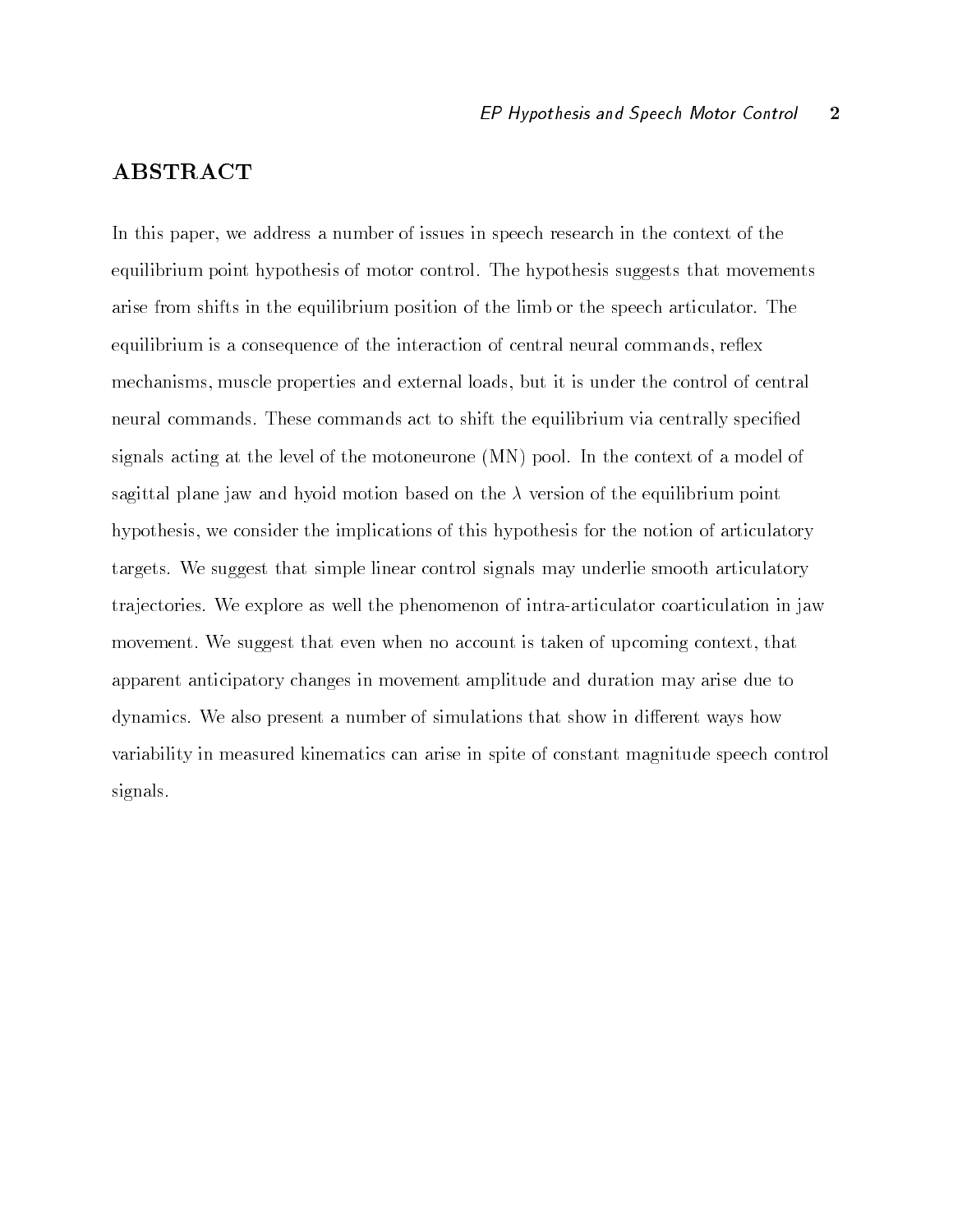# The Equilibrium Point Hypothesis and its Application to Speech Motor Control

### INTRODUCTION

A ma jor di culty in inferring control strategies in speech from the kinematic data characterizing human orofacial motion is the lack of physiologically based models of the underlying control Such models can help in the interpretation of data in which the underlying control is hidden by factors such as dynamics and muscle mechanical properties Physiological models may permit the separation of aspects of the kinematics due to neural control from those due to the biomechanical properties of the system In this paper- we present one such physiological model- the equilibrium point hypothesis of motor controland consider its specific application to issues in speech control.

The model is introduced in detail below However- very briey- the hypothesis suggests that movements arise from shifts in the equilibrium position of the limb or the speech articulator. The equilibrium is a consequence of the interaction of central neural communications are the communications of the properties and the communications are not be and the communication control of central neural commands These commands act to shift the equilibrium via centrally specified signals acting at the level of the motoneurone  $(MN)$  pool.

The idea that the nervous system regulates the equilibrium of the muscleload system has been proposed previously in speech research Fowler- 

 Kelso- Saltzman- Tuller- Ostry- Keller- Parush-  Ostry Munhall-  One specic appeal of the EP hypothesis as a model of the control underlying speech motions is that the model is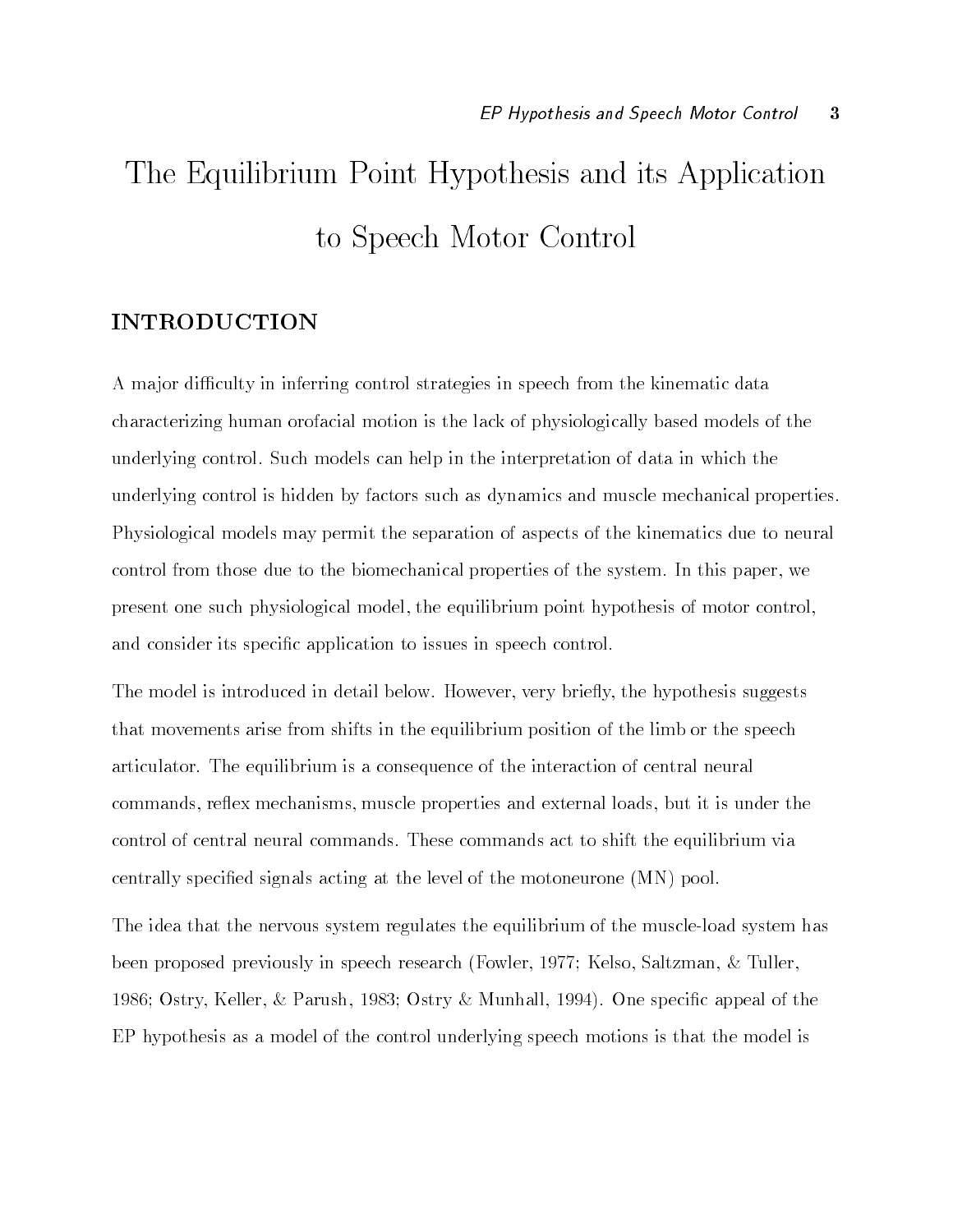grounded in basic physiological mechanisms The model is derived from principles such as the dependence of force on muscle length and velocity The explicit formulation of each of these principles helps to constrain the model

In the sections which follow- we rst introduce the central concepts of the EP hypothesis We describe its application to the development of a seven muscle model of jaw and hyoid motion (motion al-above et al-above press ). It suppresses why the model is particularly suited for the characterization of speech motor phenomena. With the aid of simulations we show  $(a)$ how the concept of equilibrium position provides insights into the concept of articulatory targets-definition articles with the use of invariant motor variability can arise with the use of invariant motor  $\mathcal{U}$ commands- and c how some of the observed variability associated with intraarticulator coarticulation may be attributed to dynamics without the need for specific central control. (Note that "dynamics" refers to the dependence of articulator motion on muscular. viscoelastic- and inertial properties of the system Dynamics is what arises from solving the equations of motion

### THE EQUILIBRIUM POINT HYPOTHESIS  $(\lambda \text{ MODEL})$

since its introduction almost its following and the equilibrium point (see for a process).  $(\lambda \text{ model})$  has been a central theory in motor control. Originally developed in the context of one joint most mother than  $\mathbb{F}_p$  community for the model of the model has now been controlled adapted to multiple form movement from the community of contract are also a contract for a contract of the co Flanagan- Ostry-Feldman- - eye movement Feldman-  and to human jaw movement in speech and mastication Flanagan et al-  Laboissiere et al- in press Recent work has focused on the neural substrate of the equilibrium position (Giszter,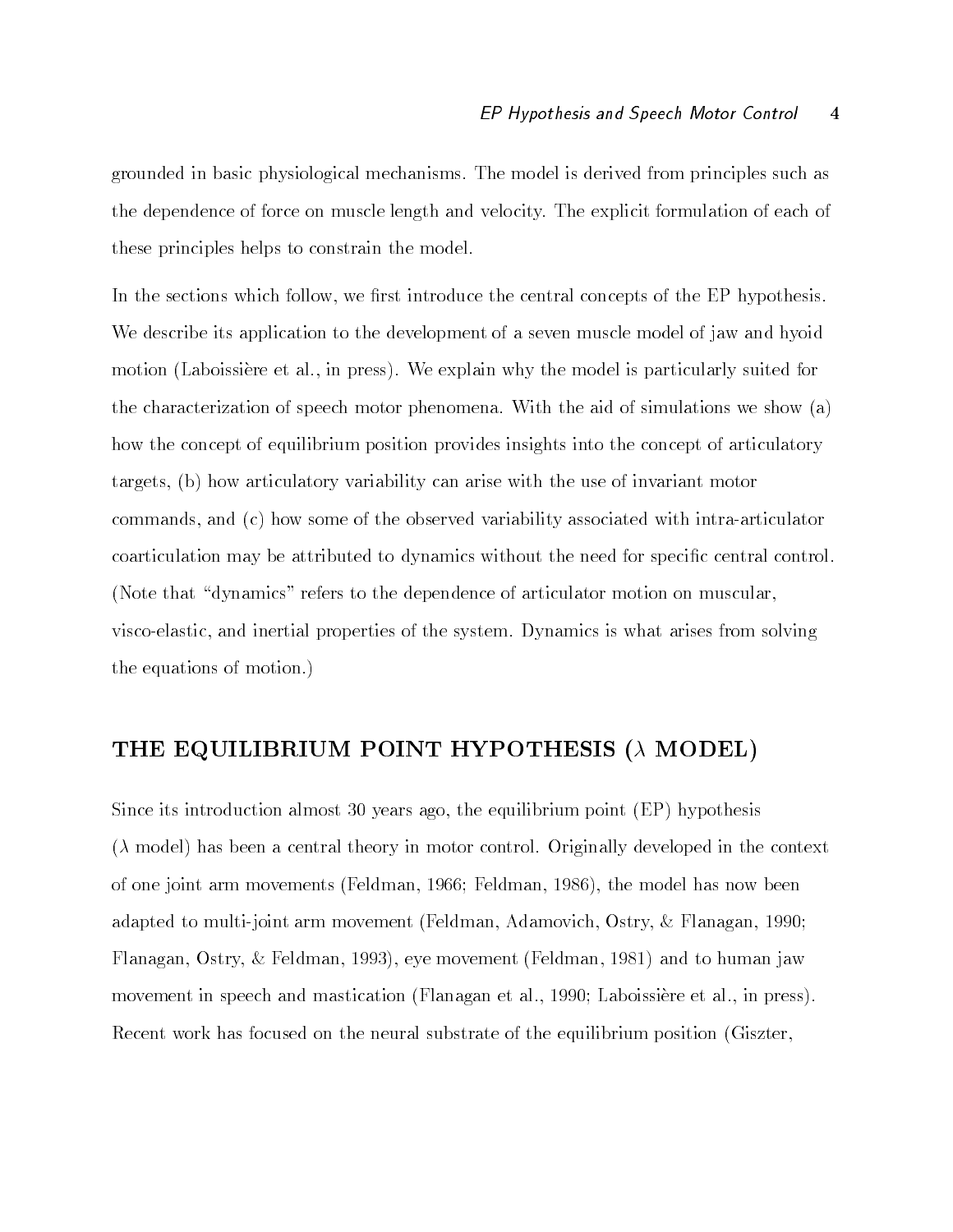MussaIvaldi- Bizzi- - on the estimation of equilibrium tra jectories Flanagan-Ostry-Feldman-  Latash Gottlieb- - the measurement of limb impedance and the state of the state of the state of the state of the state of the state of the state of the state of the Shadmehr- - and the determinants of reex threshold Levin Feldman-  The model has been shown to account for a range of physiological data This includes electromyographic patterns in one and two joint arm movements- phasic and tonic reexes and patterns of muscle cocontraction is the community for muscle collection for the muscle of the cocontraction The extension of the model to different motor systems and the effort to understand various impairments within its framework Levin Feldman-  represents an attempt to develop a general theory of motor control see Berkinblit-III and the Berkinblit-III and the Berkinblit-III and the Berkinblit-III and the Berkinblit-III and the Berkinblit-III and the Berkinblit-III and the Berkinblit-III Hogan- MussaIvaldi- Giszter-  Feldman- Adamovich- Ostry- Flanagan-   $\mathbf{L}$  in press Latash-Latash-Belgin-Belgin-Belgin-Belgin-Belgin-Belgin-Belgin-Belgin-Belgin-Belgin-Belgin-Belgin-Belgin-Belgin-Belgin-Belgin-Belgin-Belgin-Belgin-Belgin-Belgin-Belgin-Belgin-Belgin-Belgin-Belgin-Belgin-

#### Basic Control Mechanisms

Motor innervation to muscles arises from - MNs which innervate the main body of the muscle and from MNs which contribute to - MN excitation through reexes see retime the state of the basis of the basis of the model is the model is the suggestion that the model is the s movement arises from changes to neural control signals which shift the equilibrium state of the motor system The essential control variables are independent changes in the membrane potentials of a three potentials produced potential muscle muscle muscle muscle muscle and length  $(\lambda)$  at which the recruitment of MNs begins. Muscle activation and hence force vary in relation to the difference between the actual and the threshold muscle lengths and the rate of muscle length change Thus- by shifting through changes to the central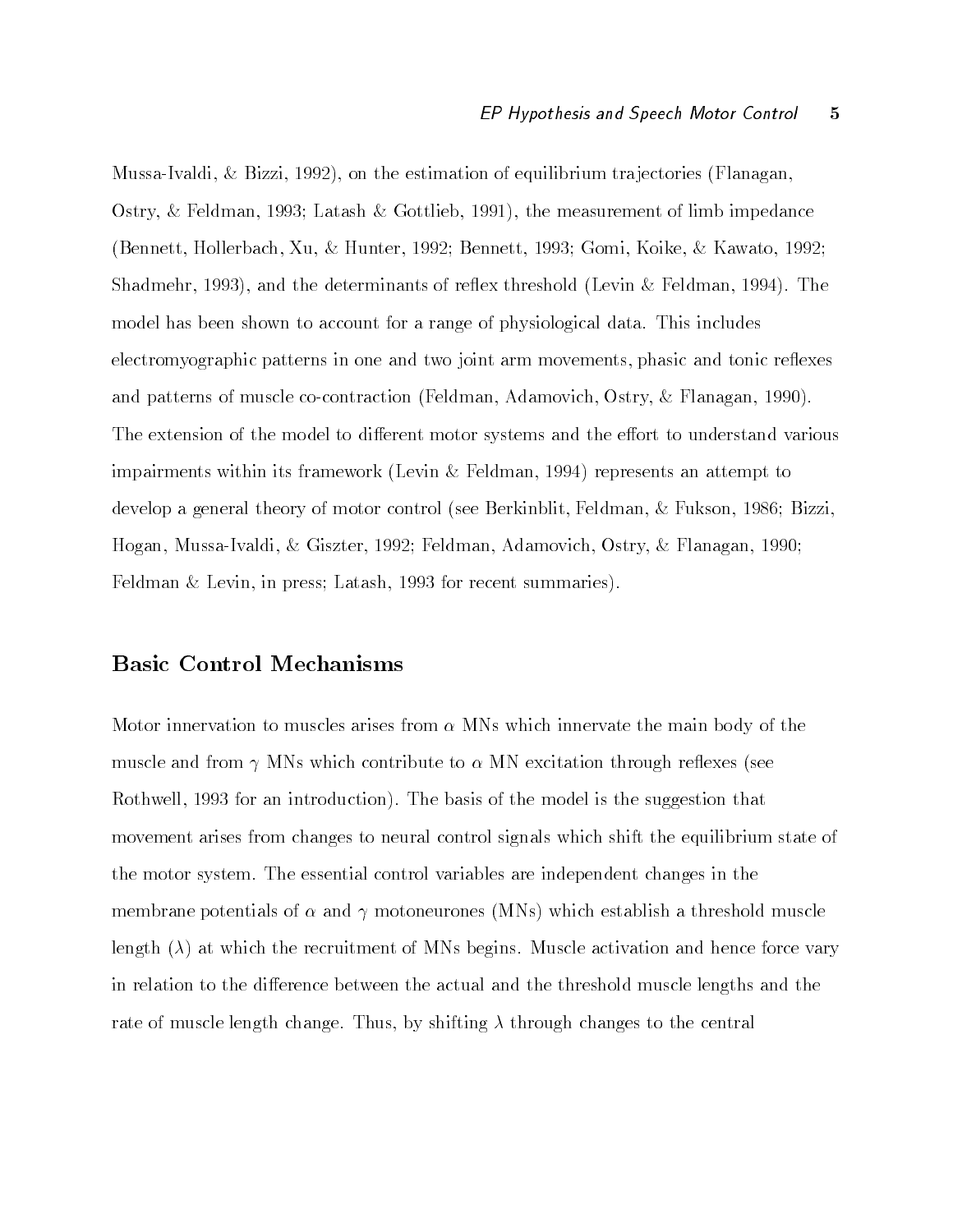facilitation of MNs- the system can produce movement to a new equilibrium position The central notions in the model are shown in Figure 1 in the context of a single jaw muscle and the simple simple focus on a jaw close on prior simplicity (in place in black in black, and on the load due to the gravitational force The panel on the left shows a number of di erent jaw congurations The corresponding depolarization of - MNs is shown at the top right. The horizontal line gives the threshold for MN recruitment. The descending input to the MN provides the level of central facilitation which may be specified independent of muscle length. Afferent facilitation also contributes to the depolarization of the MN and varies directly with muscle length Thus- while the equilibrium position is essentially under central control- the activation level of the MN reects a net contribution which includes both the direct descending input to the MN and indirect input due to afferent pathways (see Appendix).

In a- we see- in the left hand panel- the sub ject resting horizontally with the system in equilibrium at a position measure to occlusion The level of the level of the level of the level of the level of to party that the threshold level and the load due to the load due to the load due to gravity is supported to by an overall level of central and afferent activity. When the subject changes to a vertical position b- the load acting to extend the jaw closer muscle increases This increases the level of muscle-length dependent afferent facilitation of the MN pool which in turn acts to establish a new equilibrium position Note- that the level of central facilitation is unchanged by these changes in load even though the total level of MN activation is changed

The lower right hand panel of Figure 1 demonstrates these characteristics in terms of the muscle's force-length curve. The variable  $\lambda$  gives the muscle length at which motoneurone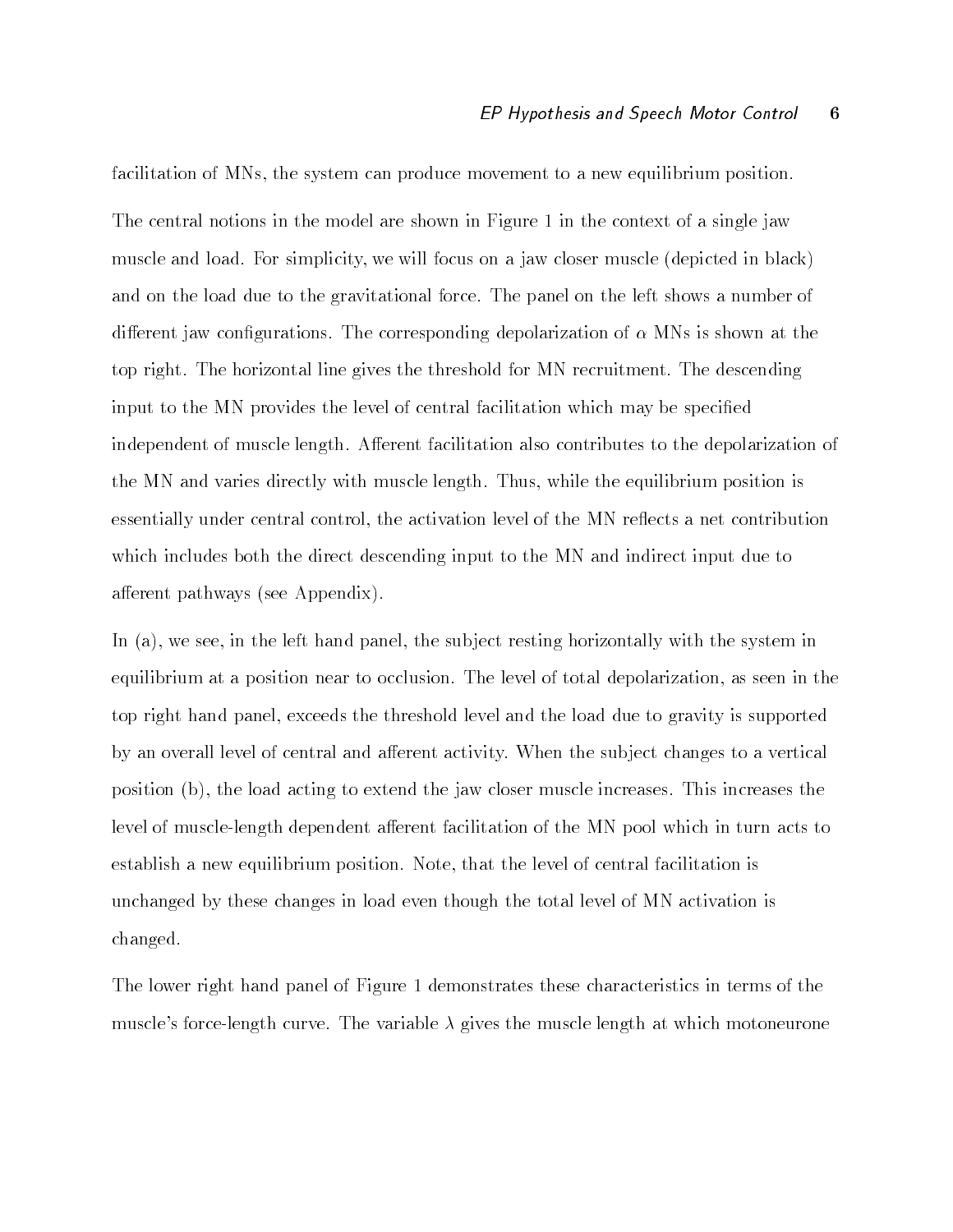recruitment begins. The exponential shape of the force-length relation reflects the well known size-principle for MN recruitment such that as the difference between the actual and threshold muscle length progressively increases- progressively larger motor units with larger  $\mathbf{A}$  , and at muscle length length length length length length length length length length length length length length length length length length length length length length length length length length length length force equal to F is generated which balances the load (a). A change in the position of the head relative to the gravitational force loads the jaw and stretches the muscle to length  $\iota$  . The length dependent afferent facilitation results in the recruitment of new motor units which increases force to  $F'$  (b). At this point the muscle force balances the load force. To summarize-different changes in local which result in  $\mathcal{M}$  is the total to the total to the total to the to the to the to the to the to the to the total to the to the total to the total to the total to the total to the recruitment (or derecruitment) of motor units as a result of changes in length dependent facilitation to the MN pool The measure of independent central control- - is una ected even though both force and muscle length are changed

As shown by comparing b and c- the model suggests that voluntary movement arises as a consequence of increases in the level of central facilitation to the MN pool Increases in facilitation depolarize MNs and result in the recruitment of additional motor units This increases total force and results in muscle shortening As the muscle shortens- the facilitation to the MN pool due to length dependent afferent input decreases and a new equilibrium is established. Voluntary movements are depicted in the lower right hand panel in the muscles forcelength relation  $\mathbf{A}$  b-b-control muscle length is the weight of the jaw is supported by inuscle force  $F$  at muscle length  $i$  . By increasing central facilitation, the threshold length for MIN recruitment is reduced from  $\lambda$  to  $\lambda$  . As  $\lambda$ shifts, the distribution that are muscle distinct muscle length increases in muscle increases increasesare recruited and the muscle begins to actively shorten. As the threshold length reaches  $\lambda'$ . the jaw achieves a new equilibrium state in which muscle force is  $F'$  and muscle length is l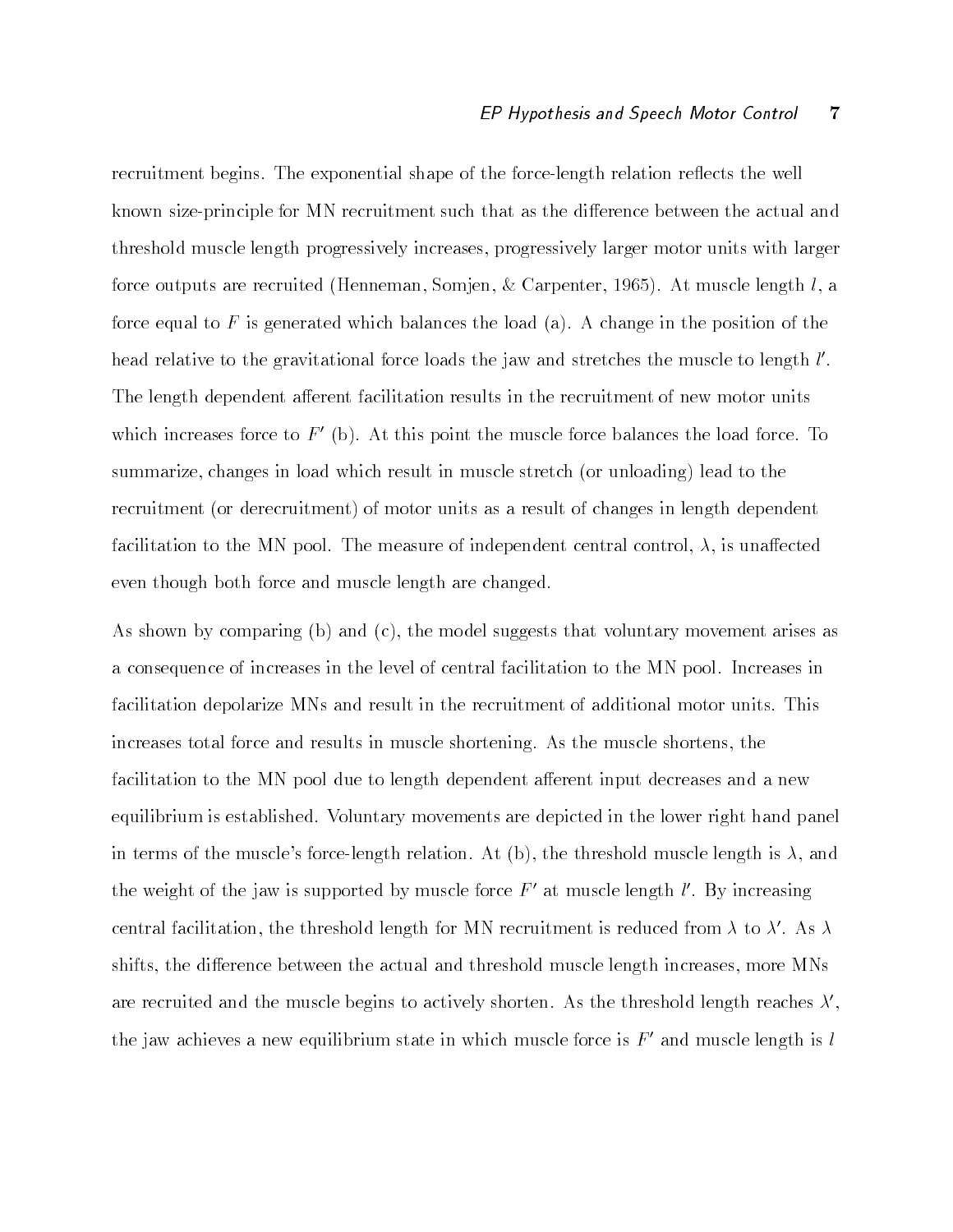(c). The movements which arise from changes to the independently specified parameter  $\lambda$ thus depend on both direct central facilitation to the MN pool and facilitation arising from afferent input to the MN.

The physiological mechanism which we have just described provides the means to produce specific movements through various combinations of  $\lambda$ s. Figure 2 shows a simplified demonstration of how movement may arise in a system with antagonistic muscles This is illustrated with the jaw close muscle-the interiors and the jaw opener muscle-the contract muscledigastric both depicted in black The masseter of the masseter jaw closing torquest with the closing anterior digastric produces jaw opening torques- To- in the opposite direction Through the species and jaw closer and jaw closer and jaw closer and jaw opener muscles-in and jaw closer and jaw closer angledetermined where the net joint torque is zero- that is- where the joint torques of the two muscles are equal in magnitude but in opposite directions (see top right panel). As also provide independent control of joint still of joint still of joint still be a still of the still of the still o selope of the line which gives the sum of the torques-  $\alpha$  and  $\alpha$ figure). If the  $\lambda$ s for opener and closer muscles are shifted in the same direction (middle panel), the equilibrium angle changes from  $\alpha$  to  $\alpha$  -without affecting joint stiffness. Alternatively- if the s for closers and openers are shifted by equal amounts in opposite directions bottom panel- then joint sti ness increases while the equilibrium joint angle is of the equilibrium and the equilibrium anglespecified with combinations of  $\lambda$ s.

A number of points about the model should be emphasized It should be noted that there is a man jor dimensioner with each the strain man directions of produced and Merton-Merton-Merton-T account in which proprieting also plays plays a central role which where where where  $\cdots$ model reects both direct central input to - MNs and a erent facilitation due to reexes-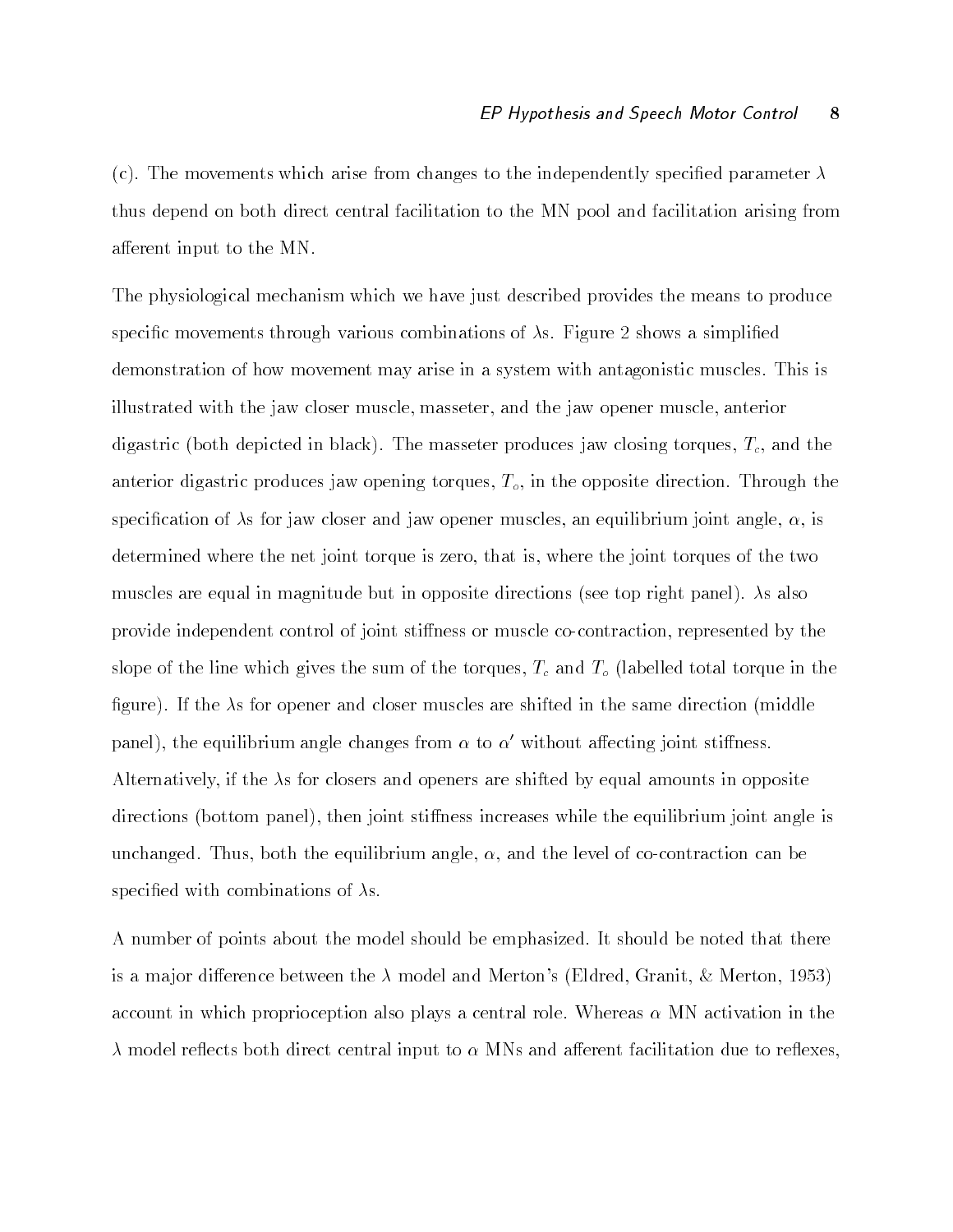in the Merton account- neural commands act upon MNs - MN activation arises indirectly through reexes Also note-that according to the  $\mathcal{M}$  $M$  varies continuously with extrafusal muscle length This continuity-continuity-continuity-case of  $\mathcal{M}$ muscle spindle a erents- is provided by coordinated central control signals to - and MNs Although we do not distinguish in the version of the jaw model presented below- the central control of - and MNs- elsewhere we have described a formulation with separate and control signals (in contracting control collecting and an  $\mathcal{A}^{m+1}$  , which control control control co the  $\lambda$  model presented above focuses on the contribution of spindle afferent information to - MN excitation Nonspindle and Annual intervention Nonspindle and are wholly provide this facilitation and are compatible with the model (see Discussion).

The model suggests that muscle afferent input plays a role both in movement production and in posture The demonstration by  $\mathcal{L} = \{1, \ldots, n\}$  . The stretch intervals the stretch in the stretch in reflex in jaw closer muscles contributes significantly to the postural stability of the jaw is consistent with this suggestion is such that the model of this support  $\mathcal{L}_{\mathcal{A}}$ demonstrated that few changes occur in jaw movement patterns or EMG activity during mastication in monkeys following the elimination of proprioceptive input from muscle spindle and also see Dellow Lund-Although the model places considerable places considerable places considerable emphasis on the role of proprioceptive inputs in motor control- it should be noted that the Goodwin & Luschei (1974) findings are not inconsistent with the  $\lambda$  model. The model suggests that a combination of central commands and afferent feedback determine the equilibrium state Thus the nervous system can specify desired positions using central communication and the need for a communication feedback for a contract for a communication of the need of  $\sim$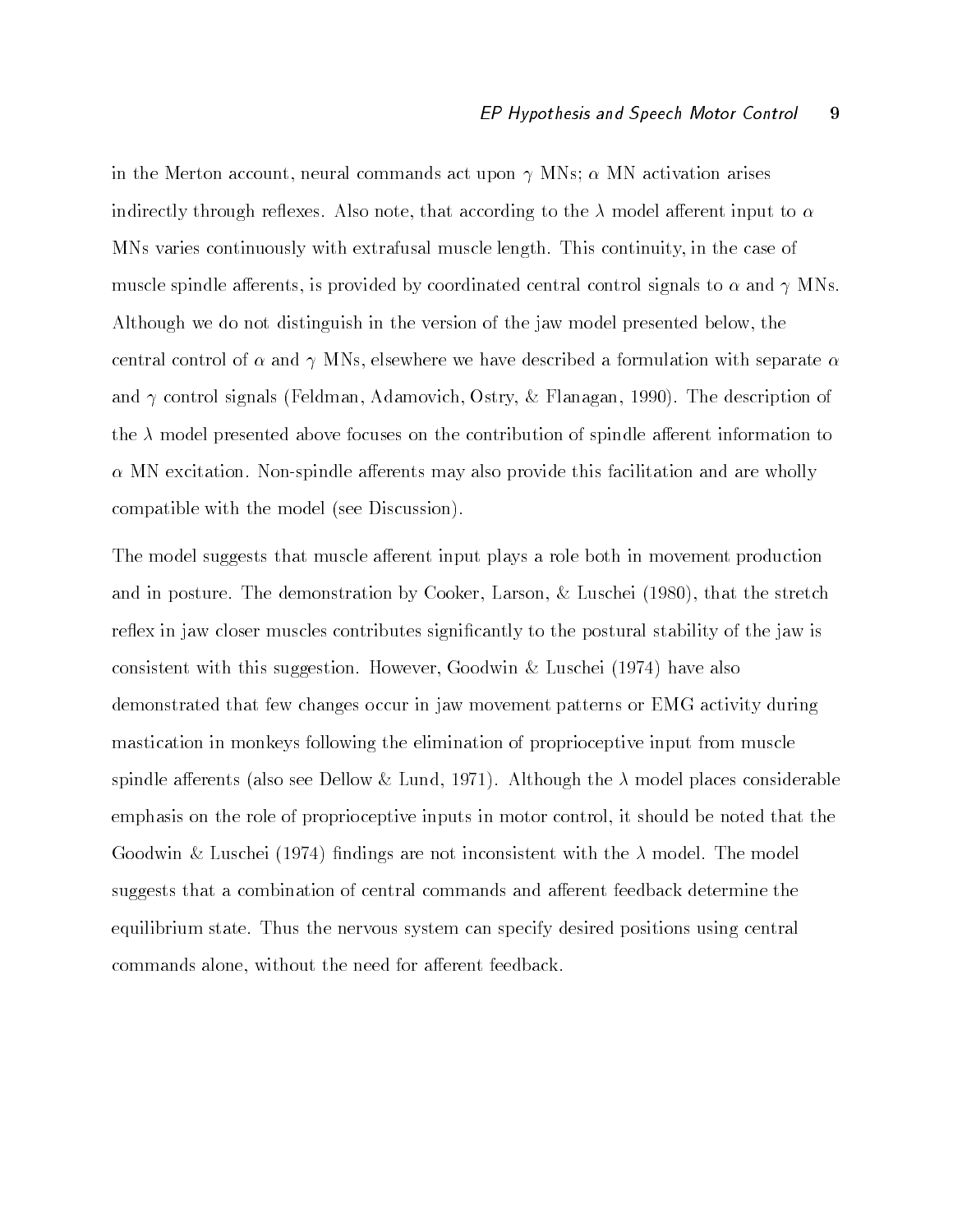### The Jaw Model

While control is governed by central community  $\mathcal{E}$  is desirable in models of the orofacial community of the orofacial community of the orifacial community of the orifacial community of the orifacial community of the articulators to include a superiors to include a superiors to include and geometrical and geometrical and geometrical and geometrical and geometrical and geometrical and geometrical and geometrical and geometrical and geo properties One of the goals in modeling orofacial function is to study the form of central nervous system (CNS) commands which underlie the kinematic observables. Consequently, in order to understand control on the basis of kinematics- it is useful to be able to separate control signals from the system's biomechanics. Modeling the elaborate geometry and dynamics of the orofacial articulators is helpful- not because of a specic interest in their characteristics-but because it is otherwise different to relate control signals to relate control signals to t kinematics which may be measured empirically

With this aim-developed a model of sagittal plane jaw and hyoid model of sagittal plane jaw and hyoid motion motion based on the EP hypothesis Laboissiere et al- in press The model- which is implemented as a computer simulation-part simulation-computer simulation-consistent with example with example with the cons  $\mathcal{N}$  . The control signals in the model are model as  $\mathcal{N}$  . The model are model are model are model as organized into a set of communication in four kinematic degrees of  $\mathbf{M}$ freedom jaw rotation- horizontal jaw translation- vertical hyoid translation- horizontal hyoid translation). The application of these commands results in changes to the MN recruitment threshold of individual muscles and enables the independent production of motion in each of the four controlled degrees of freedom. The level of co-contraction is also controlled. These control signals (at the level of degrees of freedom) may act alone or in combination

Figure 3 shows the layout of the model. Neural control signals  $(\Lambda)$  which are associated with changes in values of the system's four degrees of freedom are each mapped onto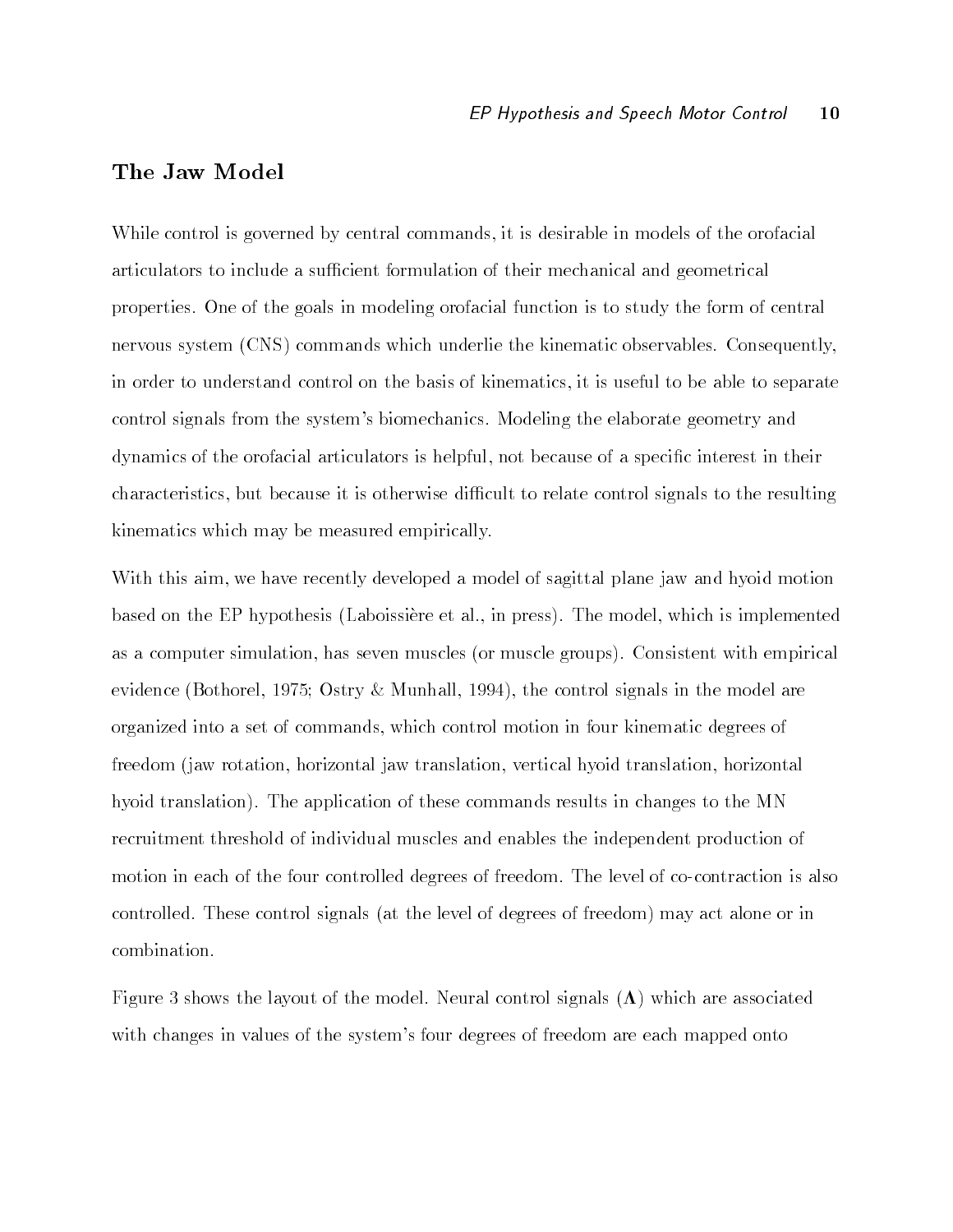control signals at the level of individual muscles  $(\lambda)$ . This corresponds to a time varying facilitation to the MNs of each muscle As described above- the muscle activation and force depend on the difference between the threshold muscle length and the current length as well as on the rate of muscle length change (see Appendix). Muscle length and velocity information are provided by afferent input to MNs following a reflex delay. The elements in each of the muscle blocks in the figure correspond to individually modelled muscle mechanical properties These include muscle properties such as the dependence of force on muscle length and on passive elastic properties and the graded development of muscle force due to calcium dependent muscle kinetics Mechanical damping is provided by velocity dependent reflex inputs and muscle intrinsic properties. The force arising in each muscle contributes to the production of jaw and hyoid forces and torques These act through the system's equations of motion to produce changes in jaw and hyoid position and orientation. There are separate jaw and hyoid dynamics and realistic musculo-skeletal geometry.

The model thus provides a way to study human jaw motions in speech in a manner which integrates biomechanical characteristics and the underlying control The model can also make explicit predictions concerning muscle activation patterns which may be tested (see Appendix). In the following section we will discuss the significance of a number of properties of the model and then- using simulations with the jaw model- show their implications for the control of speech

### SENSORIMOTOR TRANSFORMATIONS IN SPEECH

Because of the acoustical nature of the speech signal- speech researchers have been inclined to characterize speech production in terms of its acoustical and auditory correlates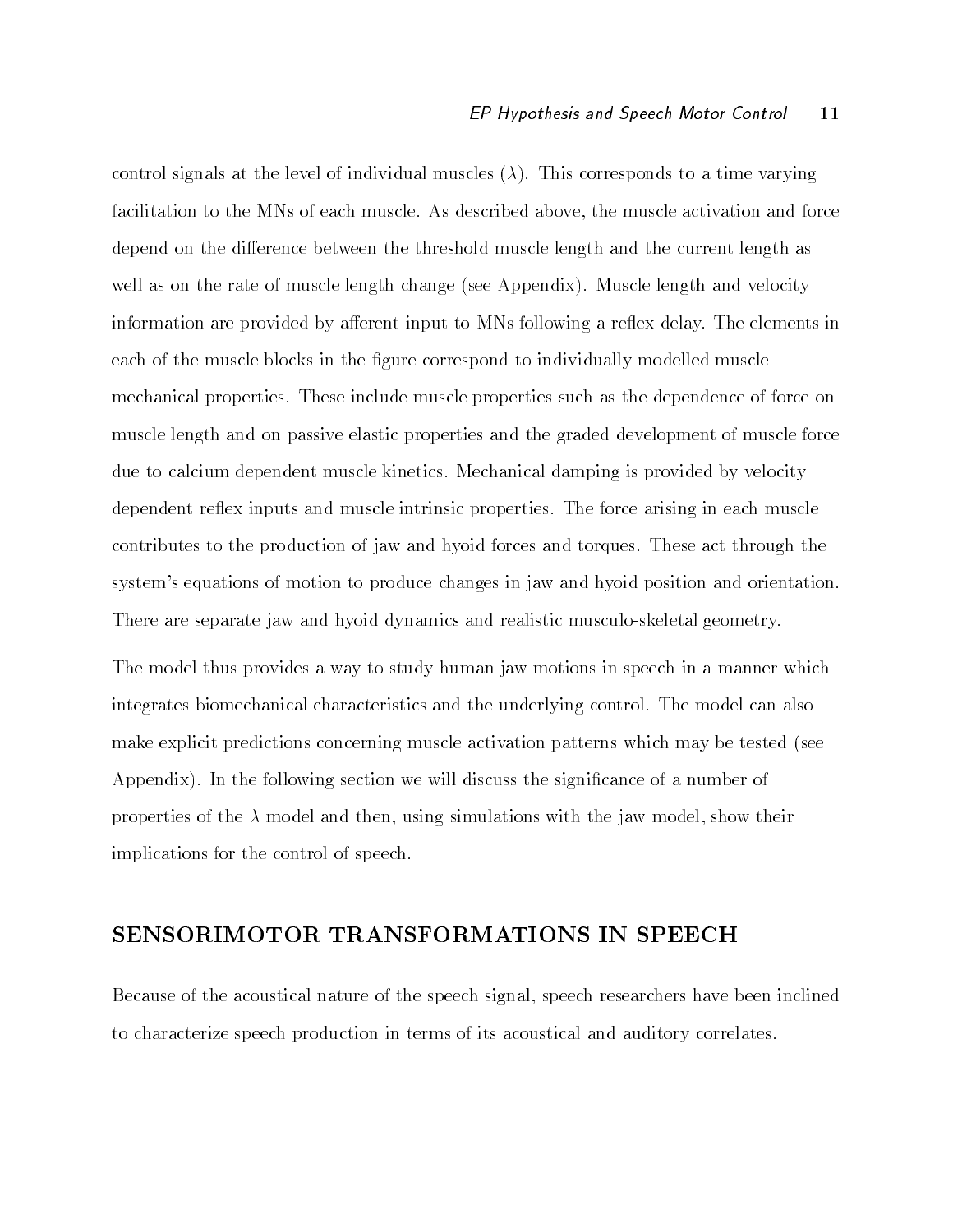However- regularities in vocal tract shape are also observed Thus- while it appears that speech is organized to satisfy perceptual requirements- a mapping presumably exists between sound classes defined at the auditory level and the organization of articulatory movements One of the main challenges in speech research is to understand the relationship between speech as a perceptual phenomenon and speech organized with respect to orofacial motion

Several researchers have presented evidence which sheds light on the nature of the relationship between auditory and articulatory levels in speech Lindblom-Communicatory in speech Lindblom- $\mathcal{L}$  . Lindblock experiments in which experiments in which experiments in which experiments in  $\mathcal{L}$ speakers were required to produce isolated vowels immediately after the insertion between the teeth of a block which forced the jaw to assume an unusual position. The authors report that speakers were able to produce the standard formant patterns for these vowelsby moving the tongue in such a way that the oral constriction location and area remained the same as in the unperturbed conditions These data suggest that- in vowel productionthe perceptual goal is reached via control at the articulatory level in terms of specific geometrical features of the vocal tracteristics of the characteristics of the constriction of

The idea that the speech task may be specified in terms of the geometry of the vocal tract is supported by simulation studies reported by Boe- Perrier- Bailly  These authors used an anthropomorphic articulatory model of the vocal tract in order to study articulatory to acoustic relationships in vowel production They report regularities relating acoustical patterns for French vowels to the oral constriction location and area- and the area of the lip aperture. This again suggests that vocal tract geometry and hence articulatory movement are part of the control space in speech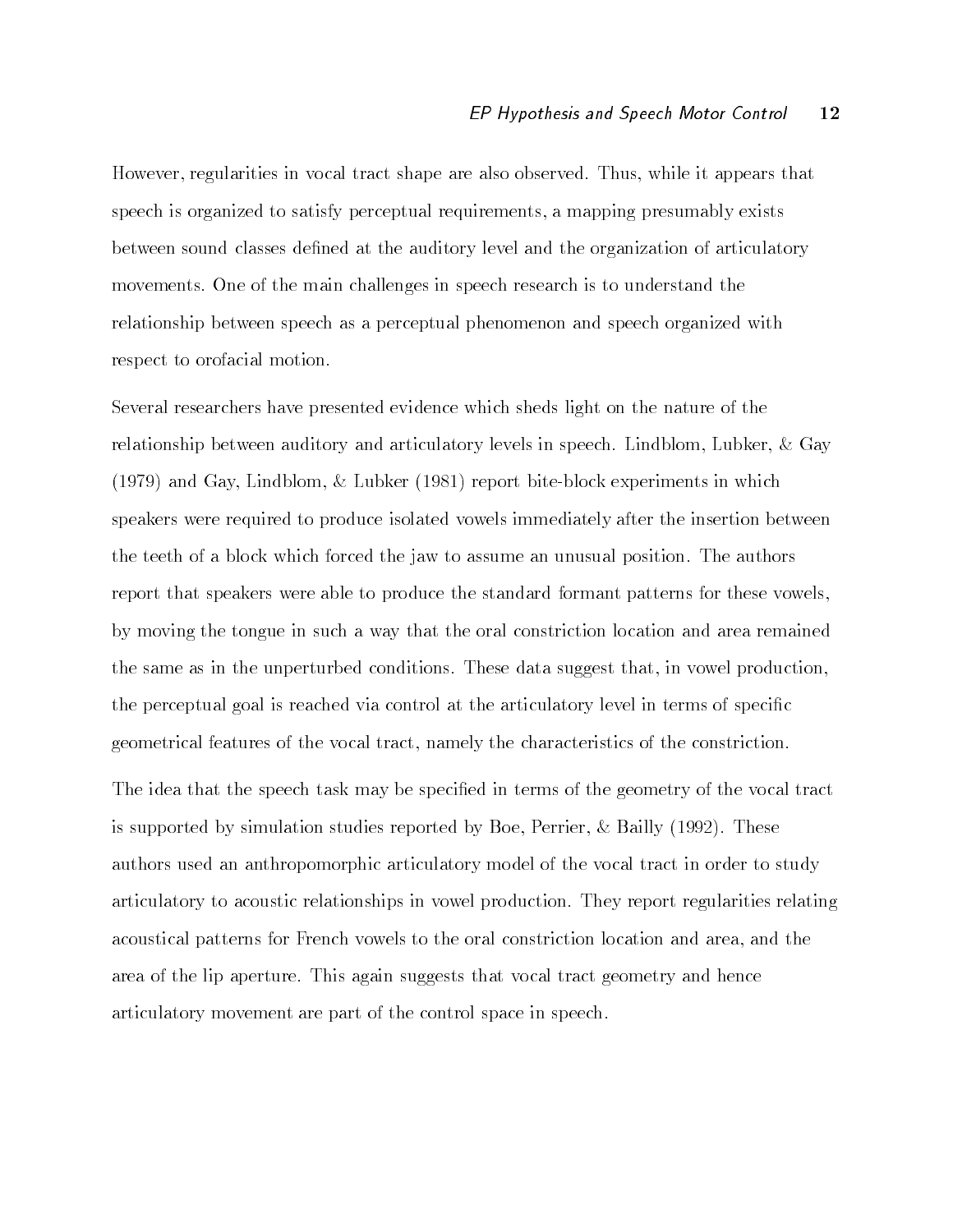Perkell et al. (1993) published articulatory data on the English vowel  $\overline{u}$  which suggested that orofacial motions in speech are not organized in terms of the separate control of individual geometrical features. These authors report variability over repetitions in lip aperture as well as in tongue position. These variations are correlated such that as lip aperture increases- more posterior tongue positions are observed Orofacial motions thus appear to be coordinated in a manner which is oriented towards the preservation of the auditory extern contracting a coordination of animalizer press pressed and contract the coordination of the sort reported by Perkell et al. (1993) is only possible within certain limits: large  $\mathbf{M}$  and be achieved-d-without extensive training-d-without extensive training-d-without extensive trainingfor the perturbation due to the insertion of a tube between the lips This suggests that there are a limited range of articulatory patterns associated with a specific perceptual effect.

Since articulatory organization is a central aspect in the control of speech it is useful to have a formal model of this organization. The equilibrium point hypothesis provides such a model and one which is well suited to speech The control signals in the model are organized in space and time and these are the salient variables in speech production strategies Moreover- the model provides an account of how articulatory movement can be achieved with the accuracy required for speech  $\blacksquare$ between [i] and [e] depends upon a slight difference in tongue shapes (Majid, 1986). A one millimeter error in the distance between tongue and hard palate can be responsible for the incorrect production of an alveolar fricative Shadle-Shadle-Shadle-Shadle-Shadle-Shadle-Shadle-Shadle-Shadle-S model suggests that afferent facilitation to MNs due to short latency reflex input and also long latency input contributes to the achievement of final position.

Short latency somatosensory feedback could thus be valuable in a speech production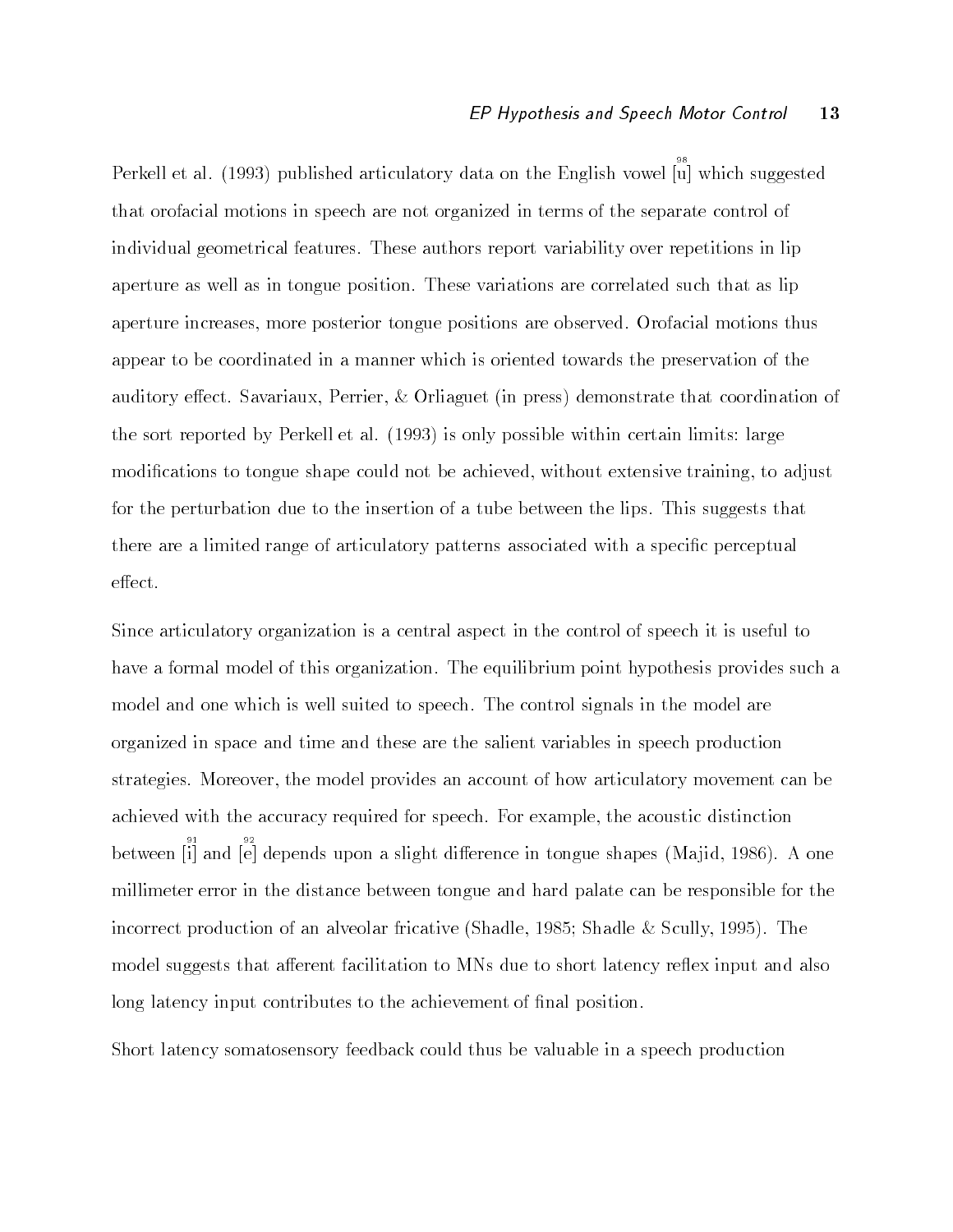system in which auditory input may not be used in ongoing control. Since vowels have a mean duration of approximately 80 ms and consonants have mean durations around 40 ms OShaughnessy- - long latency auditory feedback related to the identity of the sound is likely to play a limited role at the segmental level in speech This is supported by experimental work showing that speakers can produce intelligible speech even after hearing loss Lane Wozniak-  Manzella et al-  This is also supported by work on stutterers and normal speakers showing that delayed auditory feedback in the range of , and in motor and the prosodic speaking rate-intensity-communications in the speaking rate  $\mathcal{L}_{\mathcal{A}}$ uency rather than segmental feature-segmental feature-segmental feature-segmental feature-segmental features H  $\mathcal{L}$  . The stager is the stager in the stager in the stager in the stager is the stager in the stager in the stager in proprioceptive feedback from orofacial muscle spindle receptors and other somatosensory and the segmental control unit of  $\mathcal{A}$ responses in human jaw opener and jaw closer muscles have latencies of 10 to 20 ms  $\mathbf{A}$  . This latency play a role in this latency play a role in this latency play a role in the signals of the signals of the signals of the signals of the signals of the signals of the signals of the signals of the si ongoing control of speech articulator motion

### INVARIANCE AND VARIABILITY IN SPEECH

# The Relationship between Central Commands and Articulator Positions

According to the model- movements are e ectively changes in posture- that is- shifts in the equilibrium state of the system. We suggest that the control of speech may be related to specific postures of articulators and that posture and successive changes in posture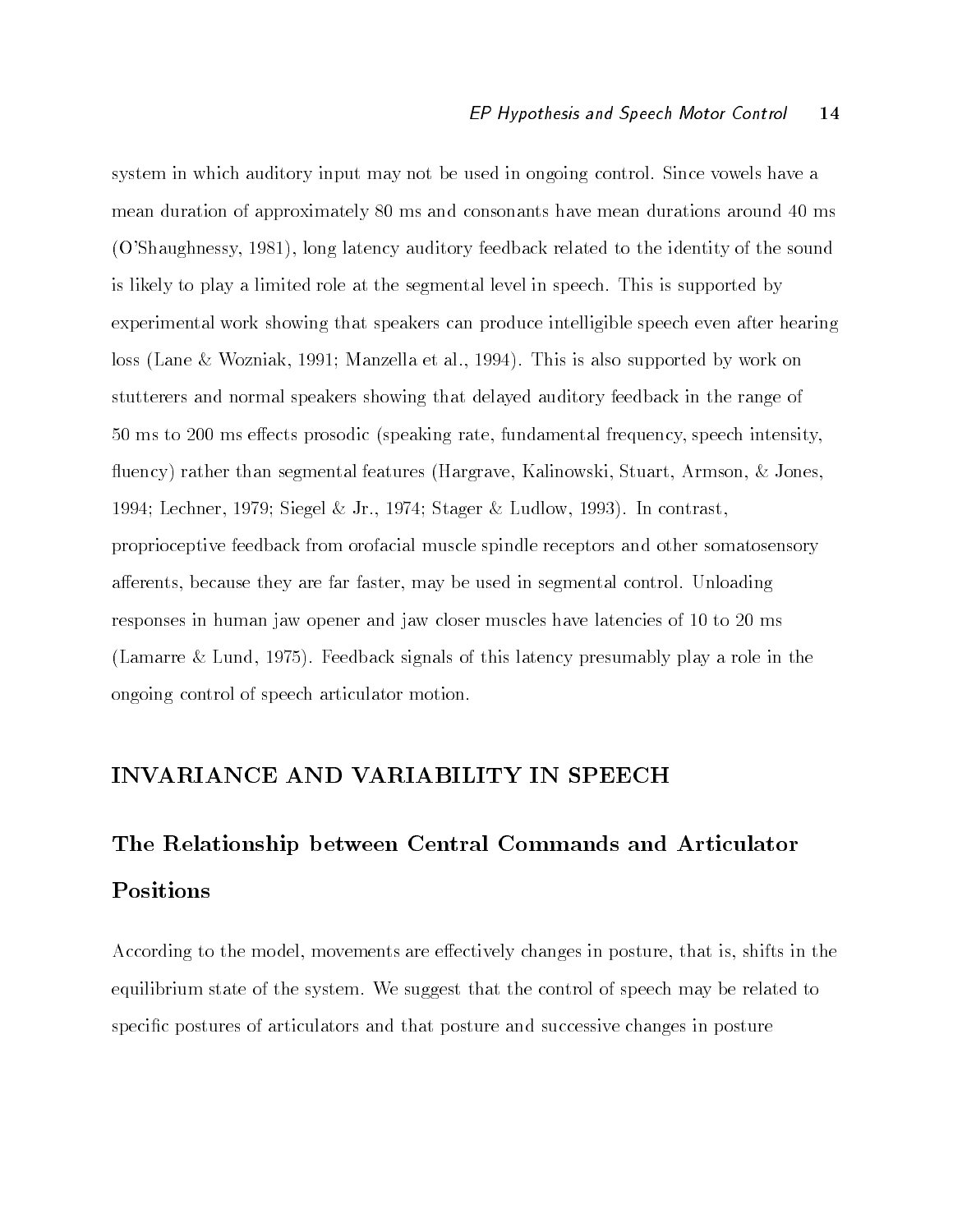correspond to a representation of the articulatory task at the level of control

we include this come because  $\alpha$  , we used on the simulations based on the since  $\alpha$  model in this model-come the four degrees of freedom of the jaw and hyoid bone depend on the state of seven muscles- there is an innity of combinations of muscle s associated with any static geometrical configuration. We have called the set of points in  $\lambda$  space that correspond to a given position in the jaw and hydrogenes mat hydrogenesis manifold Thus- point in the jaw j hyoid workspace may be associated with a specific no-motion manifold and movements may be defined in terms of  $\lambda$  shifts between manifolds.

A schematic of no-motion manifolds is given in Figure 4. Although the no-motion manifolds in the jaw model are actually three dimensional in space- for illustration purposes we show a simplied case- calculated using the model- in which nomotion manifolds are shown in the two-dimensional space defined by the  $\lambda$ s of the jaw closer and opener muscles. The manifolds shown in Figure 4 correspond to static jaw and hyoid concert directions which distributes which distributes of the javi-distribution and  $\pi$ 

The following applies to each of the manifolds shown in the figure. Each manifold consists of  $\lambda$  opener and  $\lambda$  closer combinations for one jaw / hyoid configuration. The different  $\lambda$ pairs- shown with circles- with values of the state with values of the circles- there is the pairs of the contr n to the solid circles at the solid corresponding to the right correspond to the corresponding to the correction support the weight of the jaw (the minimum total force at a given position). The total force increases from right to left with open circles showing  $\lambda$  combinations at 10N increments. In this simplied system- the control underlying movement may be understood as follows movements may be defined by selecting vectors which produce  $\lambda$  shifts between manifolds. where each manifold comprises the set of jaw and hyoid muscle  $\lambda$ s associated with one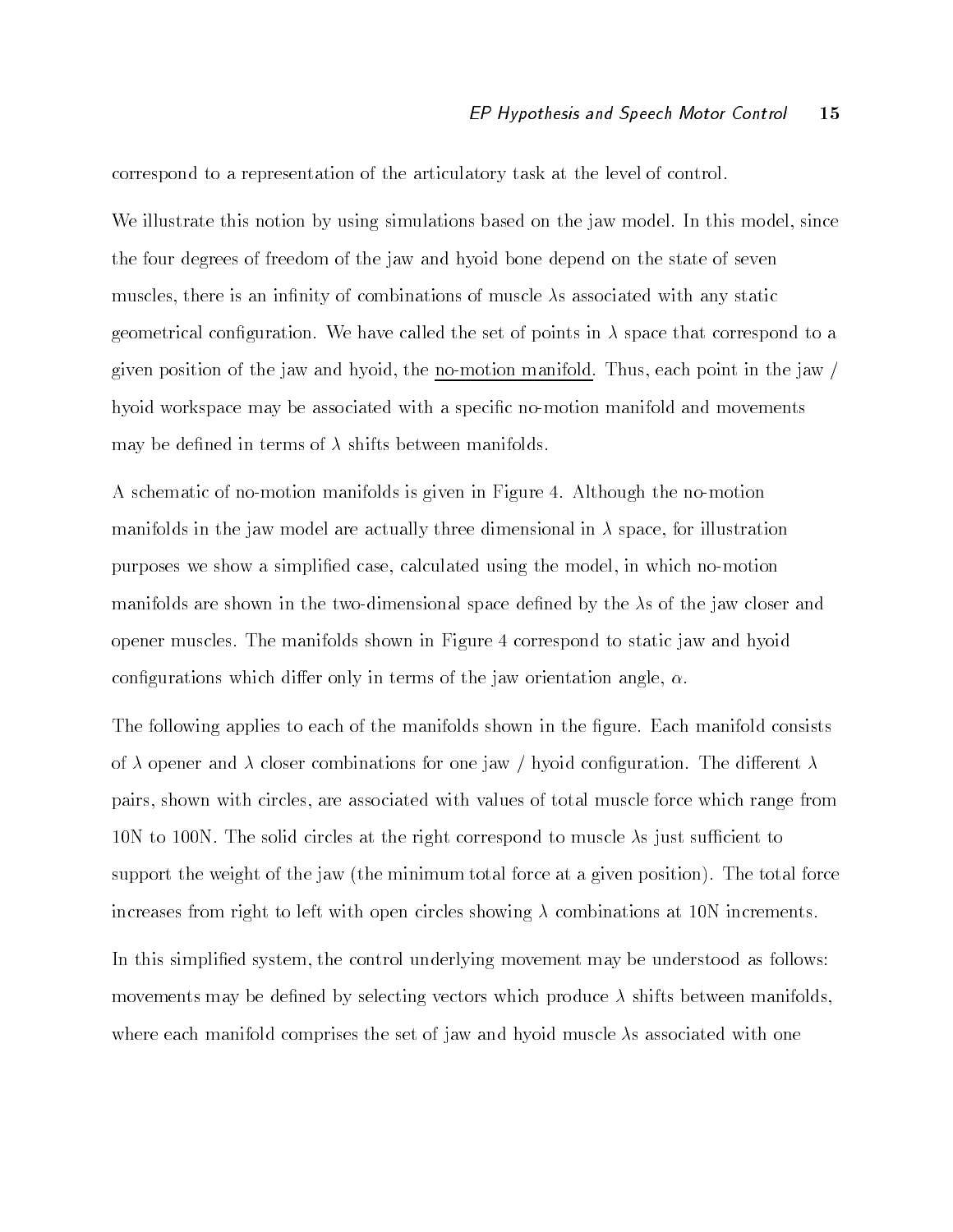spatial equilibrium conguration For example- a vector command which opens the jaw from 3 to 6 degrees involves a decrease of the jaw opener  $\lambda$  of about 5 mm and an increase in the jaw closer  $\lambda$  of approximately 2 mm. Muscle co-contraction without motion is also dened by shifts-but within a manifold-but within a manifold-but with the full jaw model-but with the full jaw idea of  $\lambda$  shifts between and within manifolds is extended to produce four basis vectors which give motion in each of four degrees of freedom and three additional basis vectors associated with muscle co-contraction without motion (the basis vectors of the 3D) no-motion manifold).

 $\mathcal{M}$  central problem in this context is whethermagnitude in the jawhyoid workspace- the system must adjust its commands to take account of musculo-skeletal geometry. The problem is that depending on the position of the jaw and hyoid bone- changes to joint torques arise due to changes to muscle moment arm lengths Thus when the same command- that is- the same shifts- are used in distribution parts of the workspace-parts, distribution parts and consequently distribution and consequently d amplitude movements are produced. Hence the question is how the nervous system takes these changes in musculoskeletal geometry into account For instance- is it necessary for the system to maintain an explicit representation of musculoskeletal geometry to produce jaw movements of some specific magnitude to meet the acoustical requirements of speech?

Using the jaw model- we demonstrated Laboissiere et al- in press that in spite of a changing muscle geometry- it is possible to dene invariant commands involving linear combinations of  $\lambda$ s which produce nearly independent motions in the system's four degrees of freedom from any point in the workspace and give essentially the same movement regardless of the starting configuration of the jaw and hyoid bone. Invariant movement commands were defined as the population mean of individual shortest vectors between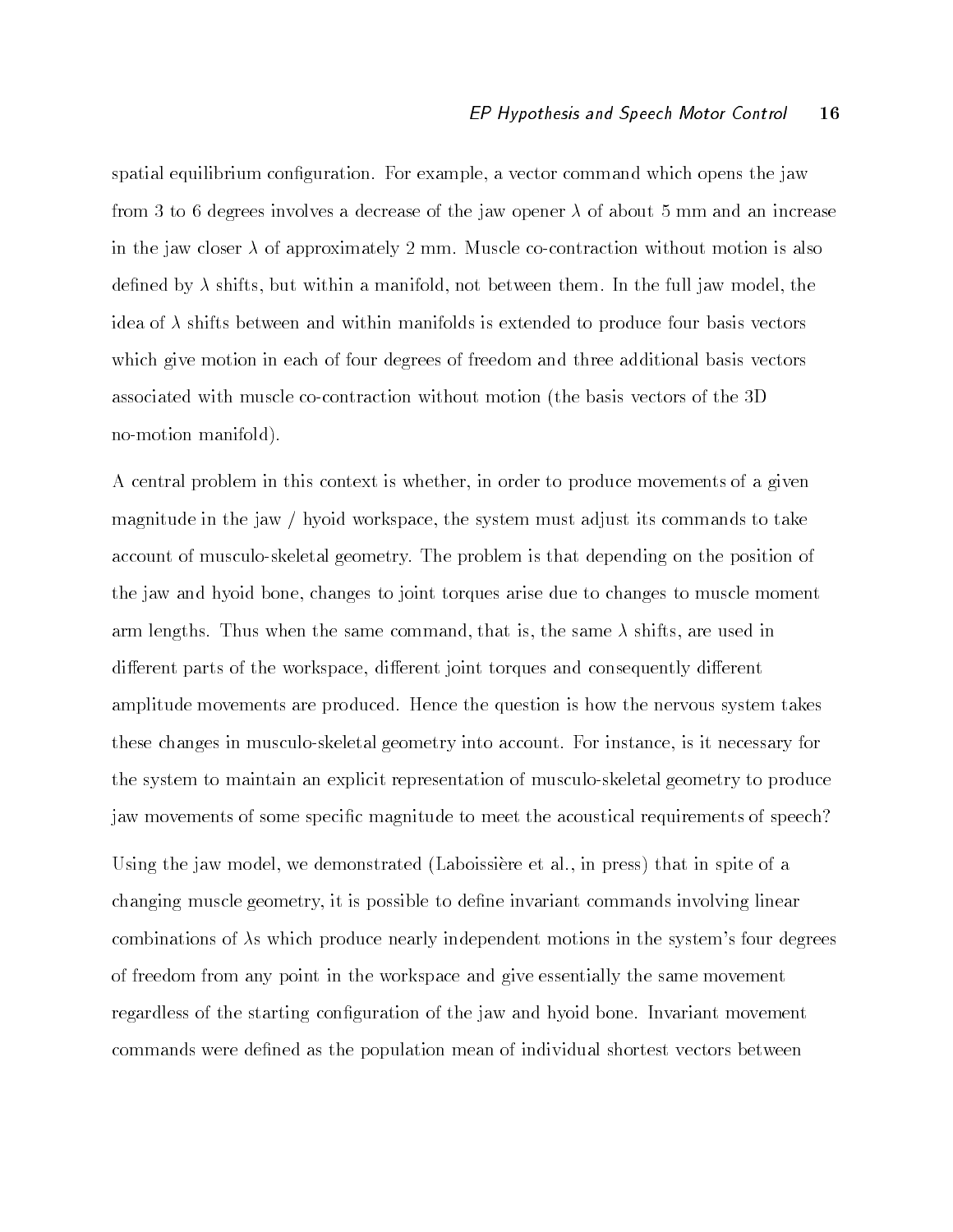adjacent no-motion manifolds. Commands for co-contraction without motion were orthogonal to the movement commands Figure demonstrates these ideas in the context of a simplified example of invariant commands for jaw rotation  $(\Lambda_{\alpha})$  and co-contraction  $(\Lambda_c)$ . We can see that  $\Lambda_\alpha$  is essentially orthogonal to the manifolds in the center of the figure and hence would result in  $\lambda$  change leading to the required rotation alone. Towards the edge of the gure-to-the nomotion manifolds and  $\mathbf{u}$ addition to the intended jaw rotation, a change in cocontract contract will be observed in general-we can see that invariant communications will produce the intended movements along with small yet systematic errors When using the full model-terrors When using the full modelresults Invariant commands resulted in movements of approximately the required magnitudes throughout the jaw  $/$  hyoid workspace but they were typically accompanied by small unitended motions in other degrees of freedom Laboissiere et al-matrix  $\mathbf{I}$ demonstration shows the plausibility of the idea that musculo-skeletal geometry need not be specifically accounted for in movement planning.

Thus we have shown that posture and changes in posture can play an important role in speech movement control. The notion of invariant commands may provide a simple means to achieve this control. The EP hypothesis thus offers a framework in which the relationships between the physical space in speech and its underlying control can be understood Note-American position-by denition-by denition-by denition-by denition-by denition-by denition-by d forces acting on the system- and not only on the forces generated by the muscles Thuswhile control may be organized to achieve species in the works positions in the works positions in the works p equilibrium will depend on gravity and other external forces. For natural speaking conditions, which was not denote the usual document to assume that when the usual conditions  $\mu$ positions are specified in terms of equilibrium points under the control of  $\lambda$ s.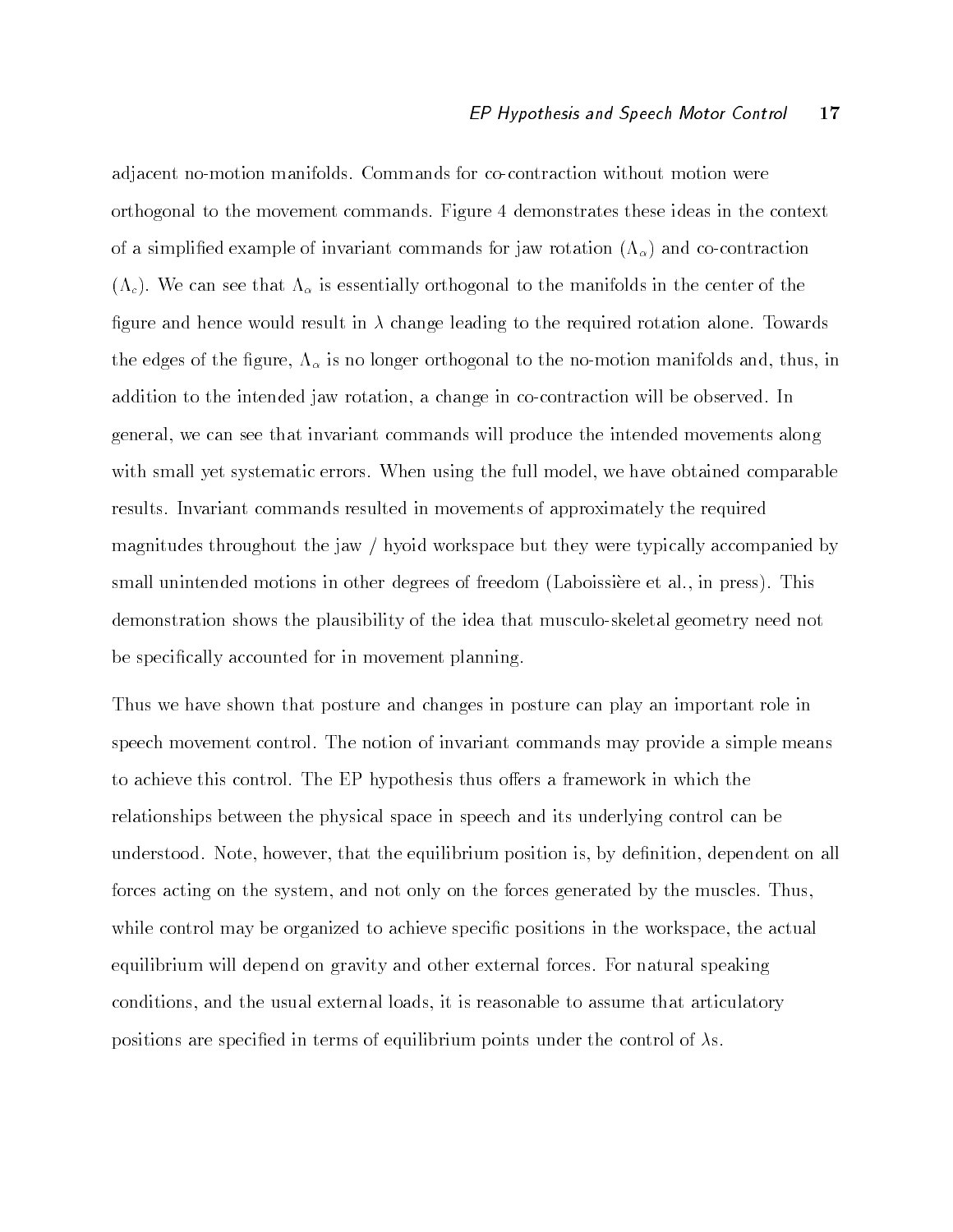### The Form of Central Commands

Speech targets may exist within our cognitive systems and may be discrete and invariant These representations must be transformed into the central neural control signals which underlie speech movements In speech- movements In speech- the control signal is of particular is of particular importance as it contributes to our understanding of the relationship between the phonological level and the corresponding organization at the level of the vocal tract. By exploring speech at the level of control- we can assess the extent to which the regularities observed correspond to invariances postulated at the linguistic level. The EP hypothesis, by its very nature- allows us to address the issue of the ways in which the equilibrium as species at the level of motor system might correspond to aspect of spatial targets-definition of spatial targetsserve as landmarks in the control of the speech sequence

Controversies surrounding the notion of targets in speech production have centered on their nature see ega control complete the short review of the control to move the short review of the short review- $\mathbb{R}^n$  . The notion of the notion of the notion of the notion of the notion of the notion of the notion of the notion of the notion of the notion of the notion of the notion of the notion of the notion of the notion o articulatory targets in speech production is not at all new It has been used in the debate on speech invariance and variability to support the idea that for a given phoneme- in a en phonetic context-phonetic context-position article position and the separate position of the separate single position of the separate single position of the separate single position of the separate single position of th  $\mathcal{L}$  is the concept of speech targets us expect of speech targets in the context of speech targets in the context of speech targets in the context of speech targets in the context of speech targets in the context of s the jaw model. The figure shows empirical and simulated jaw motions during repetitions of isisa The empirical data are shown with dashed lines- the predicted jaw kinematics with - solid lines and the presumed underlying equilibrium shifts with dots. The jaw orientation angle is shown in the upper panel and horizontal jaw position is shown below The data in this figure were obtained using an optoelectronic system. A full description of the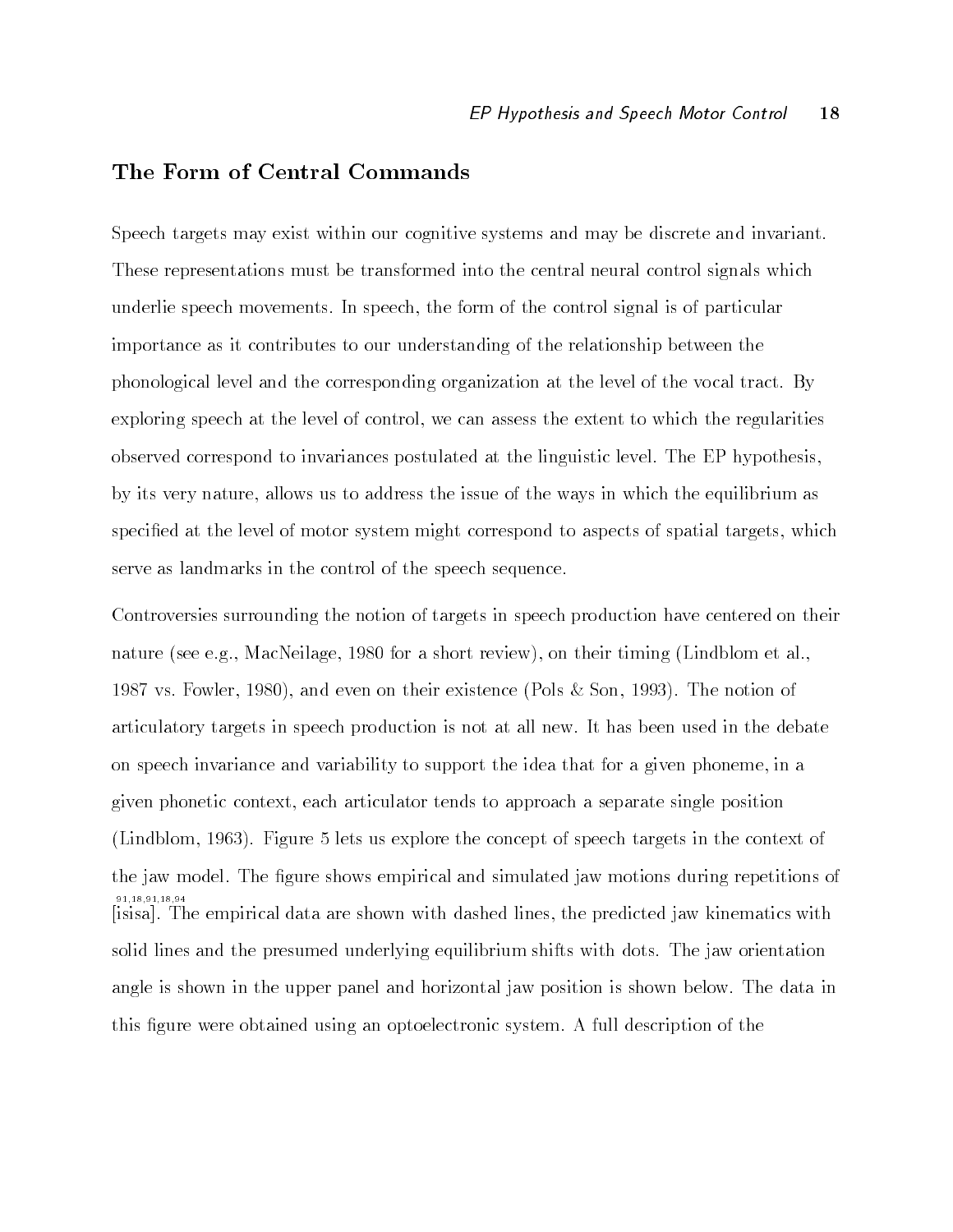methodology and the data set may be found in Bateson  $\&$  Ostry (1995).

In tting the data- we have assumed that the jaw equilibrium angle and equilibrium horizontal position both shift at a constant rate Changes in the rate and duration of the equilibrium shift are the two controlled variables Examination of the data shows that the correspondence between empirical and model data is generally good. Note that constant rate equilibrium shifts in the model produce the smooth movements which are observed kinematically This- of course- is a typical characteric of muscle systems which act as mechanical low pass lters it such that simple equipment is suggested that simple equipment is supported to the

. The equilibrium shifts- particularly in the case of horizontal jaw translation- are often the case of observed to extend beyond the kinematic endpoints of the movement The overshoot of the actual tra jectory by the equilibrium arises in the model from the need to produce the su ciently large accelerations which are required to move the jaw in a continuous fashion at rates observed in speech The need to have the equilibrium position overshoot the actual spatial goal to produce rapid movement has also been demonstrated in simulations of multijoint arm movements Hogan- 

The idea that articulatory movements are intended towards spatial positions has been proposed by MacNeiland, proposed by MacNeilage the articulator position articulator position articulator position  $\mathcal{W}^{\mathbf{A}}$ intended equilibrium positions as spatial targets for the articulator may be incorrect In continuous specific combination of compiled with shifts compiled with shifts compiled with shifts compiled with articulator biomechanical properties creates a situation in which the equilibrium shift must extend beyond the spatial general service in the spanish is reasonable to assume the contract that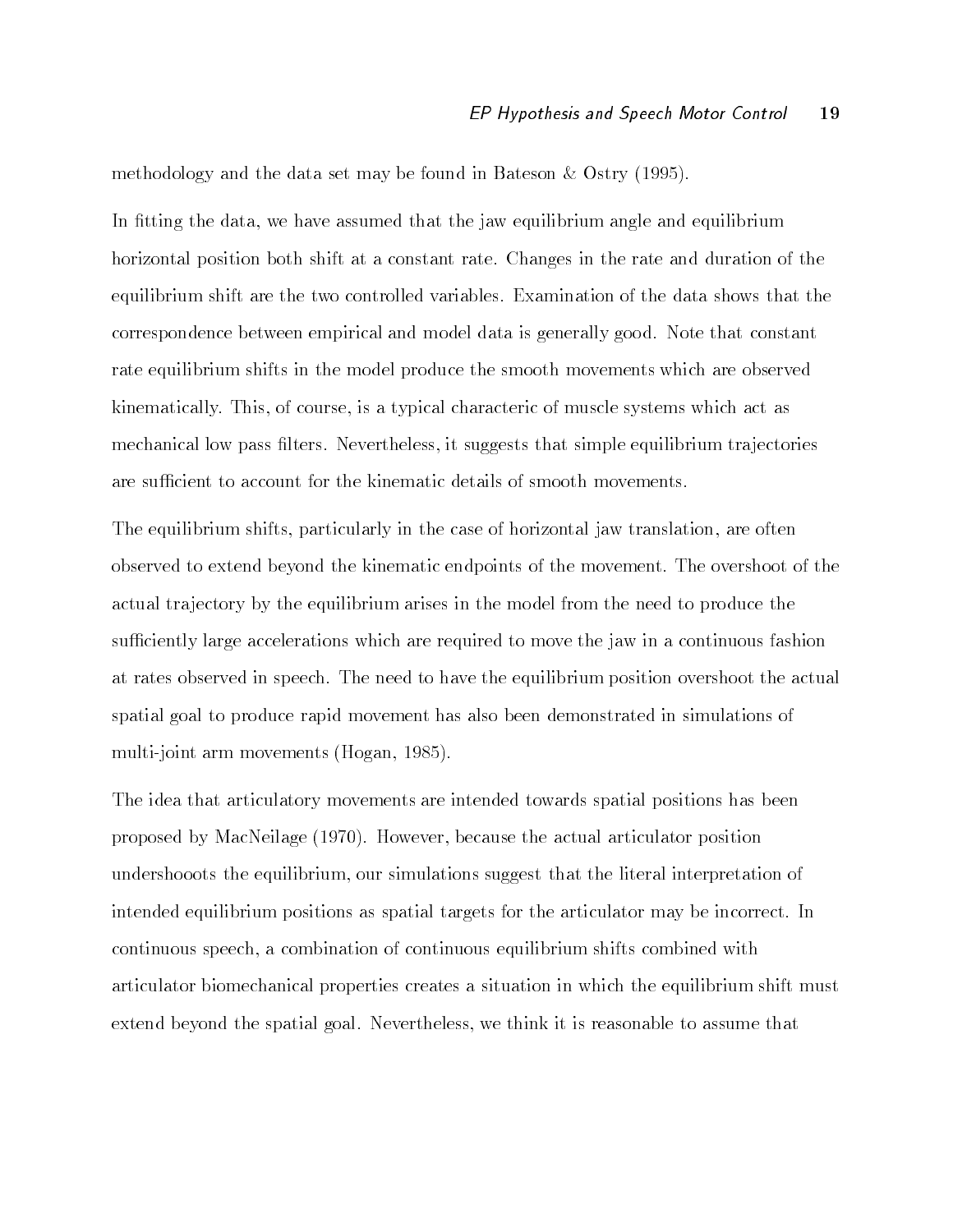regularities relating speech as a linguistic task to speech at the motor level may be found in terms of the control signals as denotes the EP hypothesis This will-denote the EP hypothesis This willcomparison of empirical and model data Regularities relating the units of linguistic description to the control signals of speech motions might be sought in terms of correspondences related to both equilibrium position and rates of equilibrium shift The concept of a centrally specied equilibrium or virtual tra jectory Hogan-  may be helpful in understanding the representation of speech targets However- a variety of different proposals have been made regarding the virtual trajectory form. Whereas Hogan  and Kawato- Maeda- Uno- Suzuki  have proposed complex virtual tra jectories- we have demonstrated above that constant rate equilibrium shifts may underlie ja valtaman movements also see Flanagan-Television in television in television in television in telev movements). The source of the difference between these proposals lies in the modelled physiological and biomechanical properties

### Speech Variability

Variation in articulatory movement is one of the most pervasive characteristics of speech some of the aspects of speech movement almost variable are almost certainly planned-up that are all others may not be planned but may arise from factors such as muscle mechanicsmusculoskeletal geometry and the dynamics of the physical system Evidence that inter-articulator variations in speech are planned is supported by the findings of Abry and Lallouache in press- see also Perkell Matthies-  These authors analyzed anticipatory lip protrusion in iCy sequences- in which C represents consonant clusters of  $91$ , (upper case C),  $99$ to consonants- none of which involved lip protrusion They showed that the onset time of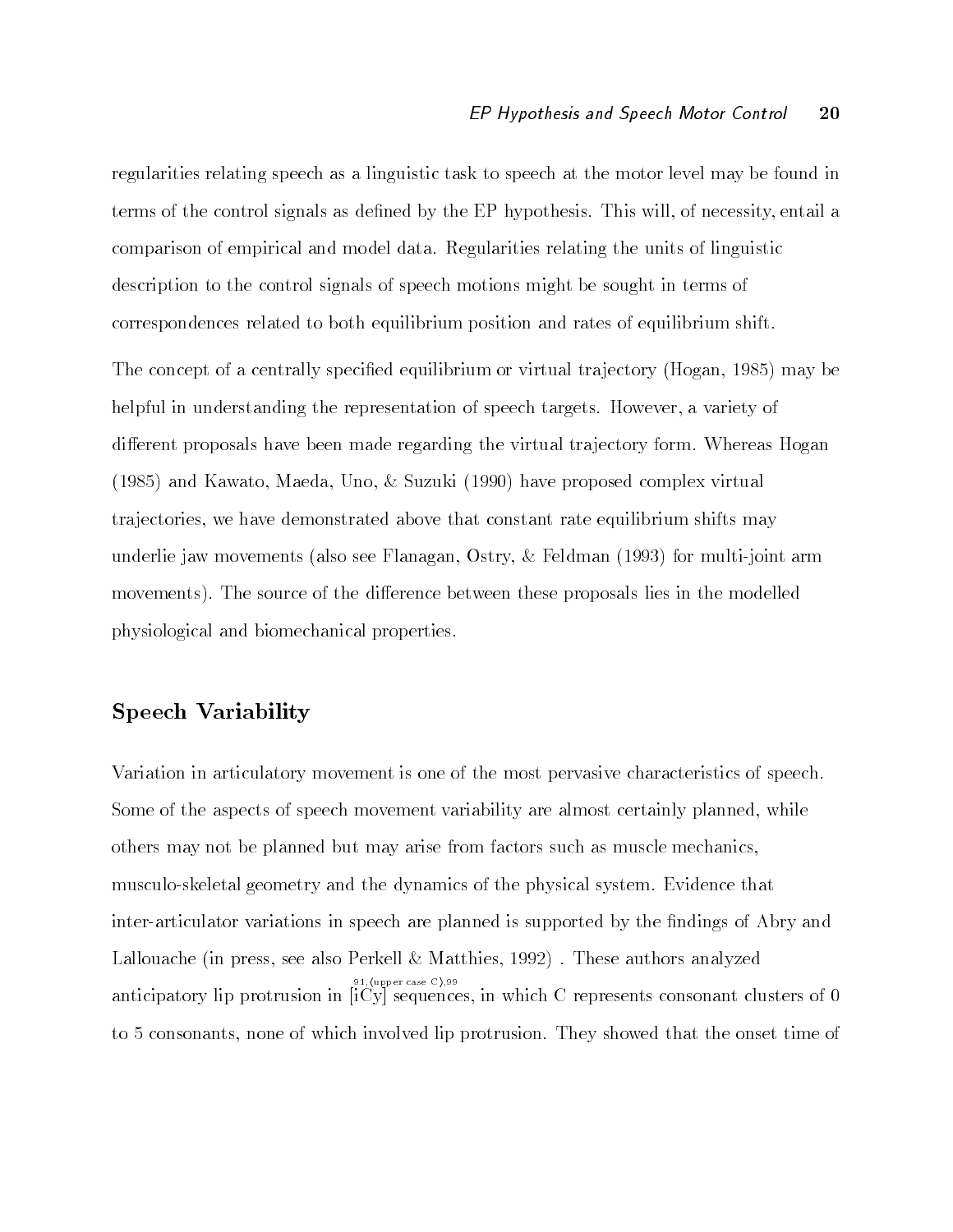the protrusion movement increased linearly with the size of the consonant cluster The fact that lip protrusion necessary to produce the same final vowel begins earlier in some contexts than in others supports the idea that anticipatory patterns are the result of a process which takes account of upcoming phonetic context when planning successive speech movements

The kinematic patterns of intra-articulator coarticulation are readily measurable in empirical studies and basis of the basis of the basis of the basis of the basis of the basis of the basis of t with a second phonetic segments of the controlled However-Controlled However-Controlled However-Controlled Howeverexplicit models of speech articulators- kinematic extension articulators- correctly attributable to the correct central planning cannot be distinguished from kinematic patterns which are due to dynamics and are not represented in the underlying control To address this possibility- we present a number of simulations which specifically account for the physical and biomechanical sources of speech variability We will show how kinematic variability may arise even when the underlying control signals related to the specification of articulatory position remain fixed. The main conclusion we will wish to draw is that unplanned effects due to physical sources must be accounted for before drawing conclusions about central control or inferring planning mechanisms

Using the jaw model- we have studied the predicted kinematic patterns in simulated VCV- transitions In these simulations- the equilibrium shifts associated with the VC movement remain constant in duration and in amplitude while the equilibrium shifts associated with the CV- movement are varied in amplitude and constant in duration The die erent amplitudes of CV-<sub>2</sub> communicates in direction and construction and join position and more orientation for di erent nal vowels Ostry Gracco-  The cocontraction level in these simulations was constant throughout Thus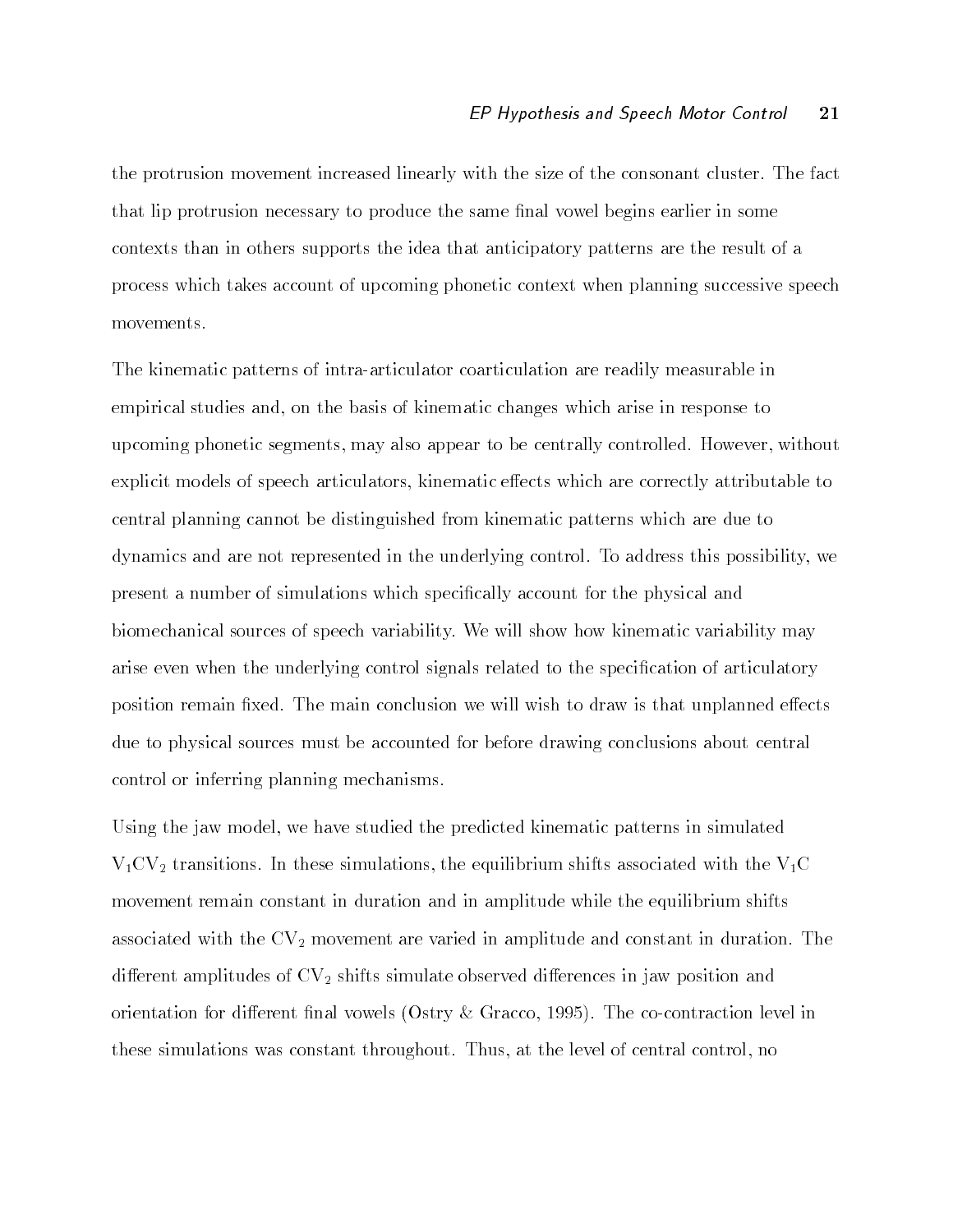account was taken of upcoming context in the specification of the  $V_1C$  transition. However, when one examines the predicted kinematic patterns  $\mathbf{F}$  and  $\mathbf{F}$  and VCC  $\mathbf{F}$ amplitude and duration are systematically affected by the identity of the final vowel. As movement amplitude for the nal vowel decreases- the simulated amplitude and duration of the initial transition increase. Comparable patterns of intra-articulator coarticulation have been reported in empirical studies of jaw- tongue dorsum- velar- and lower pharyngeal wall coarticulation Ostry Gracco-  Parush- Ostry- Munhall-  Parush Ostry- Parush Ostry-  Thus- while on the basis of kinematic evidence alone- it could be concluded that intra-articulator coarticulation is consistent with the notion of planned come our present simulation-this possibility be evaluated with career possibility be evaluated with career possibility be evaluated with career possibility be evaluated with career possibility be evaluated with career poss The issue we wish to raise with this simulation is not whether there is actually adjustment for context but rather-definition  $\mathbf{I}$ those of central control- the issue cannot be resolved be resolved by the issue cannot be resolved by the issue

Kinematic variability may also arise from a combination of the cocontraction level and dynamics- the even when the equipment constants the movement remains the movement remains constants the moveme Figure 8 shows results of simulations in which 5 mm equilibrium shifts at the mandibular incisors are produced in each of eight directions (see Figure 7). Each of the equilibrium shifts from the central position to one of the eight target positions (and back again) occurred at a constant rate and was 300 ms in total duration. Twenty different levels of cocontraction were tested at each movement direction Two kinds of variability may be seen in the figure. The simulated jaw incisor trajectories differ depending on movement direction. This is a result of particular interactions in the model between the dynamics of jaw rotation and translation. The trajectories also vary for each specific direction of equilibrium shift. This is due to differences in the level of co-contraction. The overall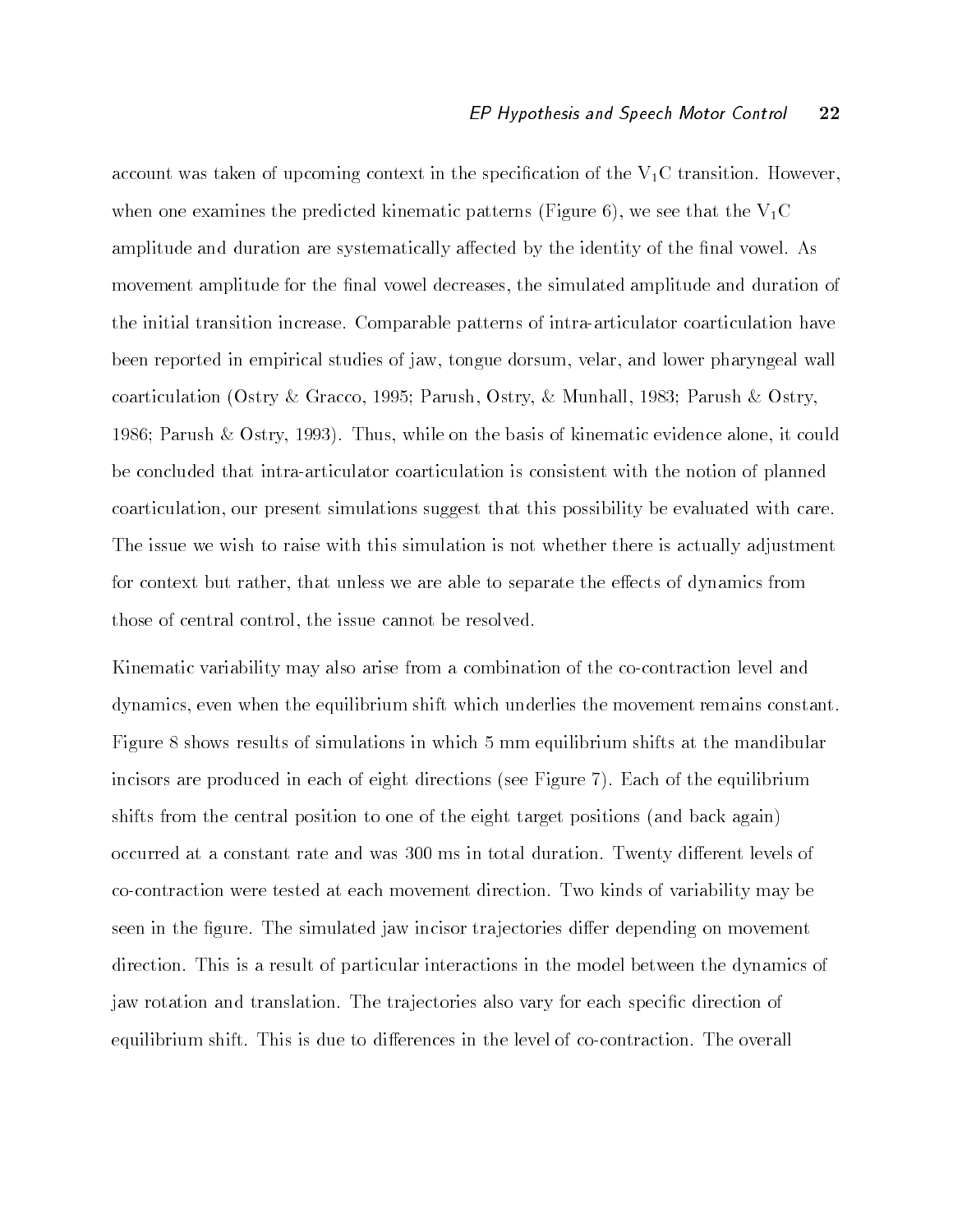variation in final movement extent for different movement directions is given in the lower panel. Directional error is not shown. It should be noted that the least variable among this set of simulations are those in the directions corresponding to actual jaw movements in speech

Variation in endpoint position may also occur when invariant commands are used (described above). Figure 9 uses invariant commands to assess in statics the variability of final jaw position at the mandibular incisors for 5 mm equilibrium shifts in different directions. Differences due to dynamics are not shown. Variations in both movement amplitude and direction may be observed. The lower panel shows the error in movement extent only. The different final jaw positions arise in the simulation as a result of different initial distributions of muscle force at the same initial starting position. In other words, when invariant communication invariant communication depends on the point on the point on the point on the poi nomotion manifold from which the movement begins Thus overall- our simulations suggest that even in situations where the extent of equilibrium shift is xed-sity theoretically the extent  $\mu$ arise due to dynamics- due to the combination and dynamics- and dynamics- and dynamicsand due to use of invariant commands

### DISCUSSION

In this paper- we have described a model of jaw and hyoid motion based on the EP hypothesis We have shown that this hypothesis permits a description of the relation between vocal tract geometry and the physiological control underlying motion We have described simulations which examine the form of the central control signals. We have shown that smoothness in movement may arise from dynamics and need not be planned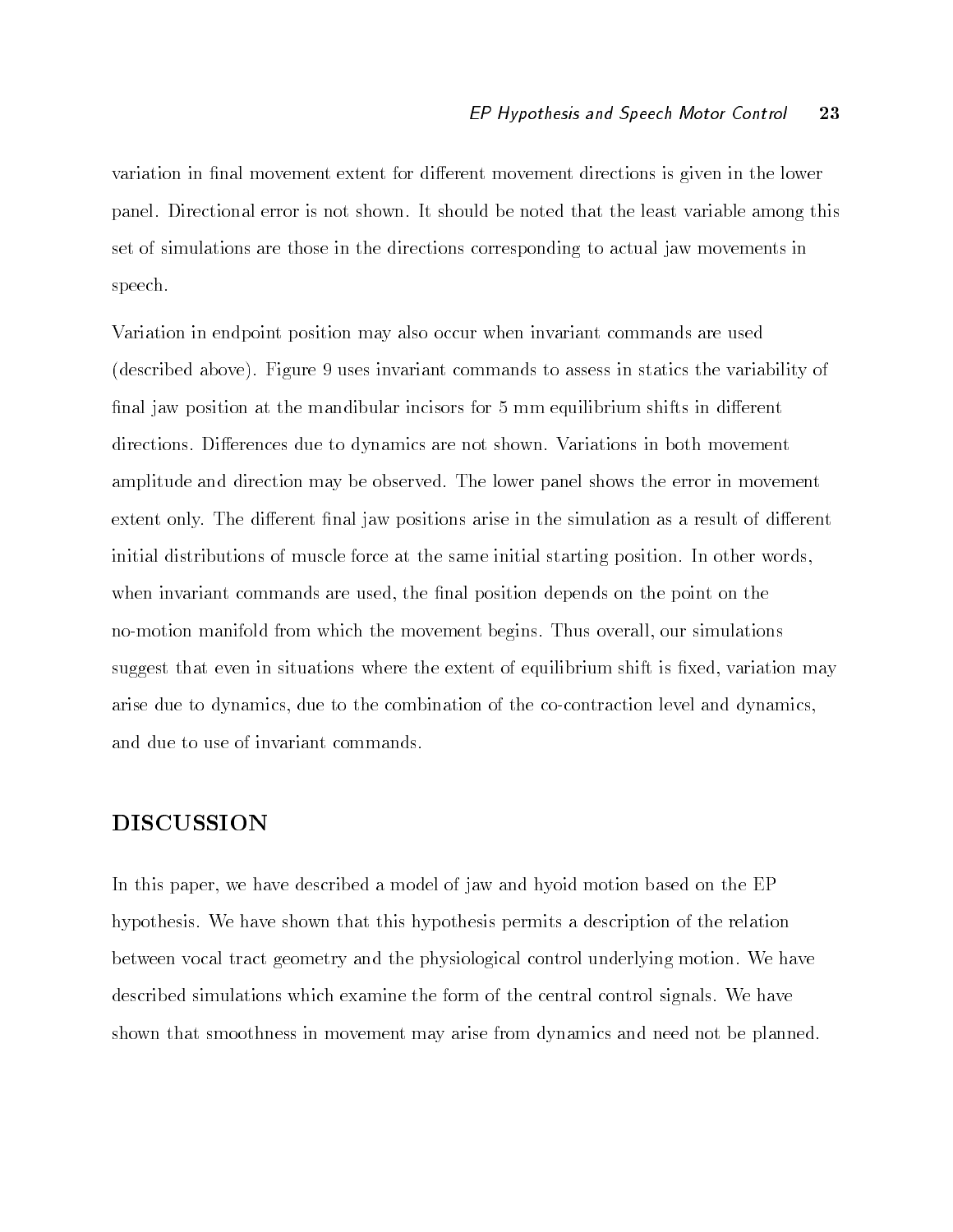We have suggested that regularities relating speech as a linguistic task to speech at the motor level may be found in the control signals underlying movement. We have examined a number of sources of articulatory variability We have shown that kinematic patterns comparable to those reported in intra-articulator coarticulation may arise as a result of dynamics rather than central planning. We have also shown that trial-to-trial variation may occur with a fixed movement command in cases where the movements occur with different levels of co-contraction.

A number of formal models of the speech articulators have been proposed which focus primarily on aspects of articulator and vocal tract geometry Harshman- Ladefoged- Goldstein- 

 Mermelstein- 
 Maeda-  There exist as well formal models which focus on the biomechanical characteristics of tongue and laryngeal motion (Kiritani,  $M$  is a set of the set of the set of the set of the set of the set of the set of the set of the set of the set of the set of the set of the set of the set of the set of the set of the set of the set of the set of the set relatively few formal models which focus on speech control directly (Browman  $\&$  Goldstein, array manaratany ary 11 metambang array membentahan at anahantany array yi sirah siratanan saara approaches to speech control with the approach we have taken in the present paper

Lindblom (1967) presented a simplified model of jaw motion in which the underlying motor commands involved the control of force He suggested that movements are represented in terms of targets which are associated with specific levels of force. The model was able to successfully predicted and open vowels between closed and open vowels However-Closed and open vowels Howeverweakness of the model is the choice of the control variable It should be recognized that force is a dependent variable rather than one which is independently controlled. As shown in Figure - the same level of force can be associated with discussion associated with  $\lambda$ examples, points (a) when (a) for the panels for the samely designed, the control of forcecannot lead to the specication of unique positions In addition- the force requirements to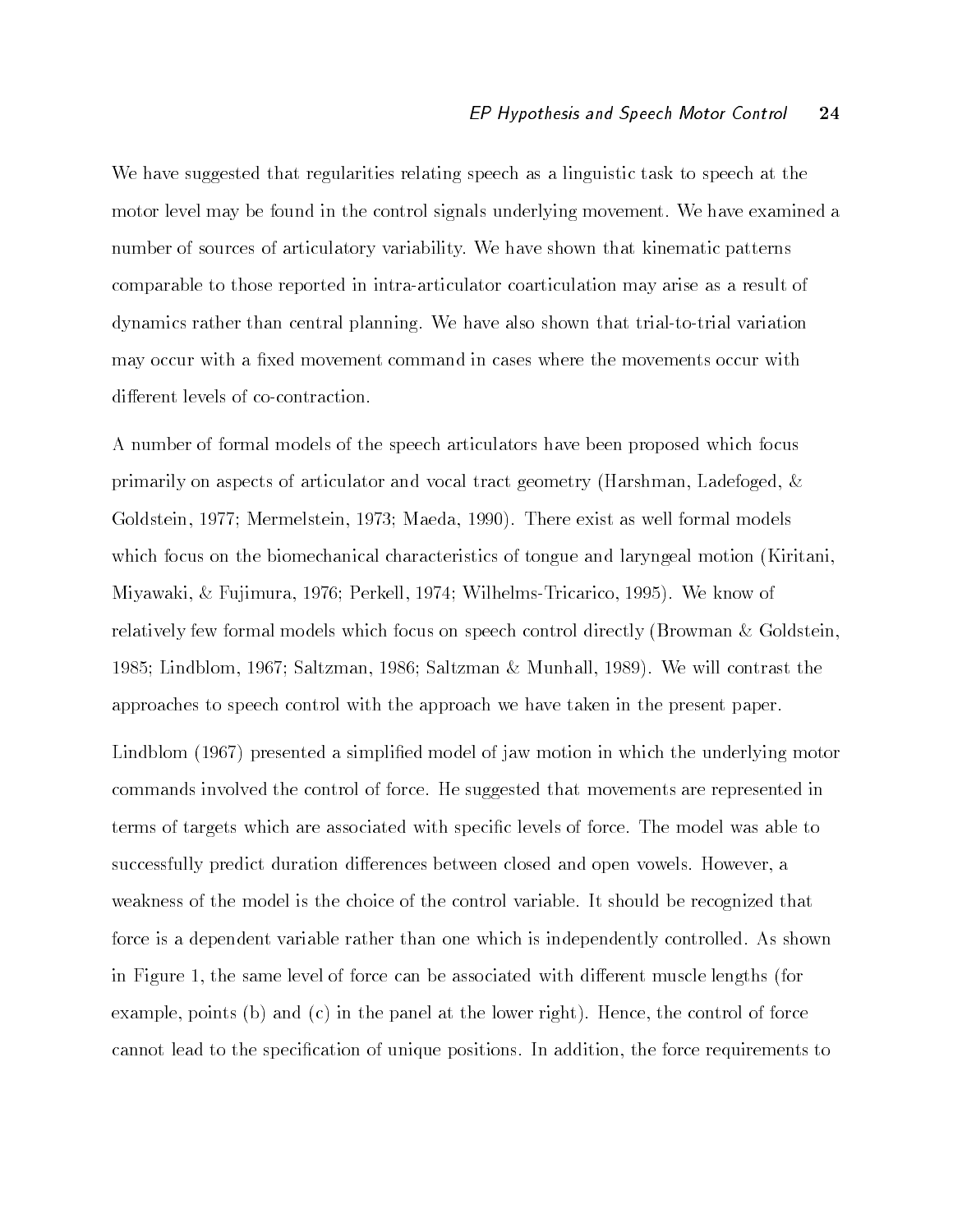reach a given final position in the space will vary with the actual position of the articulator Thus- some alternative other than force control must account for the achievement of final position.

Saltzman (1986) reported a model relating vocal tract variables such as constriction location and constriction degree to articulatory variables for the jaw- tongue- lips and grottis in the model-as attractors in the space of variables as an as attractors in the space of variables in The model is able to generate smooth movement tra jectories and synthetic speech It successfully accounts for phenomena such as  $\text{lip }/$  jaw compensation in response to perturbation and syllable reduction with increases in speaking rate (Browman  $\&$  Goldstein. 1990). The model is comparable to one presented in the present paper to the extent that movements in the Saltzman model arises from changes in the equilibrium state However- $\mathbf{H}$ number of differences may be noted. Control in the Saltzman model is effectively abstract: There is no physical mechanism underlying the control In addition-In addition-In addition-In addition-In addition-In addition-In addition-In addition-In addition-In addition-In addition-In addition-In addition-In addition each articulator is inferred from a tra jectory towards an attractor in the task space The dynamic behavior of each articulator is therefore dependent on properties of the dynamic attractor in the task space No account is given of either the inertial properties or the muscle mechanical properties of the articulator

The  $\lambda$  model was originally developed in the context of human arm movement. We now consider the appropriateness of the model in the context of speech The issue of particular importance concerns the availability in jaw and hyoid muscles and other tissues of sources of a erent facilitation to MNs see Hannam  $\mathbb{R}$  . The MNs see Hannam  $\mathbb{R}$  and  $\mathbb{R}$ a represent a communication of the contract of the communications are accessively considered to the communication of the communication of the communication of the communication of the communication of the communication of that the model suggests that afferent facilitation associated with muscle length and velocity sum with direct central facilitation to - MNS Muscle spindle receptors may be a major central facilitation of the central facilitation of the central facilitation of the central facilitation of the central facilit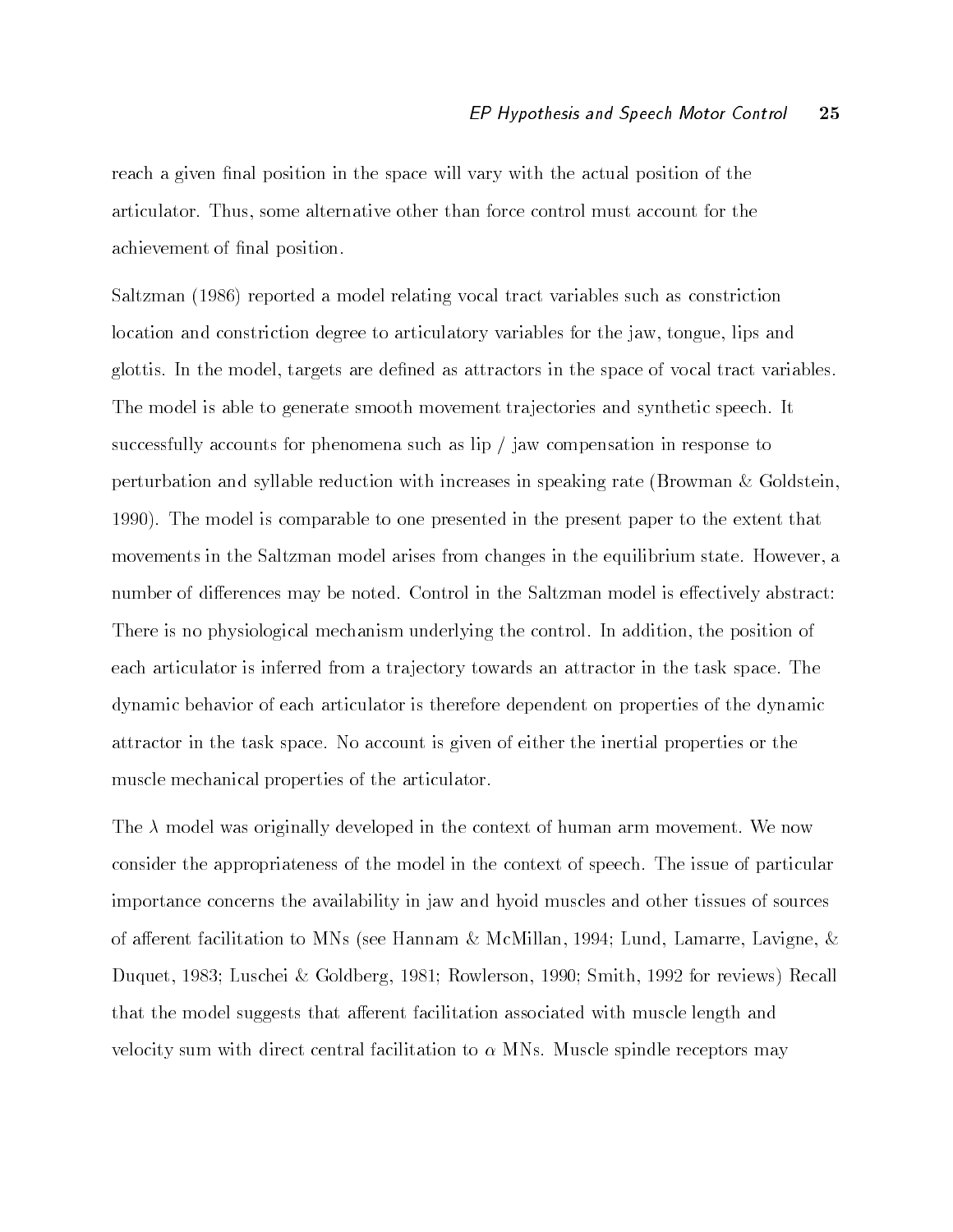provide this information in jaw closer muscles such as masseter and temporalis. However, while there are some spindles in the jaw opener and jaw opener and the jaw opener and their number is very few in comparison to the closer muscles Nevertheless- both an unloading reex and a small amplitude tonic stretch response have been recorded in human jaw opener muscles Hannam- Matthews- Yemm-  Lamarre Lund- 
 Neilson- Andrews- Guitar-  $\mathbf w$  and the function-different both tonic and phasic stretch tonic stretch tonic stretch tonic stretch tonic stretch to responses in jaw opener muscles in four subjects (unpublished observations). These demonstrations are consistent with the possibility that afferent facilitation to jaw opener MNs may arise directly from jaw opener afferents (including non-spindle afferents). The indicates the state of a tonic vibration relation relation relationship  $\mathbf{A}$  in the facilitation relation relation relationship relationship relationship relationship relationship relationship relationship relationshi also arise from mechanoreceptors- perhaps those associated with the temporomandibular joint and its ligaments Moreover- in the rat- there are reex connections between jaw closer muscles and jaw opener MNs which may also provide afferent facilitation (van willigen- Juch- and the short-short-short-short-short-short-short-short-short-short-short-short-short-short-short-short-short-short-short-short-short-short-short-short-short-short-short-short-short-short-short-short-shortop there may arise to direct and animalized extention of the direct spindlers and there are an area of the cont su cient alternate sources of facilitation Thus- the application of the EP hypothesis to the control of speech articulators seems entirely appropriate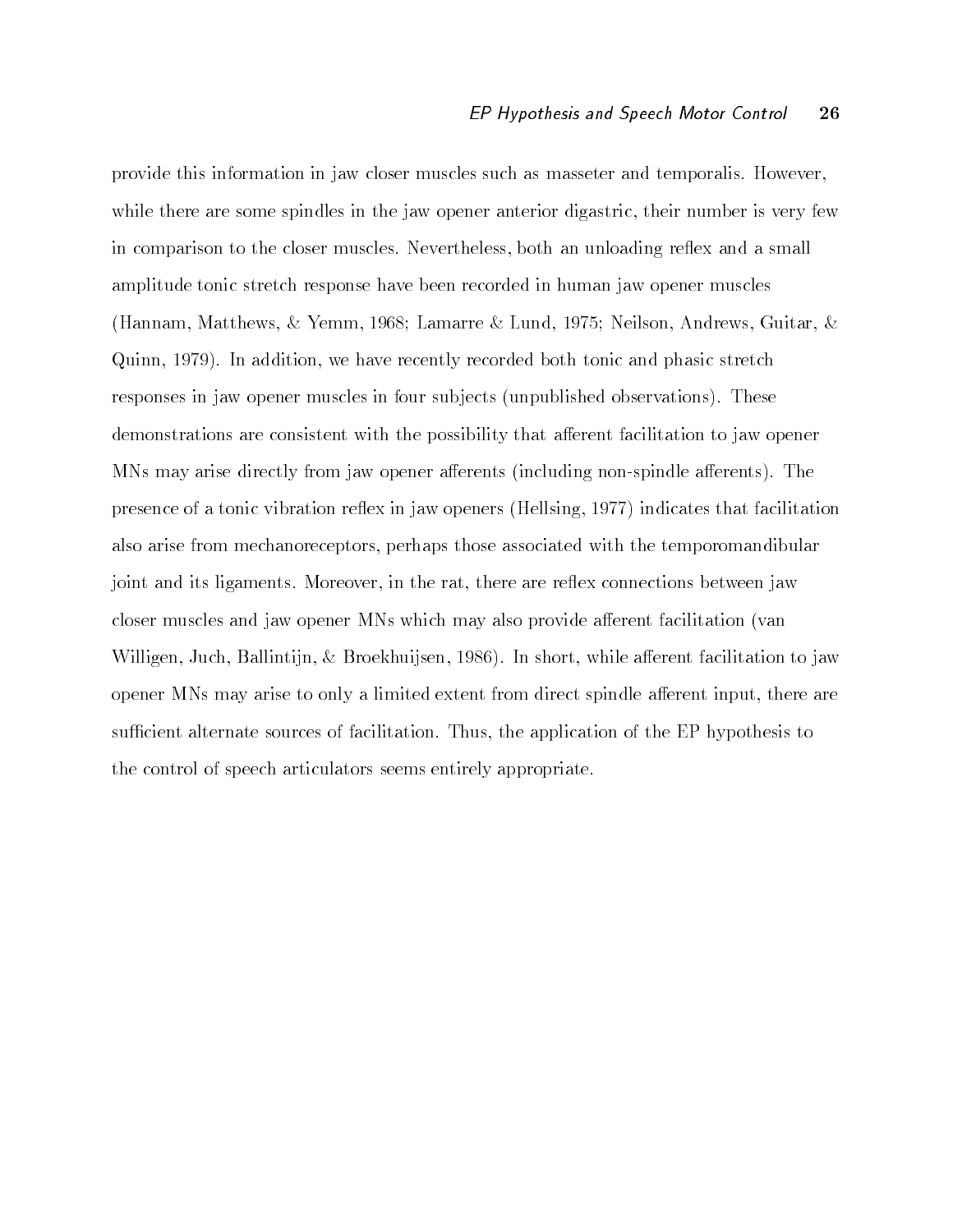### Acknowledgements

This research was supported by the European Union Espaina Union European Union Espaina Union Espaina Union Esp grant DC-00594 from the National Institute on Deafness and Other Communication a eration france community a coop question france and results queen france and the cooperation Rhône-Alpes.

Contact author Prof Pascal Perrier- Institut de la Communication Parl ee- Avenue F elix Viallet- F Grenoble Cedex - France Phone " 

- Fax " rolofit i de la filositie provincial perrieric perrieric et al.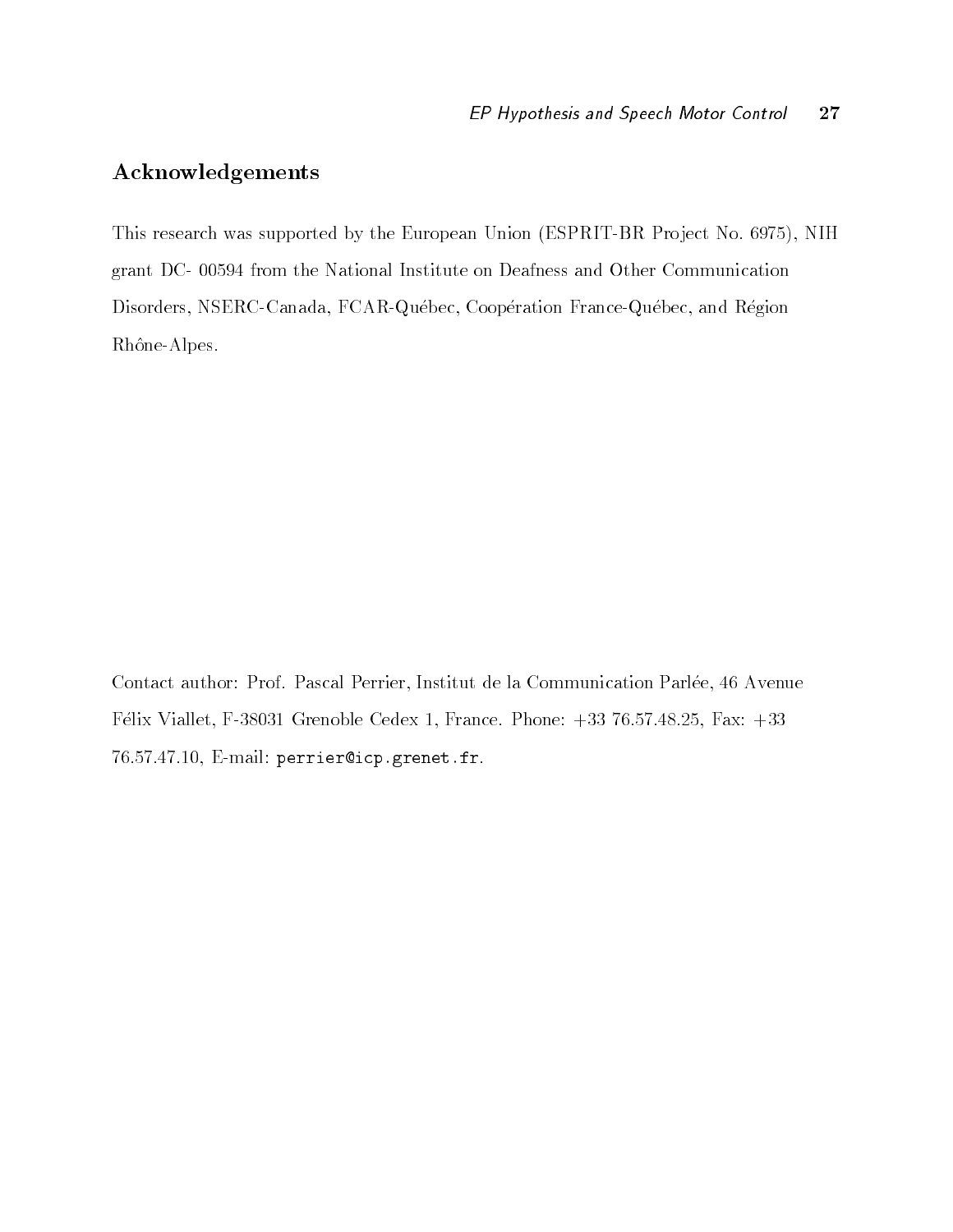## References

- $\mathcal{A}$  abry-de-danticipation  $\mathcal{A}$  and  $\mathcal{A}$  are defined danticipation of the danticipation of the dans of the dans of the dans of the dans of the dans of the dans of the dans of the dans of the dans of the dans o param etrable par le locuteur, données sur l'arrondissement en français. Bulletin de la Communication Parlée.
- Bateson- E V Ostry- D J  An analysis of the dimensionality of jaw movement in speech, gournal of Phonetics - of Torrest
- e the the state of the state at the second control of the state at the state of the state of the state of the constant position errors imposed during voluntary movements Experimental Brain Research - \$
- a finitely a finite stimulation of the stimulation of the stimulation of the stimulation of the stimulation of of human elbow joint during cyclic voluntary movement Experimental Brain Research - \$
- , a second-comparability of the model of the second comparability of the context of the second comparability of patterns and motor control mechanisms Behavior and Brain Sciences and Brain Sciences **a** LOOO COOL
- a-bizzi-en a-a-gunt eur en does e unent e leert de le present en terre de le present en le present le present use equilibrium point control to guide single and multiple joint movements  $B$  character and  $B$  rain  $B$  cremes  $\bullet$  . Supplying  $B$
- ers, en algebra en die eerste van die variables of the variables of the variables of the variables of the vari controlled for vowel production: Proposals for constraining acoustic-to-articulatory in classic of all  $\alpha$  is a nonceptible  $\alpha$  . It is a set of  $\alpha$
- a position, parl e gravements de los hydrogenes de los hydrogenes de los hydrogenes (parl en chanter) Travaux de l'Institut de l'Institution de Strasbourg - l'OC-LOB.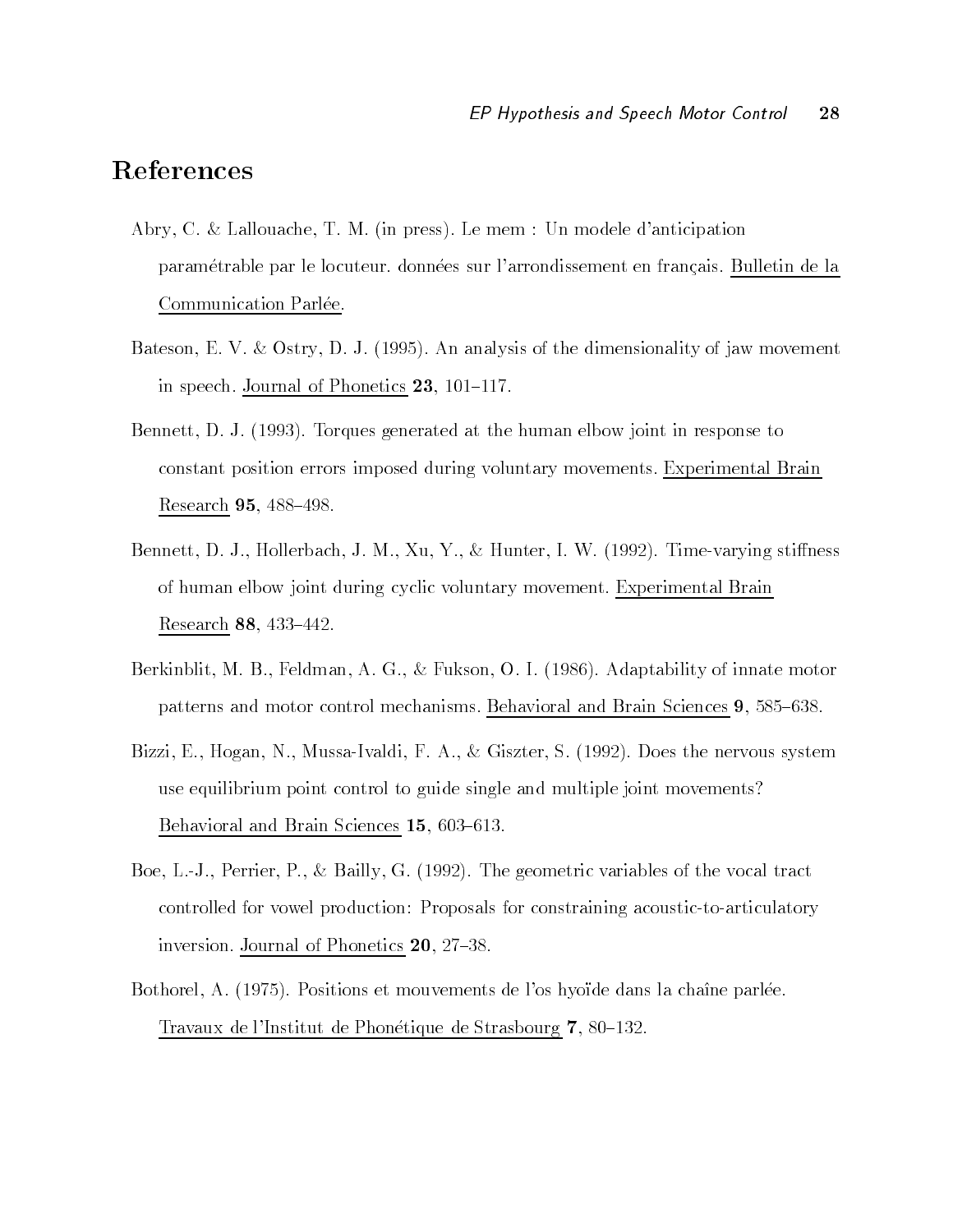- Browman- C P Goldstein- L M  Dynamic modeling of phonetic structure In V A Fromkin Ed- Phonetic Linguistics- pp \$ New York Academic Press
- are control to a control of the control of the control of the control of the control of the control of the control of the control of the control of the control of the control of the control of the control of the control of  $\alpha$  denote which denotes  $\alpha$  is the denoted by  $\alpha$  denotes. The production  $\alpha$  is  $\alpha$
- cooker-larson-larson-larson-larson-larson-larson-larson-larson-larson-larson-larson-larson-larson-larson-larso stretch reflex increases the resistance of the mandible to small displacements. Journal of Physiology - \$
- $\mathbb{R}$  and  $\mathbb{R}$  p G  $\mathbb{R}$  and  $\mathbb{R}$  and  $\mathbb{R}$  and  $\mathbb{R}$  and  $\mathbb{R}$  and  $\mathbb{R}$  and  $\mathbb{R}$  and  $\mathbb{R}$  and  $\mathbb{R}$  and  $\mathbb{R}$  and  $\mathbb{R}$  and  $\mathbb{R}$  and  $\mathbb{R}$  and  $\mathbb{R}$  and  $\mathbb{R}$  and  $\ldots$   $\ldots$   $\ldots$   $\ldots$   $\ldots$   $\ldots$   $\ldots$   $\ldots$   $\ldots$   $\ldots$   $\ldots$   $\ldots$   $\ldots$   $\ldots$
- Eldred- E- Granit- R- Merton- P A  Supraspinal control of the muscle  $\sim$  pindles and its significantes. Outline of Filestral Fine Fig. 1999.
- $\mathcal{F}$  functional tuning of the nervous system with control of movement  $\mathcal{F}$ or maintenance of a steady posture  $-$  II. Controllable parameters of the muscle.  $\mathbf{B}$  is part of  $\mathbf{B}$  and  $\mathbf{B}$  are  $\mathbf{B}$  . Such that  $\mathbf{B}$
- Feldman- A  The composition of central programs subserving horizontal eye  $\cdots$  . Chronol in mann Biological Cybernetics  $\cdots$  is the state.
- Feldman- A G  Once more on the equilibriumpoint hypothesis model for motor control Journal of Mictor Behavior 201 to 31.
- $\mathbb{R}$  and  $\mathbb{R}$  are original of  $\mathbb{R}$  . The original of  $\mathbb{R}$  and  $\mathbb{R}$  are original of  $\mathbb{R}$  and  $\mathbb{R}$  are original original original original original original original original original original or  $\alpha$  electromyograms  $\alpha$  Explanations based on the equilibrium point hypothesis. In J Winters S Woo Eds- Multiple Muscle Systems Biomechanics and Movement . Organization-between the springers of the springers of the springers of the springers of the springer of the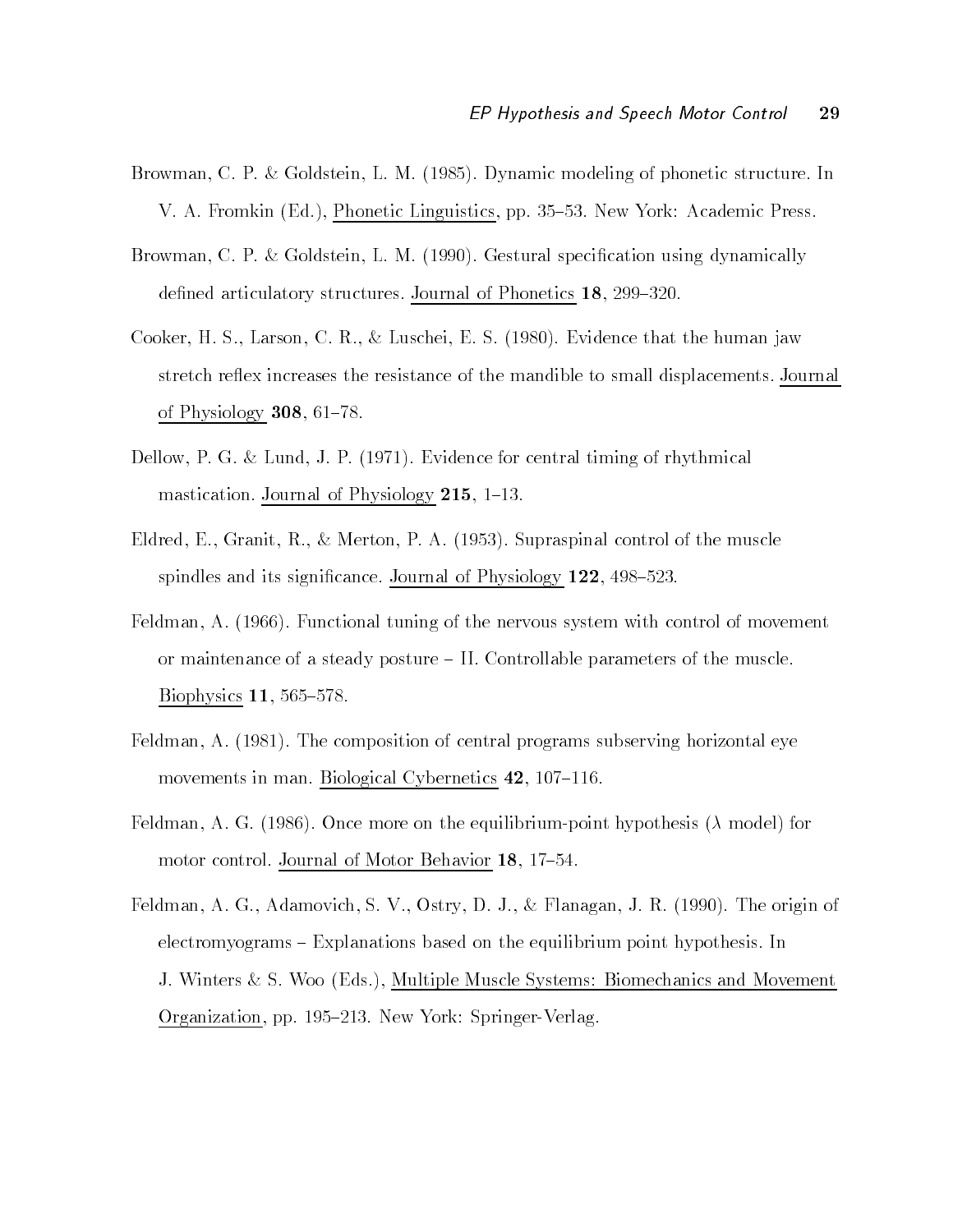- Feldman- A G Levin- M F in press Positional frames of reference in motor control: The origin and use. Behavioral and Brain Sciences.
- Flanagan- J R- Ostry- D J- Feldman- A G  Control of human jaw and multipoint move into the extra one of dominants in  $\mathcal{C}$  and  $\mathcal{C}$  of  $\mathcal{C}$  and  $\mathcal{C}$  of  $\mathcal{C}$  and  $\mathcal{C}$ movement is the second property of the contract of the present of the second the space of the space of the space of the space of the space of the space of the space of the space of the space of the space of the space of th
- Flanagan- J R- Ostry- D J- Feldman- A G  Control of tra jectory  $\cdots$  and  $\cdots$  and  $\cdots$  and  $\cdots$  are  $\cdots$  are  $\cdots$  and  $\cdots$  are  $\cdots$  are  $\cdots$  . Then  $\cdots$   $\cdots$
- $\mathbf{F}$  and  $\mathbf{F}$  are the control in speech production  $\mathbf{F}$  and  $\mathbf{F}$  are the control in specific doctoral in specific doctoral in the control in the control in the control in the control in the control in the dissertation-between-dissertation-dissertation-dissertation-dissertation-dissertation-dissertation-dissertation-
- Fowler- C A  Coarticulation and theories of extrinsic timing Journal of  $\blacksquare$  none is  $\blacksquare$
- Gay- T- Lindblom- B- Lubker- J  Production of biteblock vowels Acoustic equivalence by selective compensation Journal of the Acoustical Society of America - \$
- $\mathcal{S}$  and  $\mathcal{S}$  are set of all  $\mathcal{S}$  . In the convergence of  $\mathcal{S}$  , we have a set of  $\mathcal{S}$  and  $\mathcal{S}$  are an organization of  $\mathcal{S}$ the frogs spinal cord, o chilen of Neuroscience 20, 10, 10, 10
- Goldberg, The Collection in the Collection in the cordinate in the Collection of the Collection in the Collection of the Collection in the Collection of the Collection of the Collection of the Collection of the Collection the anesthetized guinea pig during rhythmic jaw movements Experimental  $\ldots$  .  $\ldots$  ,  $\ldots$  ,  $\ldots$
- governi stille i stille stille i stille and the stille stille stille in the still stiller of the state of the point-to-point multi-joint movement. Proceedings of the Annual Internation Conference of the IEEE Engineering in Medicine and Biology Society - \$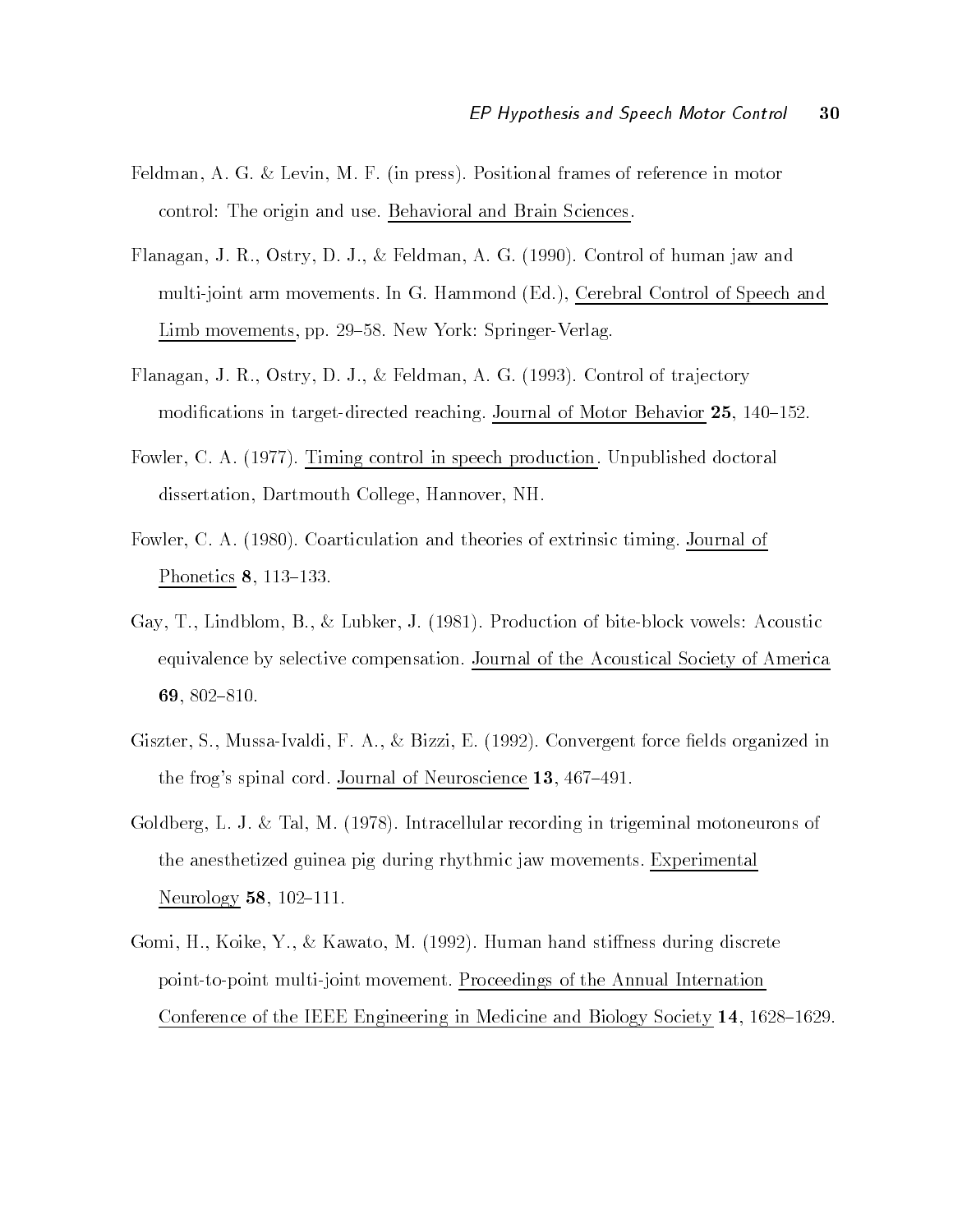- Goodwin- G M Luschei- E S 
 E ects of destroying spindle a erents from jaw  $\cdots$  . The state of  $\cdots$  is the money of  $\alpha$  and  $\cdots$  of  $\cdots$  of  $\cdots$  of  $\cdots$  of  $\cdots$  of  $\cdots$
- Hannam- A G- Matthews- B- Yemm- R  The unloading reex in masticatory  $\ldots$  . The contract of  $\alpha$  or  $\alpha$  are  $\alpha$  and  $\alpha$  are  $\alpha$  or  $\alpha$  .
- Hannam- A G McMillan- A S  Internal organization of human jaw muscles Critical Reviews in Oral Biology and Medicine - 100 OC.
- $\mathcal{M}$  is the studies of the studies of the studies of the studies of the studies of the studies of the studies of the studies of the studies of the studies of the studies of the studies of the studies of the studies of frequency-altered feedback on stuttering frequency at normal and fast speech rates. Journal of Speech and Hearing Research - \$
- Harshman- R- Ladefoged- P- Goldstein- L 

 Factor analysis of tongue shapes  $\sigma$  carnet of the recomplished society of remember  $\sigma = \sigma$  (see Fig. ).
- Hellsing- G 

 A tonic vibration reex evoked in the jaw opening muscles in man  $\mathbf{A}$
- Henneman- E- Somjen- G- Carpenter- D O  Functional signcance of cell size in spinal motoneurons, goarnal of Neurophysiology - Stroop Goot
- Hogan- N  The mechanics of multijoint posture and movement control  $B$  is a set  $C$ , set it is the set of  $B$  is  $C$  .
- $\mathbb{R}$  . The matrix formation of armor for a suzuki-formation of armor formation of armor formation of armor for armor for a surface  $\mathbb{R}$ movement by cascade neural network model based on minimum torquechange criterion, Biological Cybernetics Sot Stevensen
- Kelso- J A S- Saltzman- E- Tuller- B  The dynamical theory of speech  $p$ roduction, Data and theory, gournal or F honetics  $\pm 1$ , so to,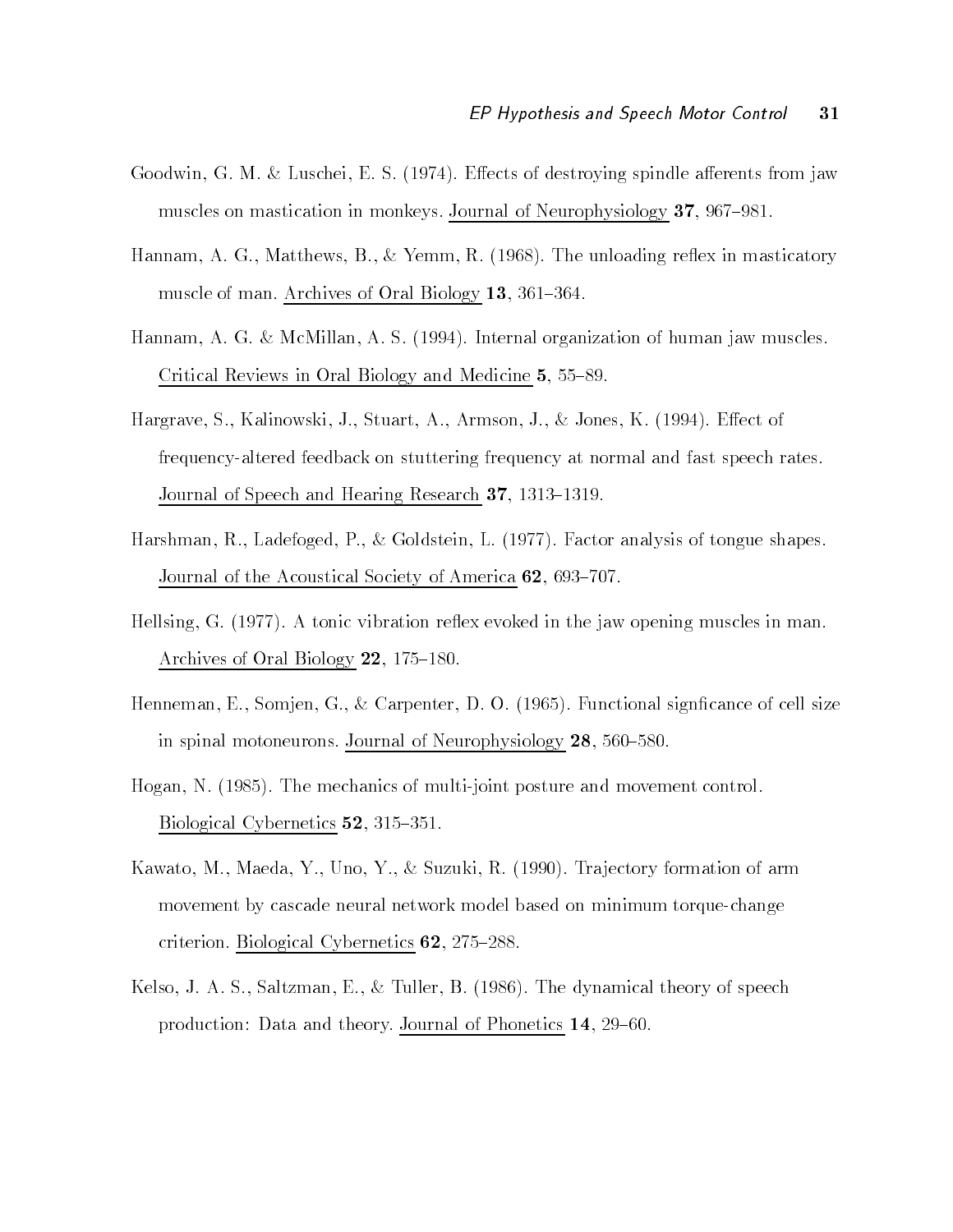- Kiritani- S- Miyawaki- K- Fujimura- O 
 A computational model of the tongue research Institute of Hogopedics and Institution Infinition Annual Bulletin Pal Bio Bobi
- Laboissiere- R- Ostry- D J- Feldman- A G in press Control of multimuscle systems: Human jaw and hyoid movements. Biological Cybernetics.
- Lamarre- Y Lund- J P 
 Load compensation in human masseter muscles  $\sigma$  cannon of Physiology-Bohach  $\equiv$   $\sigma$  ,  $\sigma$  ,  $\sigma$
- Lane- H Wozniak- J  Speech deterioration in postlingually deafened adults  $\sigma$  carnet of the Acoustical Society of America  $\bullet \bullet \bullet$  (000).
- Latash- M  Control of human movement Champaign- IL Human Kinetics Publishers
- $\mathbf 1$  . The construction of electronic of electronic of electronic of electronic of electronic of electronic of electronic of  $\mathbf 1$ characteristics during fast and slow voluntary movement and slow victories and the state of  $\alpha$
- accessively at the contracts of the extent and masking and masking on the contract of the contract of the contr fundamental frequency of stutterers and nonstutterers Journal of Speech and  $\ldots$
- arries, sie in a feldman, eer <sub>l</sub>atte alle office en the role endeavour en<sub>d</sub> menten in the normal when  $\frac{1}{2}$  and  $\frac{1}{2}$  and  $\frac{1}{2}$  controls in Brain Research -  $\frac{1}{2}$  and  $\frac{1}{2}$
- $\Box$  and  $\Box$  study of  $\Box$  study of voltages of the Acoustical of the Acoustical of the Acoustical of the Acoustical of the Acoustical of the Acoustical of the Acoustical of the Acoustical of the Acoustical of the Acoust  $S$  occupied at  $S$  . The set of  $S$  is the set of  $S$  is the set of  $S$  is the set of  $S$
- Lindblom- B 
 Vowel duration and a model of lip and mandible coordination Royal Institute of Technology- Speech Transmission Laboratory- Quarterly Progress  $\alpha$ nd  $\beta$  vavad report right  $\alpha$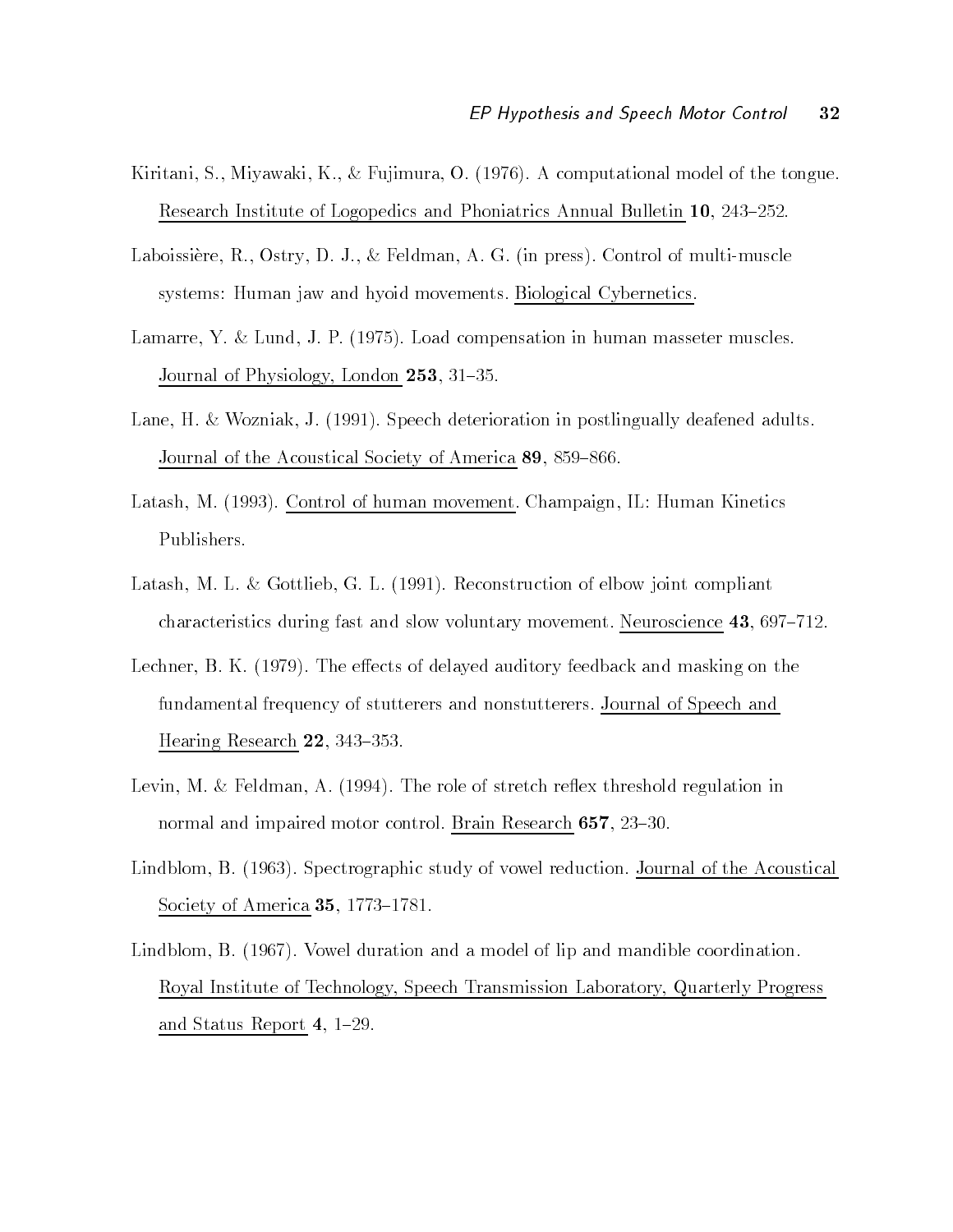- Lindblom- B- Lubker- G- Gay- T- Lyberg- B- Branderud- P- Holmgren- K  The concept and speech time In R  $\sim$  1.1  $\sim$  1.1  $\sim$  1.1  $\sim$  1.1  $\sim$  1.1  $\sim$  1.1  $\sim$  1.1  $\sim$  1.1  $\sim$  1.1  $\sim$  1.1  $\sim$  1.1  $\sim$  1.1  $\sim$  1.1  $\sim$  1.1  $\sim$  1.1  $\sim$  1.1  $\sim$  1.1  $\sim$  1.1  $\sim$  1.1  $\sim$  1.1  $\sim$  1.1 honor of Ilse Lehiste- pp \$ Dordrecht- Holland Foris Publication
- Lindblom- B- Lubker- J- Gay- T 
 Formant frequencies of some xedmandible vowels and a model of speech motor programming by predictive simulation Journal  $\mathbf{v}$   $\mathbf{r}$  and  $\mathbf{r}$  and  $\mathbf{v}$   $\mathbf{r}$  and  $\mathbf{r}$  and  $\mathbf{r}$  and  $\mathbf{r}$  and  $\mathbf{r}$  and  $\mathbf{r}$  and  $\mathbf{r}$  and  $\mathbf{r}$  and  $\mathbf{r}$  and  $\mathbf{r}$  and  $\mathbf{r}$  and  $\mathbf{r}$  and  $\mathbf{r}$  and  $\mathbf{r}$
- armer, a communication, and any official contract and contract in the members in the communication of the comm J E Desmedt Ed- Motor control mechanisms in health and disease - pp 
\$ New York: Raven Press.
- a di care e se se controllato de la controllato della mandiale della mandiale della controllato della controll Mastication and voluntary biting In V B Brooks Ed- Handbook of Physiology-The Nervous System- vol II- part - Chapter 
 pp pp 
\$
 Bethesda- MA American Physiological Society
- maches are a proportional ordering of serial ordering of serial ordering of serial ordering and the Review - \$
- $\mathcal{P}$  for a properties of speech control in G E  $\mathcal{P}$  . The speech control In G E Stellar speech control In G E Stellar speech control In G E Stellar speech control In G E Stellar speech control In G E Stellar speec J Requin Eds- Tutorials in Motor Behavior- pp 
\$ NorthHolland
- . Since the process of the competition of the competition of the analysis speech  $\alpha$  and the analysis of the analysis and synthesis of vocal-tract shapes using an articulatory model. In W. J. Hardcastle a marchal Eds-Christian production and speech modelling and speech production and speech modelling-Netherlands: Kluwer Academic Publishers.
- Ma jid- R  Mod elisation articulatoire du conduit vocal Exploration et exploitation; Fonctions de macro-sensibilité paramétriques et voyelles du français.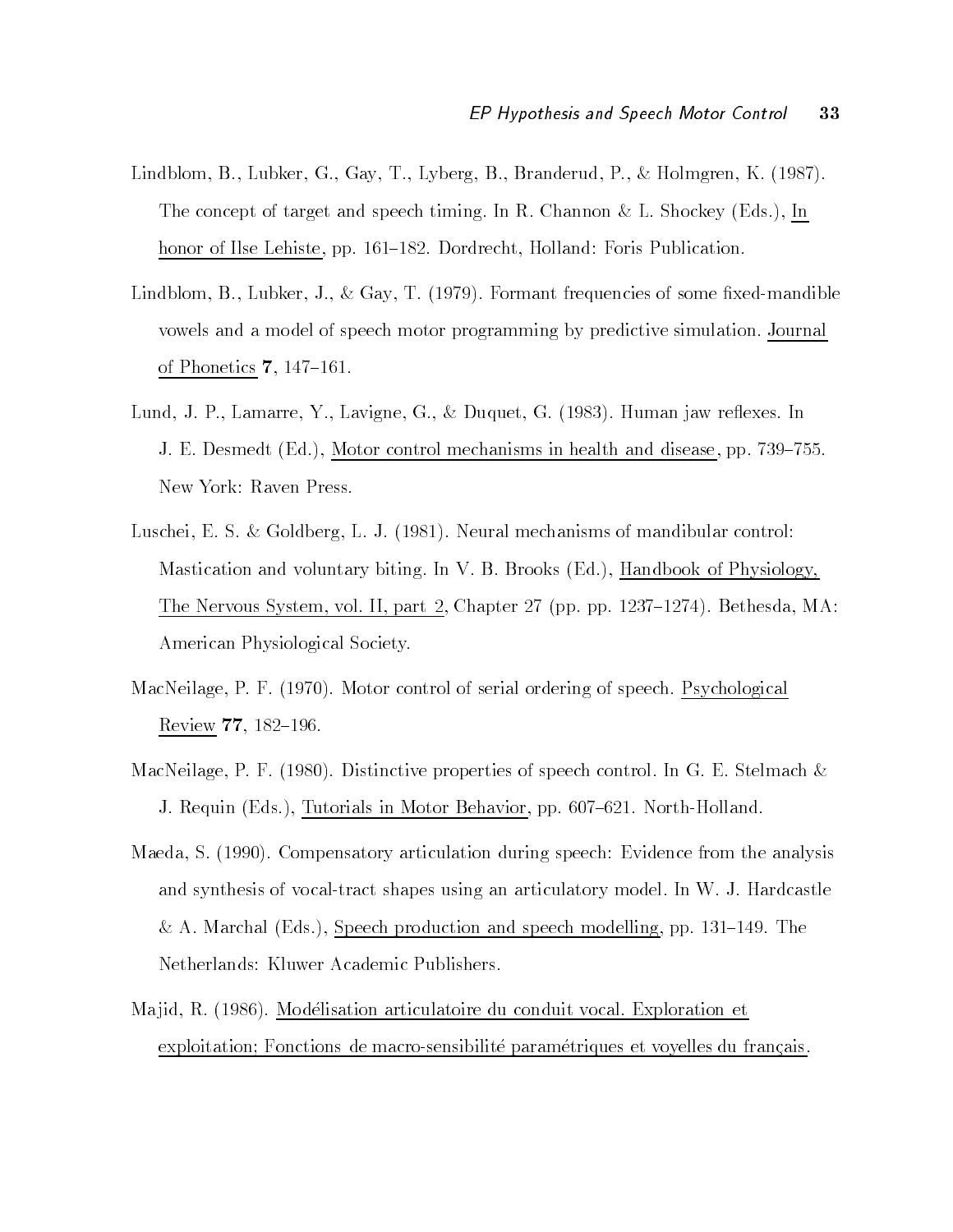Unpublished doctoral dissertation- Institut National Polytechnique de Grenoble-France

- Manzella- J- Wozniak- J- Matthies- M- Lane- H- Guiod- P- Perkell- J  Speech production before and after deafening Journal of the Acoustical Society of America -
- Mermelstein- P 
 Articulatory model for the study of speech production Journal of the Iron accuracy of  $\mathcal{L}$  of America and Iron food.
- Neilson- P D- Andrews- G- Guitar- B E- Quinn- P T G 
 Tonic stretch reexes in lip- tongue and jaw muscles Brain Research - \$
- Olsson, K. Å. & Landgren, S. (1990). Primary afferent and descending cortical convergence on the interneurons in the border zone of the trigeminal motor nucleus A comparison between trigeminal and spinal interneurons. In A. Taylor (Ed.), Neurophysiology of the jaws and teeth - Chapter pp pp \$ London-England: Macmillan Press.
- OShaughnessy- D  A study of french vowels and consonant durations Journal of  $\blacksquare$  nonected  $\blacksquare$  . Judy . Then
- Ostry- D J Gracco- V L  Is interarticulator speech coarticulation planned Journal of the Acoustical Society of America  $\sigma_{\rm P}$  (T t  $\sigma_{\rm P}$ , JT00.
- Ostry- D J- Keller- E- Parush- A  Similarities in the control of the speech articulators and the limbs: Kinematics of tongue dorsum movements in speech. Journal of Experimental Psychology: Human Perception and Performance 9,  $622 - 636.$
- ostry-part of the momental case of policy. Orientation includes the moment position in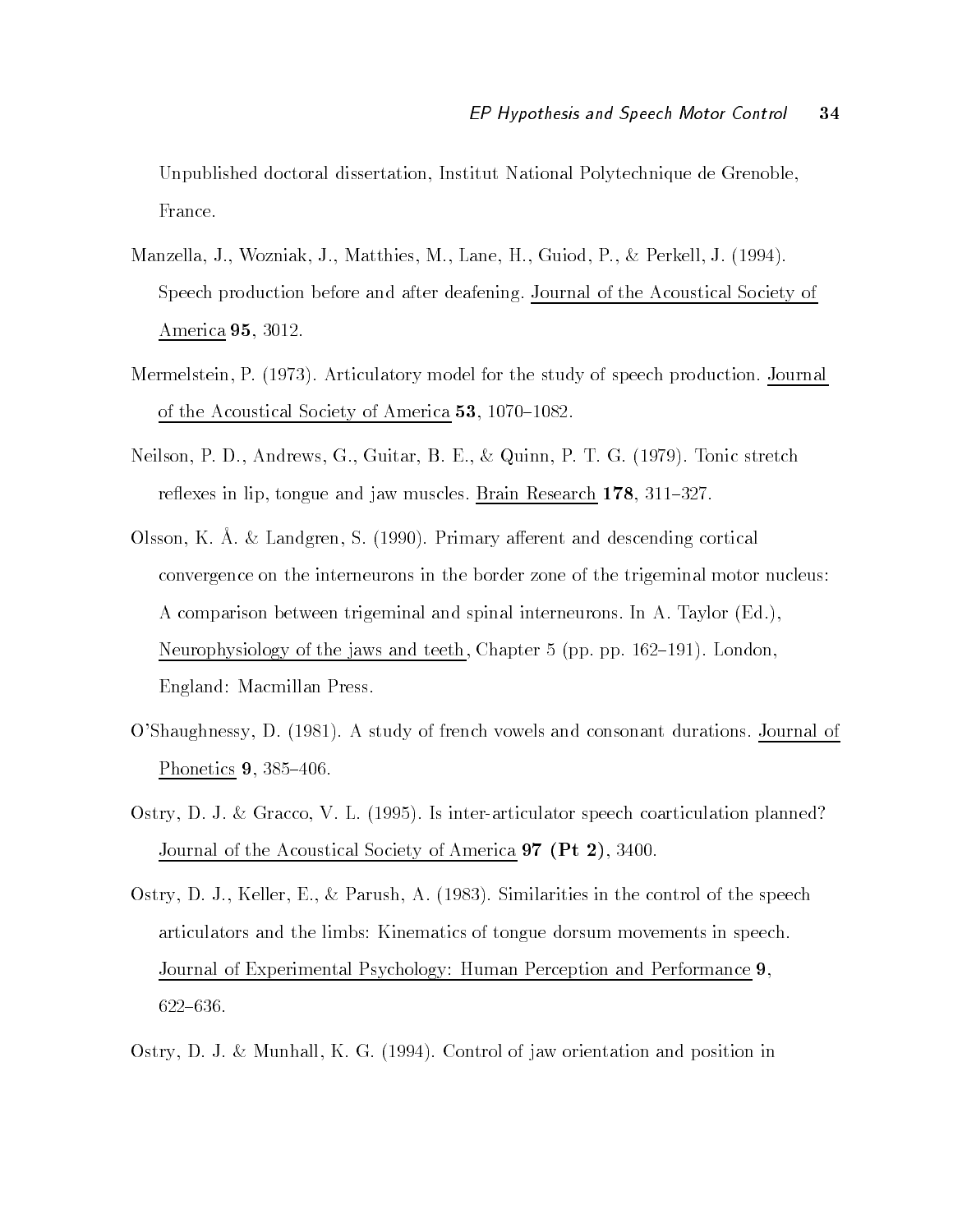$\ldots$  . The specification of  $\alpha$  is a specification of  $\alpha$  is the specification of  $\alpha$  is a specification of  $\alpha$ 

- Parush- A Ostry- D J  Superior lateral pharyngeal wall movements in speech  $\sigma$  carnet or the recompliser positivy or remember  $\sigma \bullet \bullet \bullet \bullet \bullet \bullet \bullet \bullet \bullet \bullet \bullet$
- $\mathbb{R}$  and  $\mathbb{R}$  are pharmonic in  $\mathbb{R}$  . The coarticulation in  $\mathbb{R}$  and  $\mathbb{R}$  are pharmonic in  $\mathbb{R}$  and  $\mathbb{R}$  are pharmonic in  $\mathbb{R}$  and  $\mathbb{R}$  are pharmonic in  $\mathbb{R}$  and  $\mathbb{R}$  are pharmo syllables Journal of the Acoustical Society of America  $\bullet$   $\bullet$   $\bullet$   $\bullet$   $\bullet$
- . A and the part of the contract of the contract of the contract of the contract of the companished and the contract of the contract of the contract of the contract of the contract of the contract of the contract of the co coarticulation in VCV sequences. Journal of the Acoustical Society of America  $74$ ,  $1115 - 1125.$
- e section, a complete proposed model of the model of the model of the species of the speech of the species of production under the doctoral distribution of the distribution of the control of the company of the control of
- er and the state of the state of the state of the state of the state of the state of the state of the state of tongue-body raising and lip rounding in production of the vowel  $/u$ : A pilot "Motor"  $E$  quivalence study Journal of the Acoustical Society of America  $\bullet$  ,  $\bullet$  . Hosti
- e concert at a financial measure of the service in the measure of the service  $\mu$  and the contract of coarticulation for the vowel  $\mu$ : Within- and cross-subject variability. Journal of the  $\mathbf{A}$  . The society of  $\mathbf{A}$  is a set of  $\mathbf{A}$  . The society of  $\mathbf{A}$
- e aangemeente an die Son-Afrikaanse begin het die gewone van die Domaine van die Son-Afrikaanse voormee van di segments Speech Communication - \$
- Rothwell- J  Control of human voluntary movement New York ChapmanHall
- Rowlerson- A M  Specialization of mammalian jaw muscles Fibre type compositions and the distribution of muscle spindles. In A. Taylor  $(Ed.)$ , Neurophysiology of the jaws and teeth - Chapter pp pp \$ London The Macmillan Press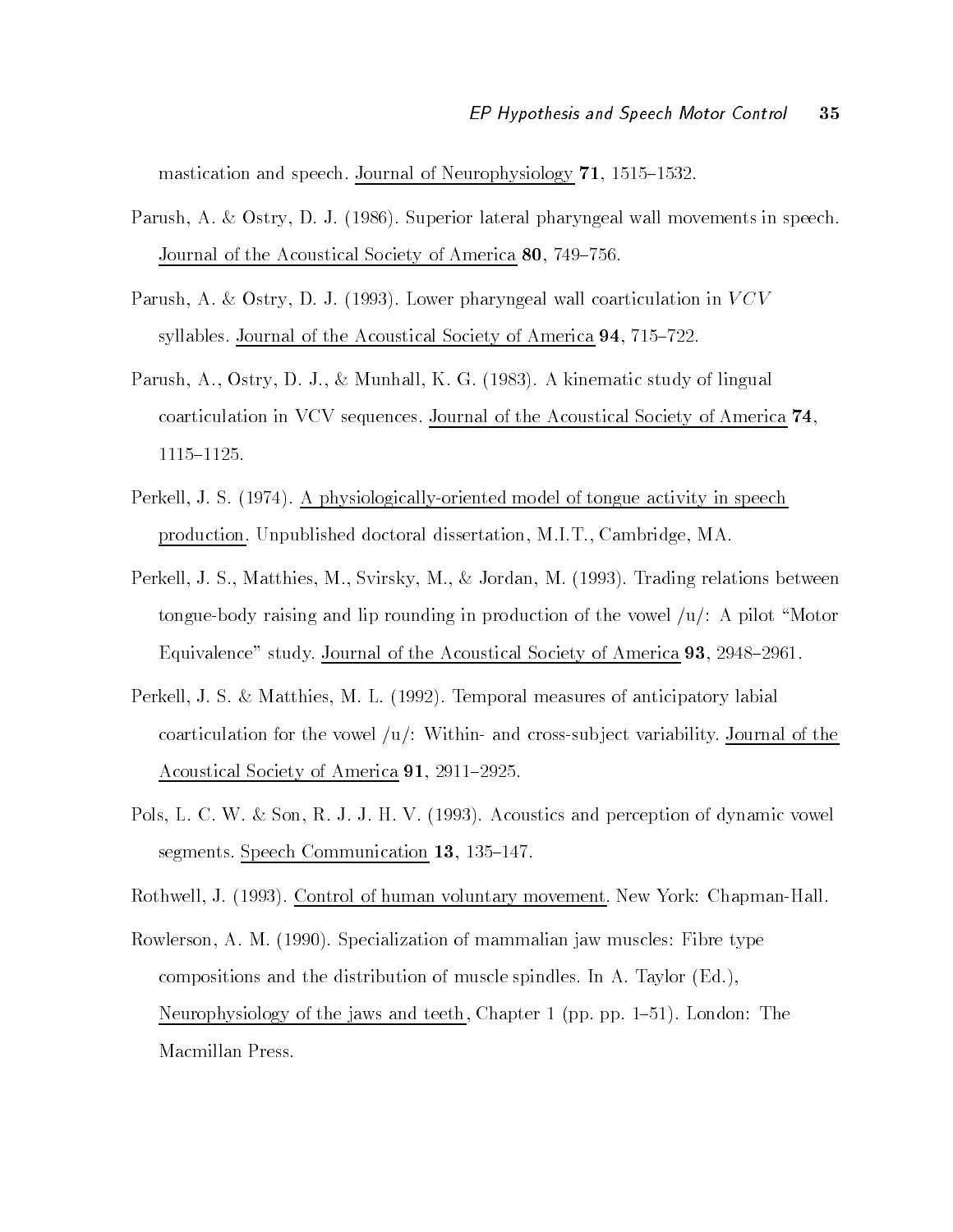- Saltzman- E  Task dynamic coordination of the speech articulators In H Heuer C Fromm Eds- Generation and modeling of action patterns - pp \$ New York: Springer-Verlag.
- saltzman-kan og elementen, een oli (evolv). Ie ligenteer oly personer in Allinear patterning in the speech production Ecological Psychology - \$
- savariaux, eile corrected in pressum and the press for the compensation strategies for the competition of the perturbation of the rounded vowel  $|u|$  using a lip-tube: A study of the control space in speech production Journal of the Acoustical Society of America
- shadle-change-couple-machine-machine-machine-machine-machine-machine-machine-machinedisserted the contract of the company of the contract of the contract of the contract of the contract of the contract of the contract of the contract of the contract of the contract of the contract of the contract of the c
- stadium is the contract of the contract measurer in a matrice and in the contract of second and in the contract VCV sequences Journal of Phonetics -- \$
- shadmed the state of the control of the still control of the stillibrium position and still control of the sti  $\cdots$  . The definition of  $\cdots$  is  $\cdots$  in  $\cdots$  . If  $\cdots$  is  $\cdots$  is  $\cdots$  is  $\cdots$
- signal of the contract the set of the regulation of the regulation of the regulation of  $\mathcal{L}$ Journal of the Acoustical Society of America - \$
- smith- I found the control of orofacial movements in speech of order  $\sim$  and  $\sim$   $\sim$   $\sim$  $B$  is the Medicine of  $B$  is  $B$  if  $B$
- Stager- S V Ludlow- C L  Speech production changes under uencyevoking conditions in nonstuttering speakers. Journal of Speech and Hearing Research 36,  $245 - 253.$
- van willigen, will save a visit a visit manual part of the same and the same of the same of the same of the sa  $\cdots$  are  $\cdots$  . In the state of the rate of the ratio in the rate of the ratio is  $\cdots$  . In the rate  $\cdots$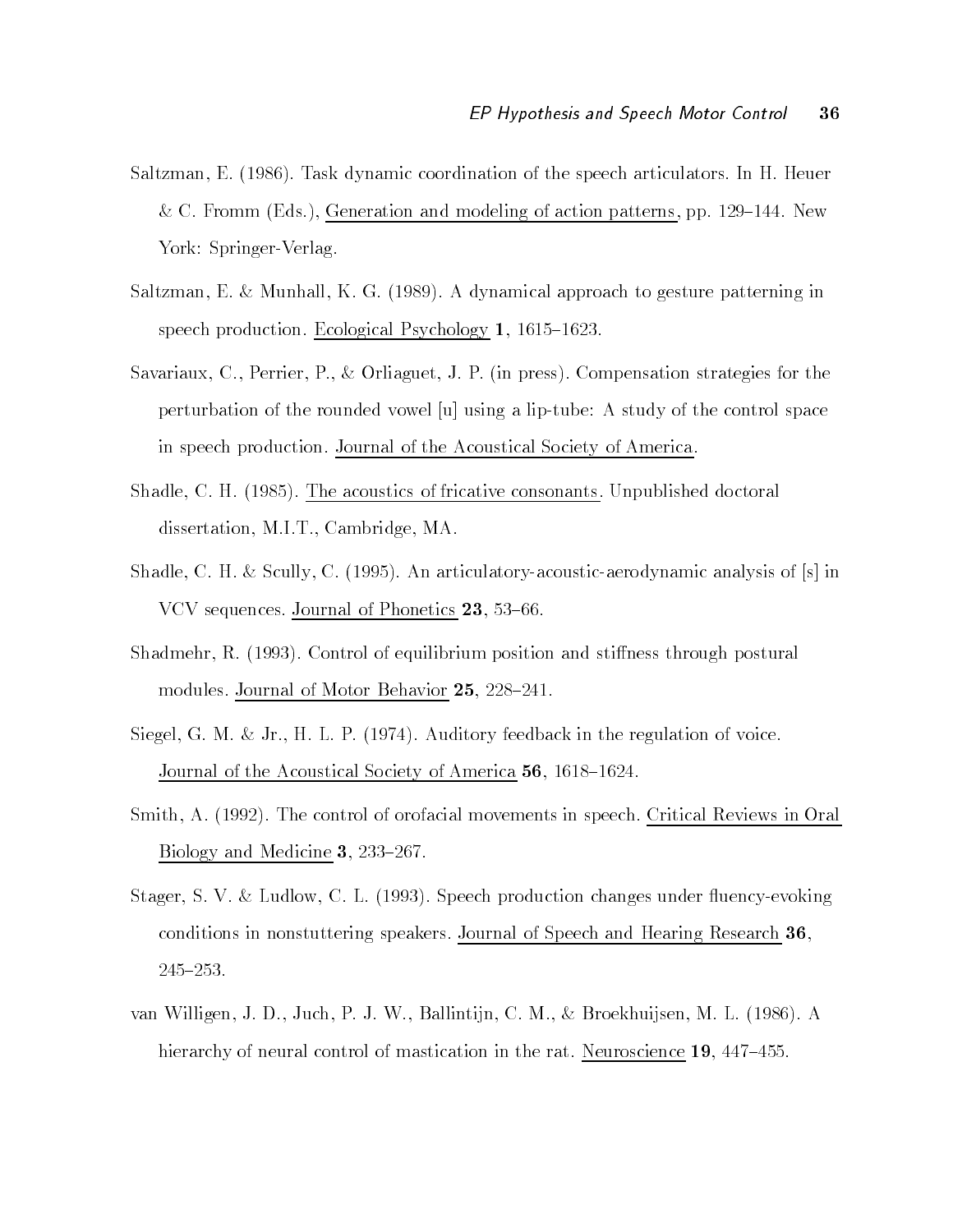WilhelmsTricarico- R  Physiological modeling of speech production Methods for modeling soft-tissues articulator. Journal of the Acoustical Society of America 97,  $3085 - 3098.$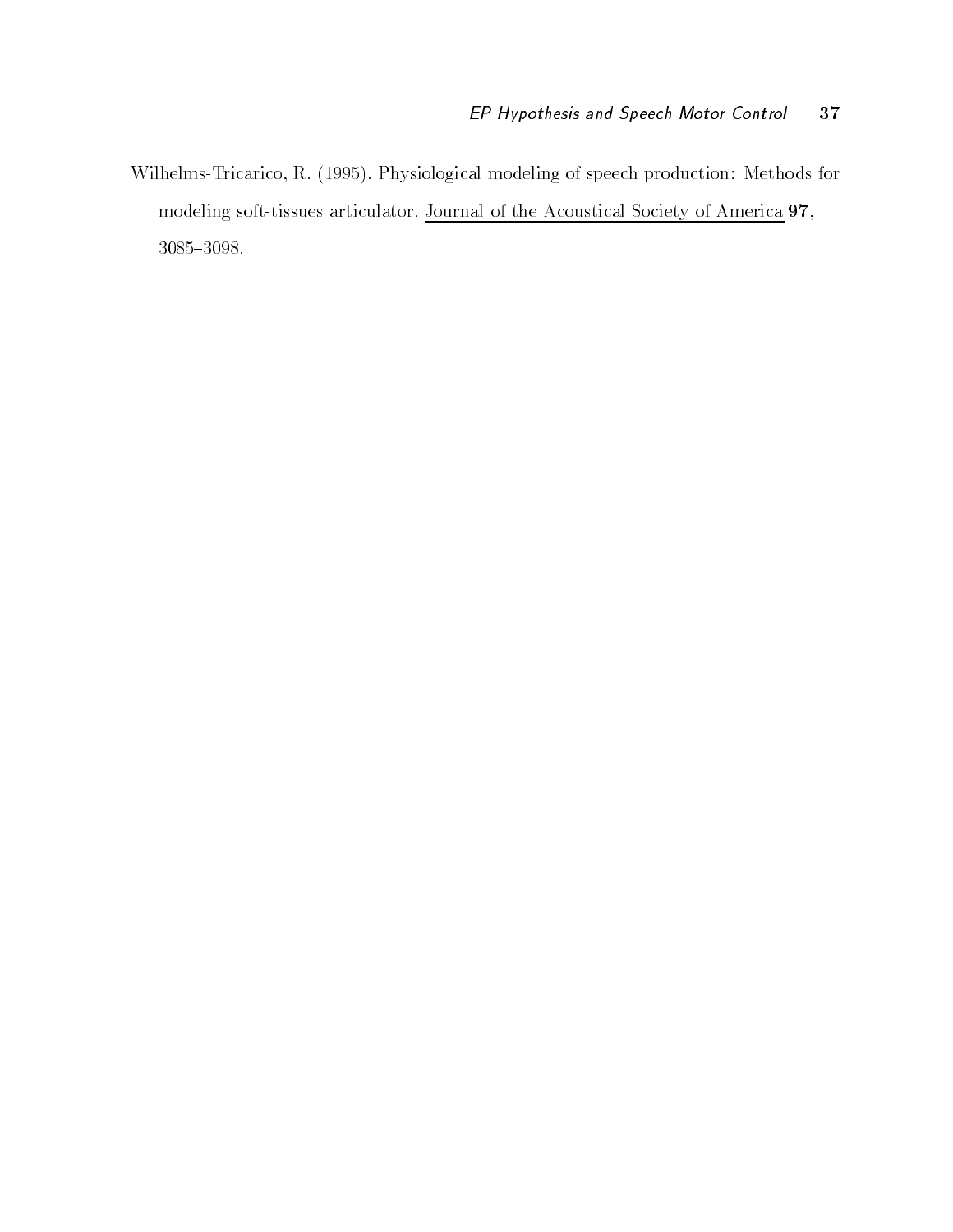### Appendix

This appendix outlines the basic structure of the model. For a detailed presentation of the jaw model see Laboissiere-Laboissiere-Laboissiere-Laboissiere-Laboissiere-Laboissiere-Laboissiere-Laboissiere-

The model suggests that neural control signals specify muscle threshold lengths  $(\lambda)$ through changes to membrane potentials potentials feldman-technicals feldman- Muscle activation- A- is dependent upon the di erence between the current muscle length- l- and as well as on the rate of muscle length change- such that

$$
A = [l - \lambda + \mu l]^+, \tag{1}
$$

where

$$
[x]^{+} = \begin{cases} x, & \text{if } x > 0, \\ 0, & \text{if } x \le 0. \end{cases} \tag{2}
$$

The parameter  $\mu$  which is positive in value specifies the dependence of the muscle's threshold length on velocity and provides damping due to proprioceptive feedback Damping due to muscle intrinsic properties such as the muscle's force-velocity relationship is also included in the model

Muscle length and velocity dependent reflex delays are likewise included. After taking into account a time vary ing central communication and a reex delay of discussion-the material contractionbecomes

$$
A(t) = [l(t - d) - \lambda(t) + \mu l(t - d)]^{+}.
$$
\n(3)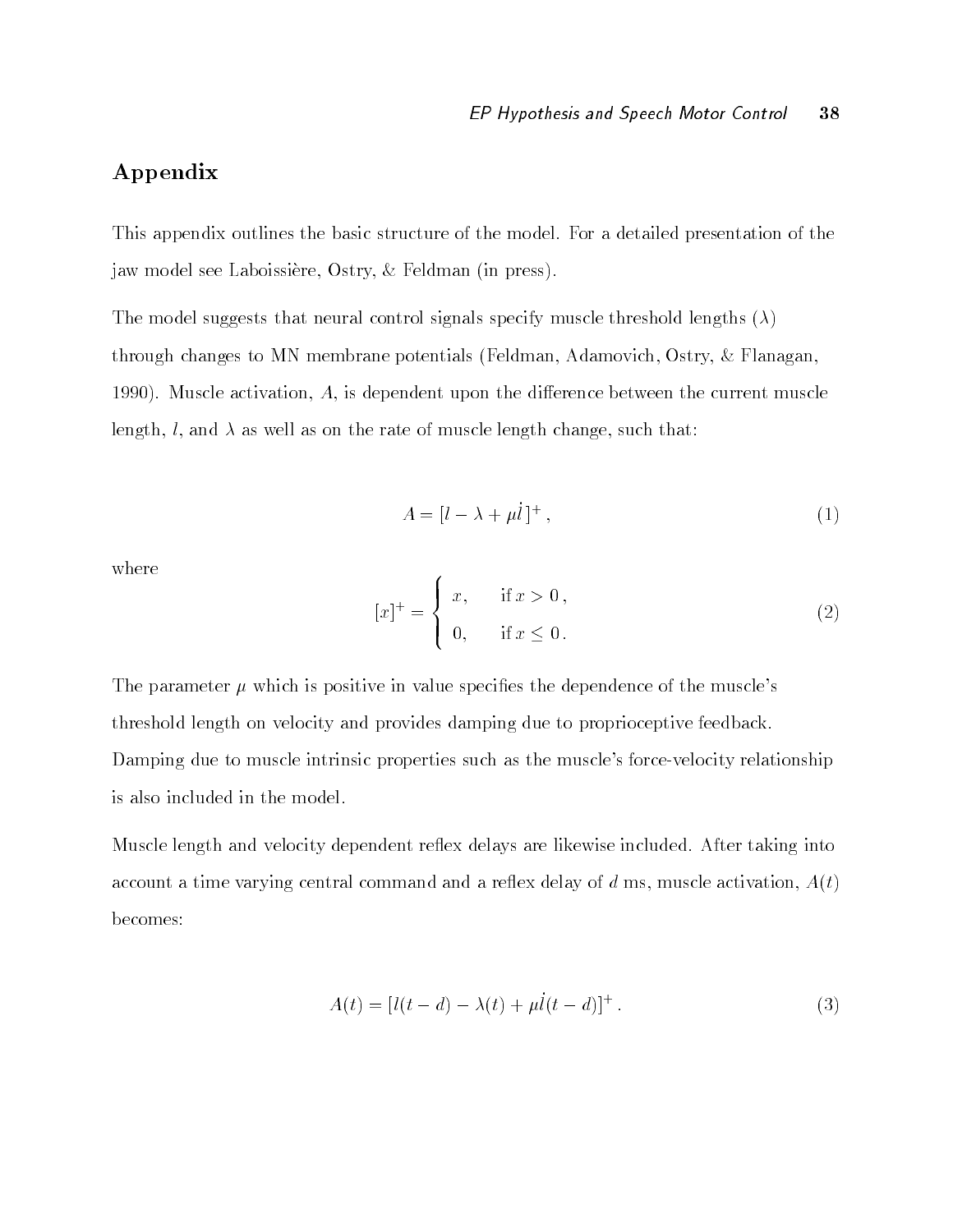A reex delay- d- of ms has been used for all muscles The value was based on observed delays in jaw closer unloading responses in humans and monkeys (Luschei & Goldberg,  $\mathcal{L}$  . Lamarre  $\mathcal{L}$  and  $\mathcal{L}$  and  $\mathcal{L}$  and  $\mathcal{L}$  and  $\mathcal{L}$  and  $\mathcal{L}$  and  $\mathcal{L}$  and  $\mathcal{L}$  and  $\mathcal{L}$  and  $\mathcal{L}$  and  $\mathcal{L}$  and  $\mathcal{L}$  and  $\mathcal{L}$  and  $\mathcal{L}$  and  $\mathcal{L}$  and  $\mathcal{L}$ 

Changes to  $\lambda$  and hence to muscle activation are associated with MN recruitment and increases in MN ring rates  $\mathcal{M}$  rates  $\mathcal{M}$  resulting dependence of active forcebetween the actual and threshold muscle lengths is approximated by an exponential function of the form

$$
M = \rho \exp(cA) - 1,\tag{4}
$$

where c is a form parameter and  $\rho$  is a magnitude parameter whose value varies with the force generating capability of the muscle see Laboissiere- Ostry-Feldman- in press concerning the estimation of these parameters and the sources of the parameter estimates It should be noted that the exponential dependence of force on muscle length is consistent with the size principle Henneman-Henneman-Henneman-Henneman-Henneman-Henneman-Henneman-Henneman-Henneman-Henneman-Henneman-Henneman-Henneman-Henneman-Henneman-Henneman-Henneman-Henneman-Henneman-Henneman-Henneman-Henneman the actual and threshold muscle length increases- progressively larger motor units are recruited and larger increments in force are observed

A number of features of the model should be noted. Position and velocity dependent reflex inputs provide facilitation to homonymous - MNs Reex inputs to synergists are not modeled As there is no Ia inhibitory interneuron between either closer or opener muscle  $\mathbf{A}$  is the contract in jaw muscles see Olsson in the orientation in the orientation of  $\mathbf{A}$ is represented in the model see Feldman- and the model see Feldman and the model see Feldman and the model see F the effects of reciprocal inhibition in a model of arm motion based on the  $\lambda$  model.). Comparable reciprocal patterns of central origin  $-$  hyperpolarization of jaw closer MNs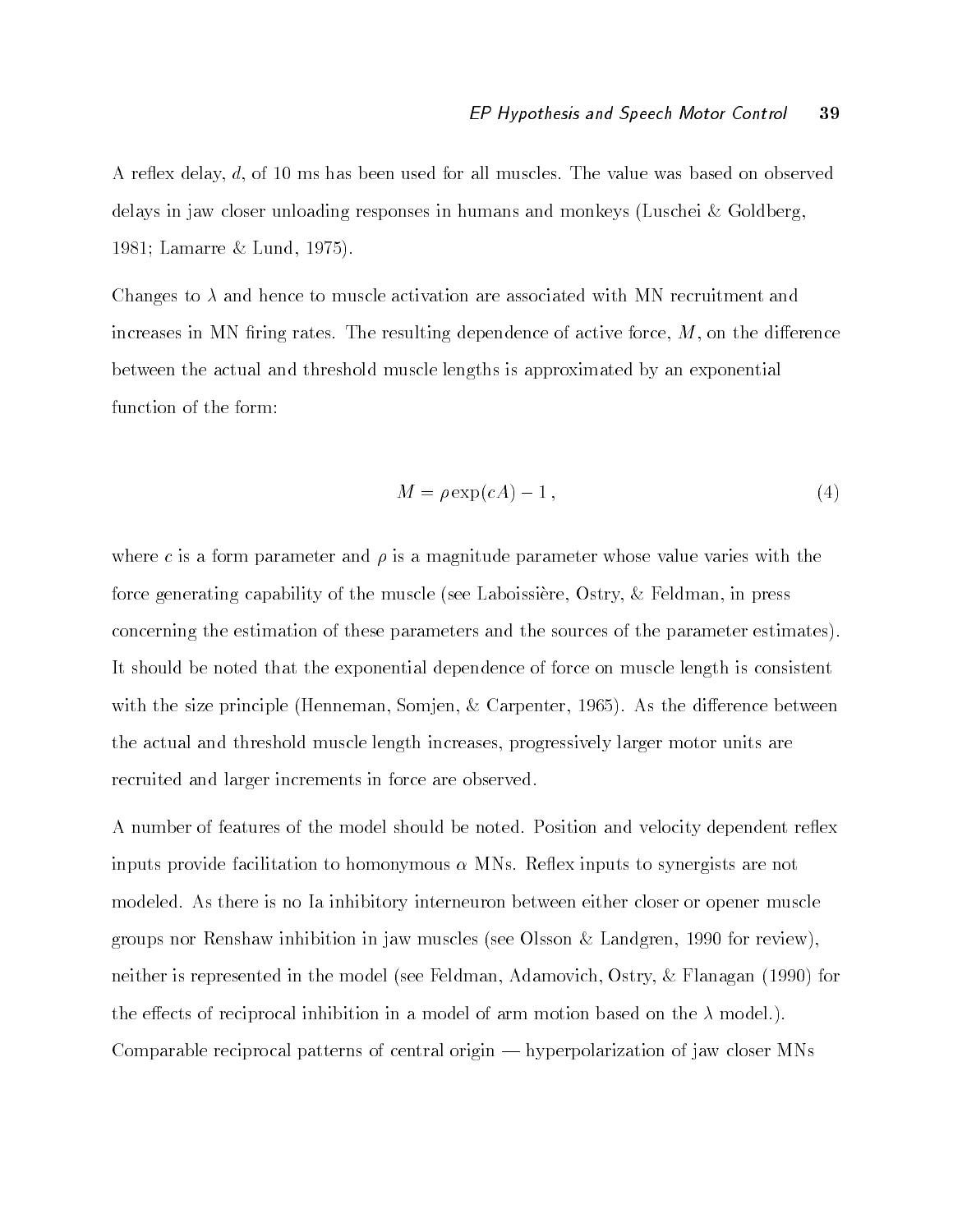during jaw opening Goldberg Tal- 
 \* have not been modeled

Note as well- that the e ects of specic discharge patterns in MNs and spindle a erents (patterns of spike-like activity) are both realized in the model in terms of their effects on the membrane potentials of MNs However- individual spike trains which may be measured electrophysiologically have not been modeled directly Similarly- the specication of the parameters, is no model assumes the model assumes the model assumes variation in continuous variations of communication is the communication of the time variable in the threshold muscle length for MNN and MNN and MNN recruitment

Spatial and temporal control may vary independently By changing the rate and duration of the shift temporal and spatial variation in articular motion and articular motion are achieved the straight model imposes no special constraints on how central commands can evolve in time. Hence both the timing and position patterns of articulators in speech can be predicted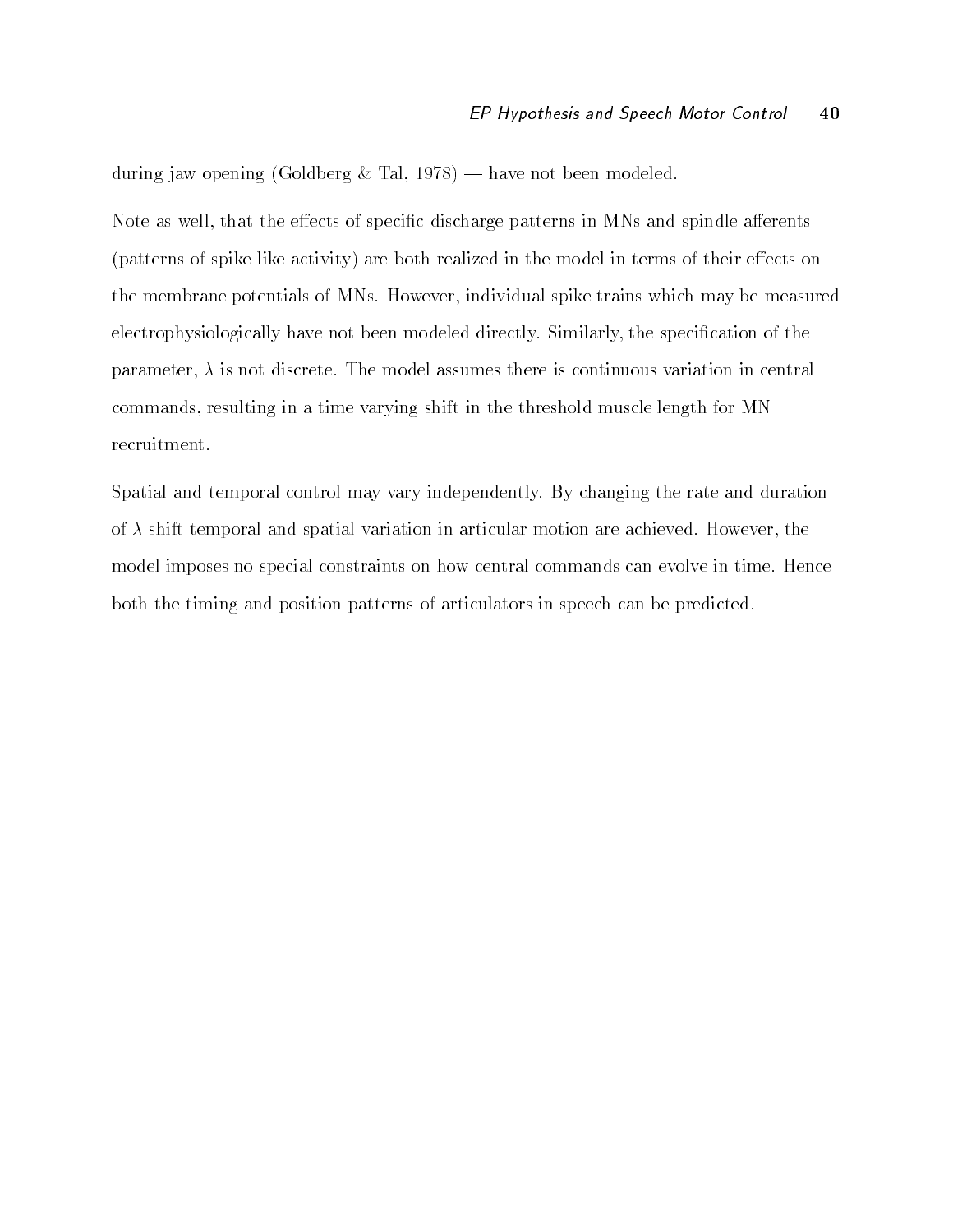## FIGURE TITLES

**Figure 1.** Jaw configurations (for hand paner), levels of M11 depolarization (upper right) and jaw muscle force-length curves (lower right) (see text for details).

**Figure 4.** The muscle As and the corresponding torque-angle curves are shown in the right hand panel for a simplified jaw system involving a single closer muscle and a single opener muscle left hand panel The equilibrium angle- -- is the angle at which jaw closer and jaw opener torques are balanced. Central commands can change alpha and the level of co-contraction independently by shifting  $\lambda_c$  and  $\lambda_o$  in the same direction or the opposite direction-the sum of the sum of the sum of the muscle total total total total total total total to gives the torque-angle curve for the joint. The slope of this function represents jaw stiffness.

 $\bf r$  igure  $\bf v$ , penematic representation or the jaw model and the modelled muscles. The upper panel gives the overall layout of the model including the central control signalsmodelled muscles- dynamics and a erent feedback The representation of each individual muscle is shown in the lower panel (see text for details).

**Figure 7.** IV-motion manifolds (jaw opener and jaw closer  $\lambda$  combinations for different total force it is at various jaw orientation angles- in the right of each circle  $\mathcal{L}_{\mathcal{A}}$ manifold correspond to the point of minimum total force for that jaw configuration.  $\lambda$ combinations associated with higher total force levels (shown at  $10\text{ N}$  increments) are represented by the open circles on each manifold Control signals associated with changes in the jaw equilibrium angle - can be dened in terms of vectors between manifolds Changes to the cocontraction level are produced by changing the magnitude of a cocontraction vector which is orthogonal to the vector producing motion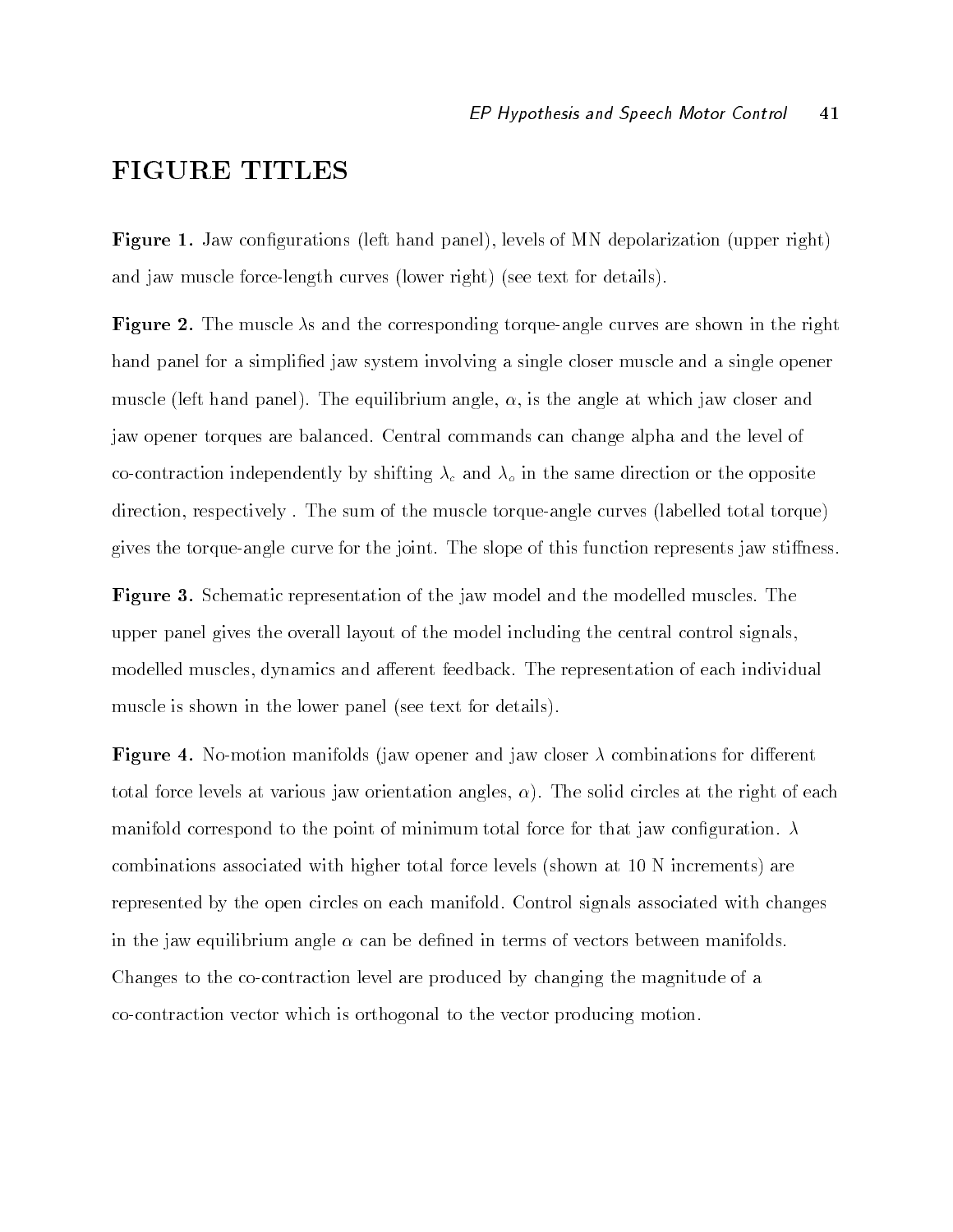Figure **o.** Empirical and model data during repetitions of jisisa]. The hyoid bone is at the assumed rest position for occlusion during the simulated movement Empirical data are shown with dashed lines (see Bateson & Ostry  $(1995)$  for details); simulation results are shown with solid lines; dotted lines show central commands. In each phase of the movement the central commands for rotation and translation commands start and stop at the same time. The co-contraction is fixed. The fit was done by hand; a quantitative evaluation of the goodness of fit was not carried out.

Figure Predicted kinematic patterns solid lines of jaw rotation above and horizontal jaw translation (below) and the presumed underlying control signals (dashed lines) during a VCV- utterance Note that whereas the magnitude and the duration of the equilibrium shifts associated with the VC transition are xed- the predicted VC duration and movement amplitude vary with V-

 $\bf r$  igure  $\bf s$  , bources or variability in jaw motion are explored in the context or equilibrium shifts of the mandibular incisors in eight different directions (see text).

Figure Variability associated with mm equilibrium shifts in each of the eight adirections shown in Figure ... File and an international magnitude in rate-are xed in rate-are xed in rate-are and direction as exact communication were used in the simulations-communications-communications-communication from different levels of co-contraction and interactions in the model between jaw rotation and translation dynamics Each path corresponds to a given level of cocontraction on the nomotion manifold- meaning di erent levels of total muscle force ranging from to 70 N). The lower panel gives the mean extent and standard deviation of the simulated movement in each of the eight directions tested

 $\bf r$  igure  $\bf v$ , variability in statics arising from the use of invariant commands (see text and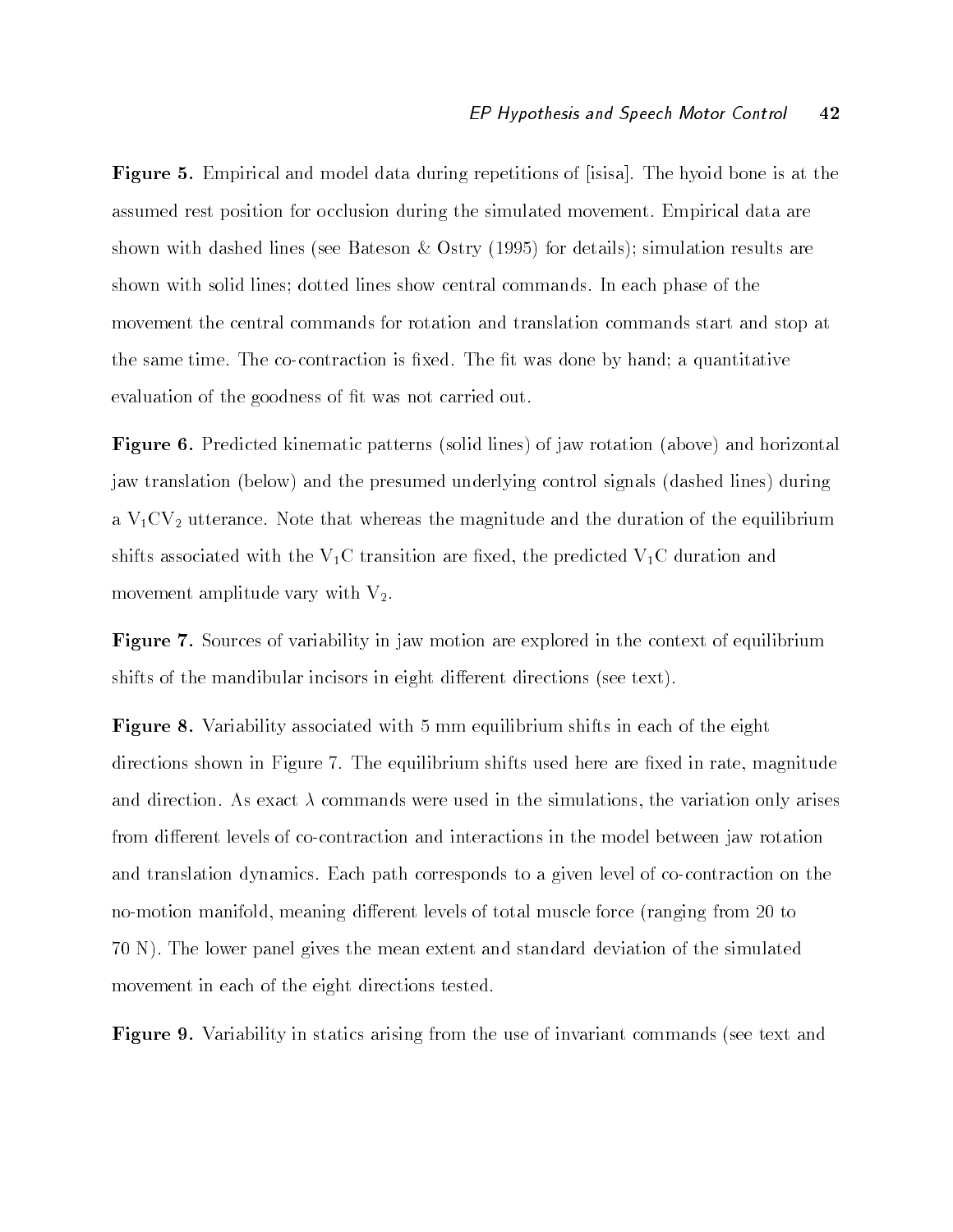Figure For each of the eight directions shown in Figure 
- mean nal position error and standard deviation in each direction are presented in the lower panel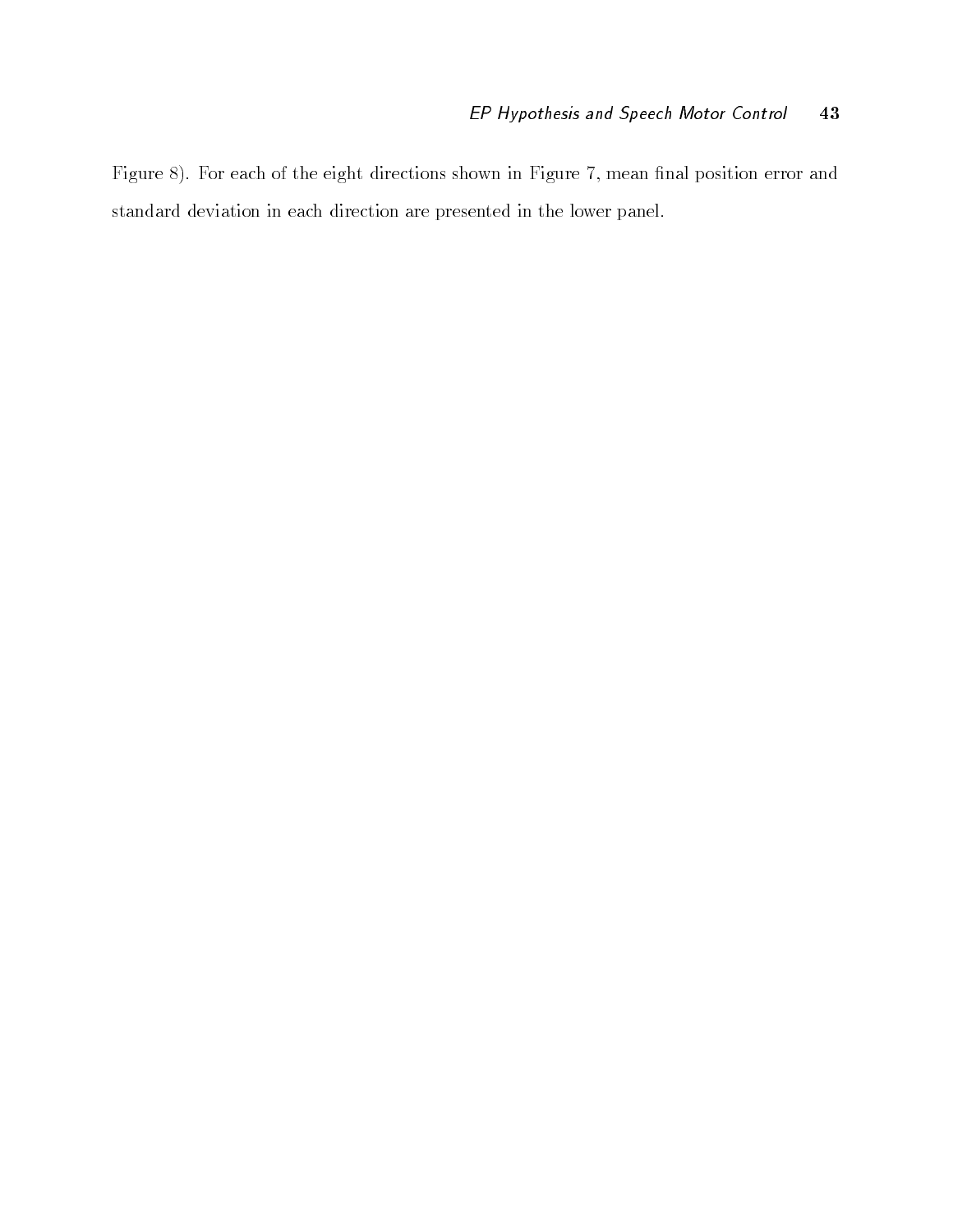

Figure 1: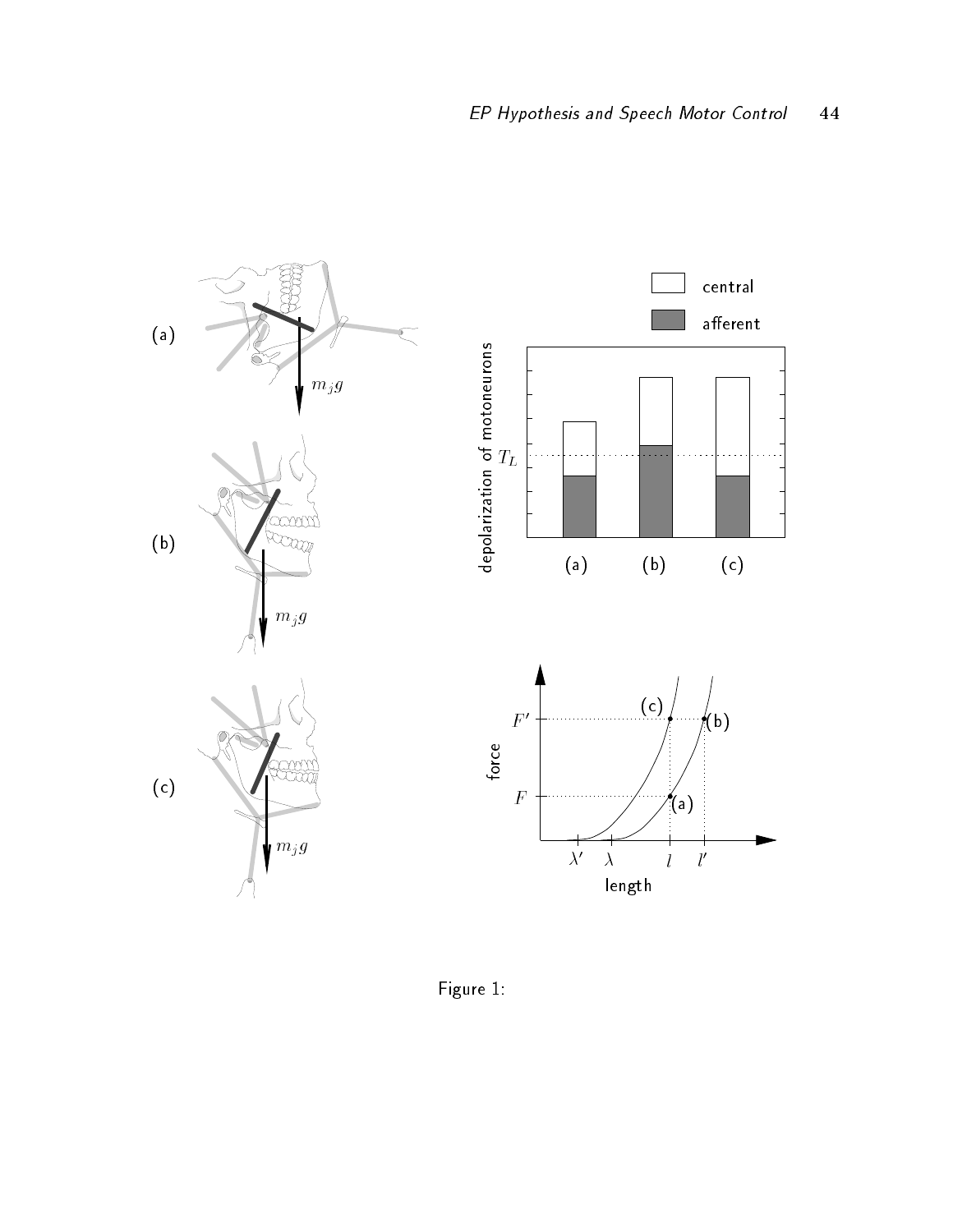

Figure 2: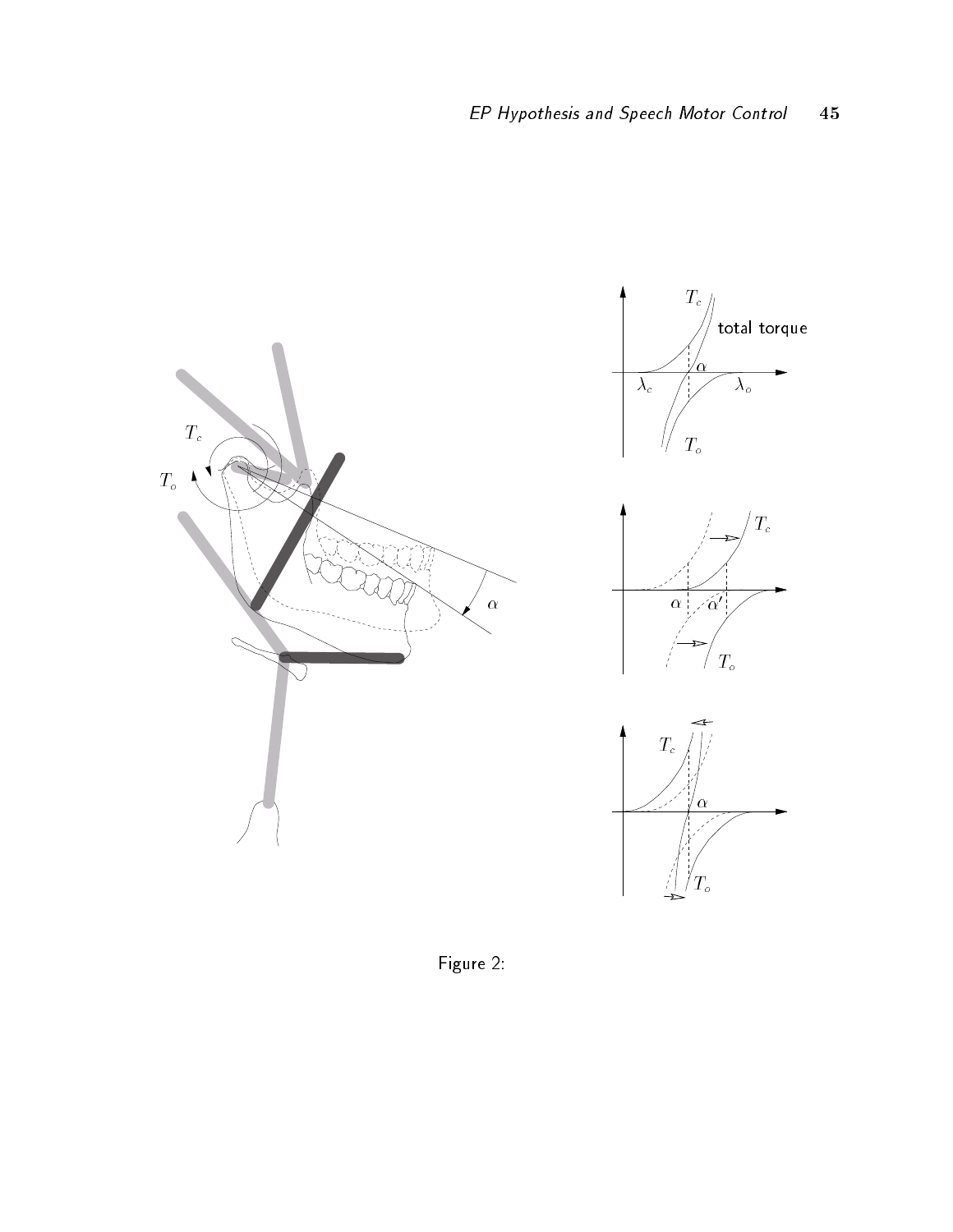

Figure 3: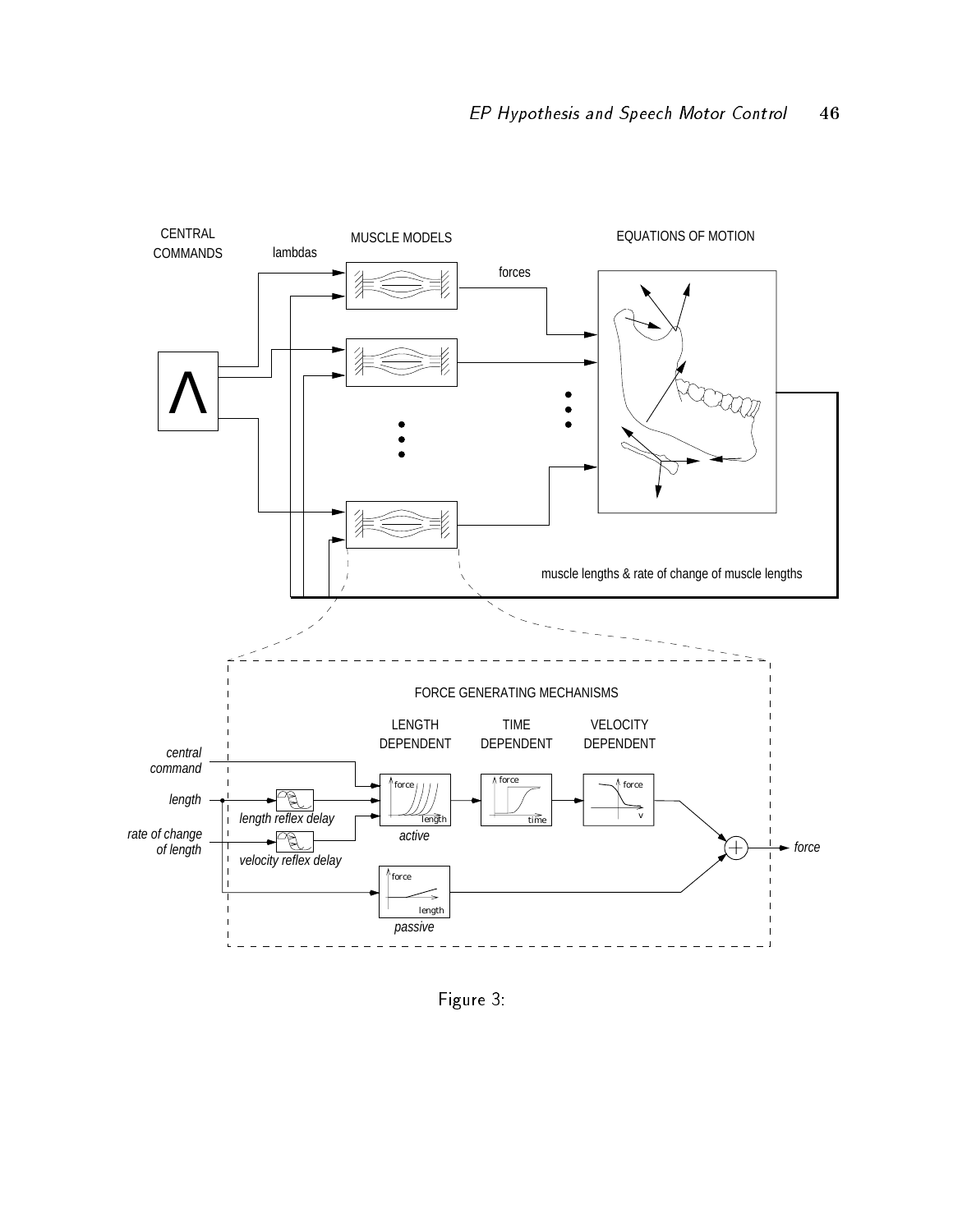

Figure 4: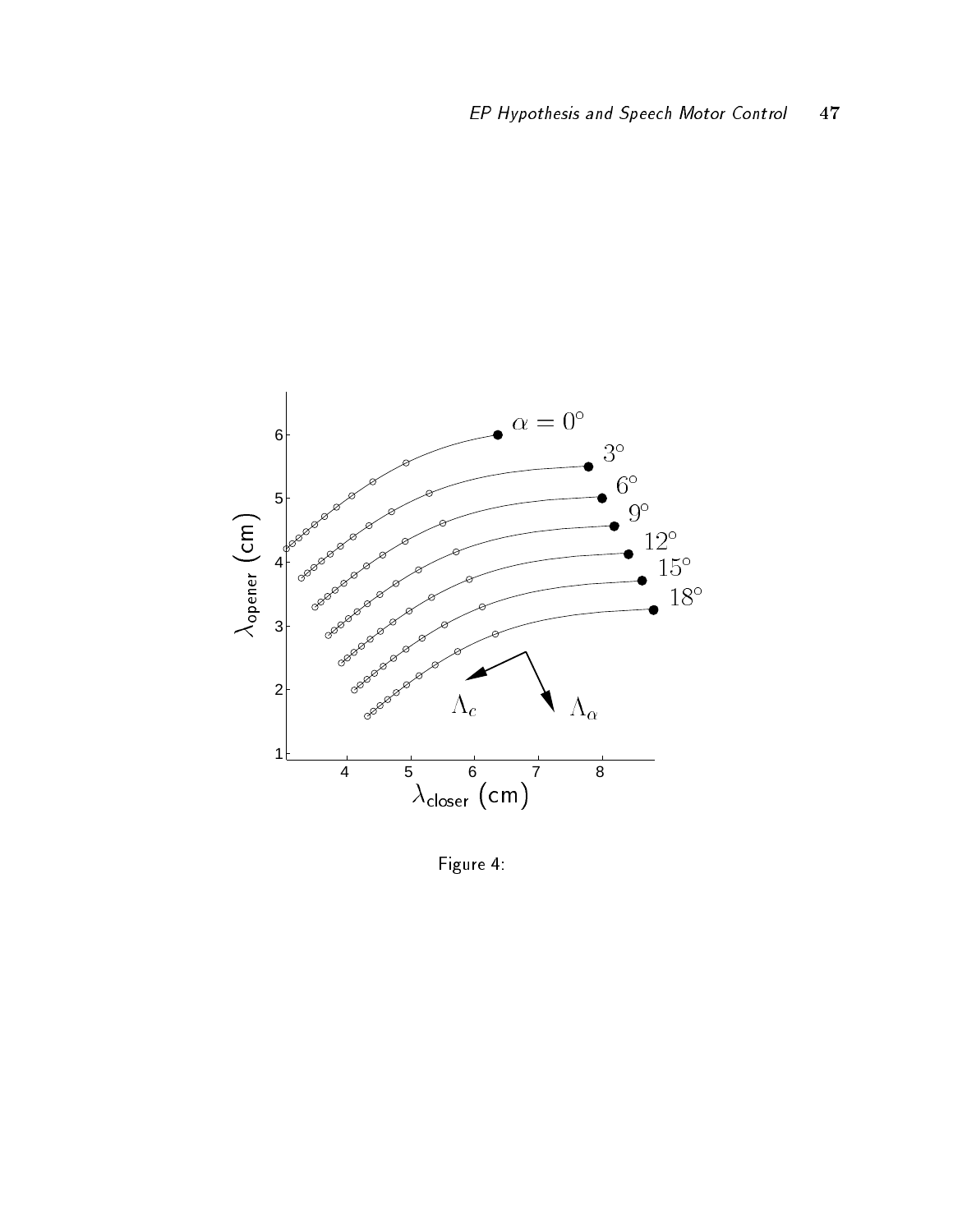

Figure 5: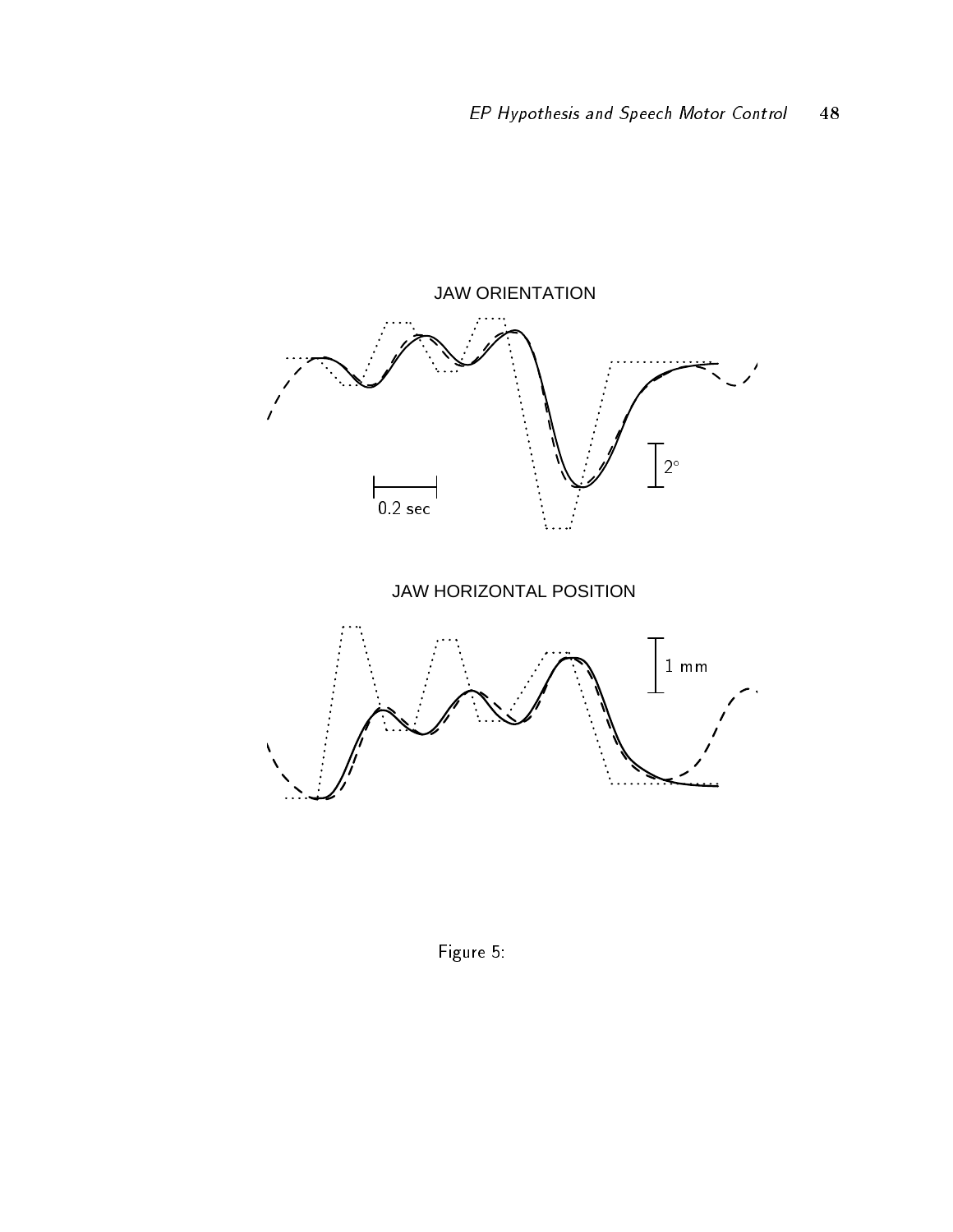

Figure 6: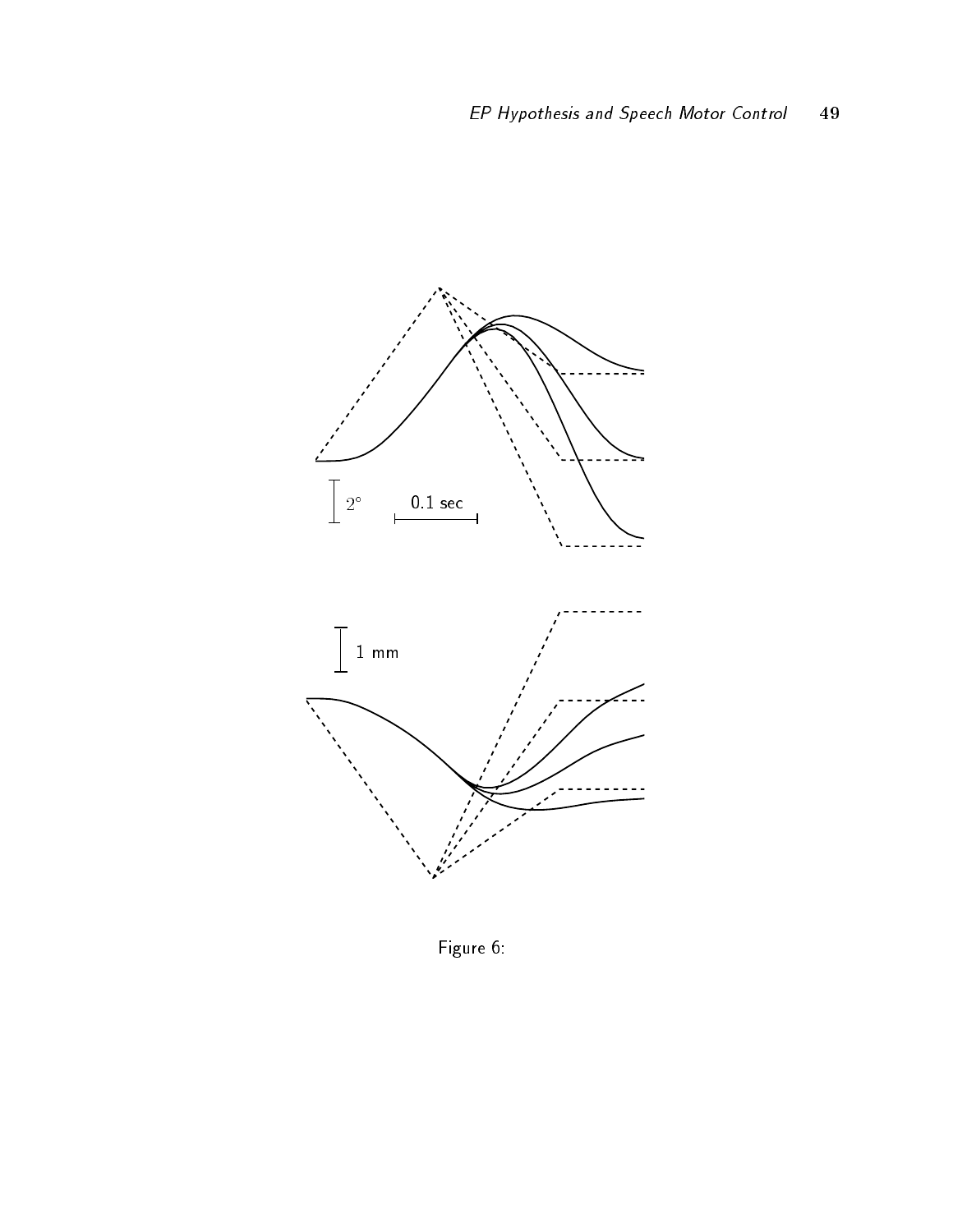

Figure 7: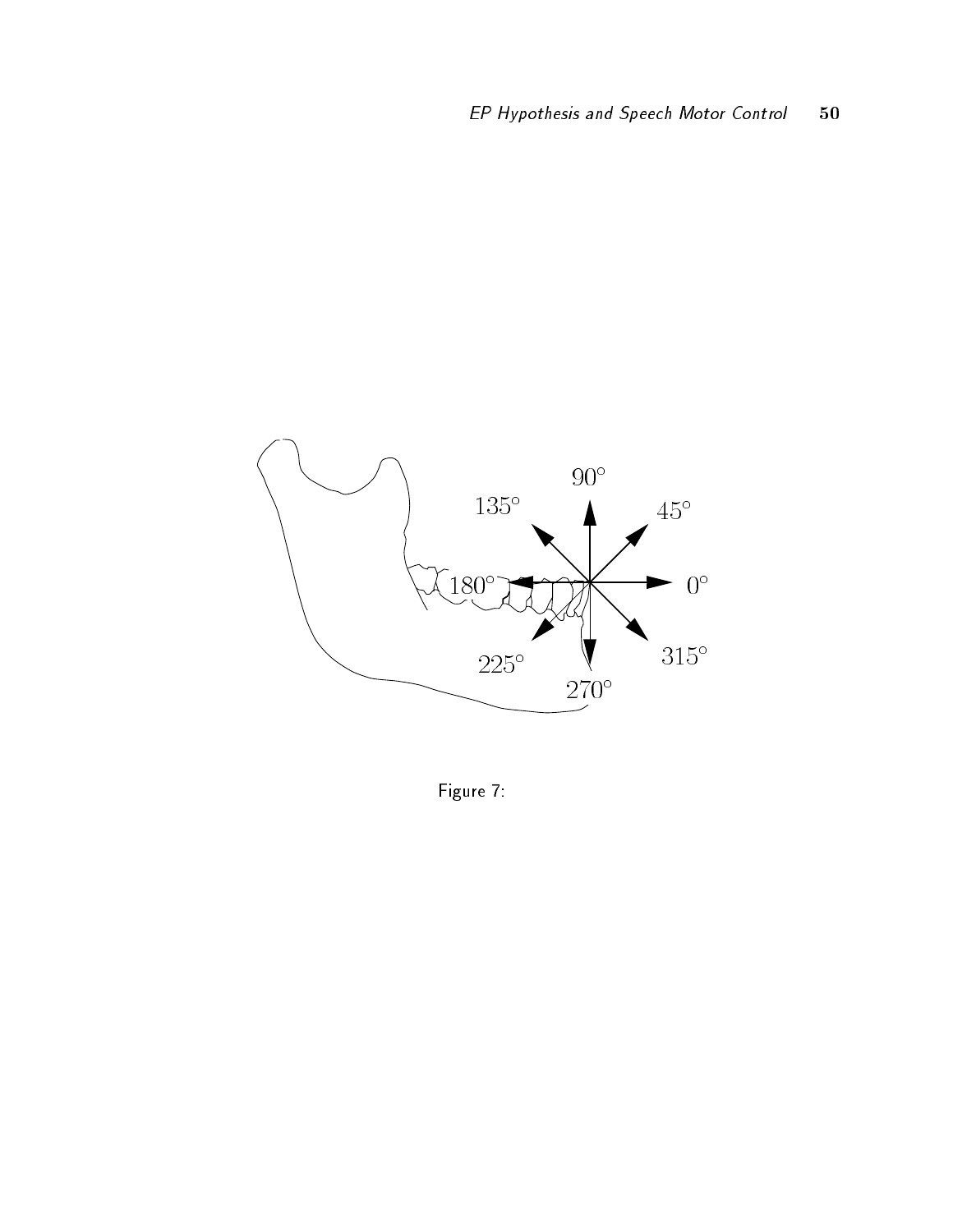

Figure 8: